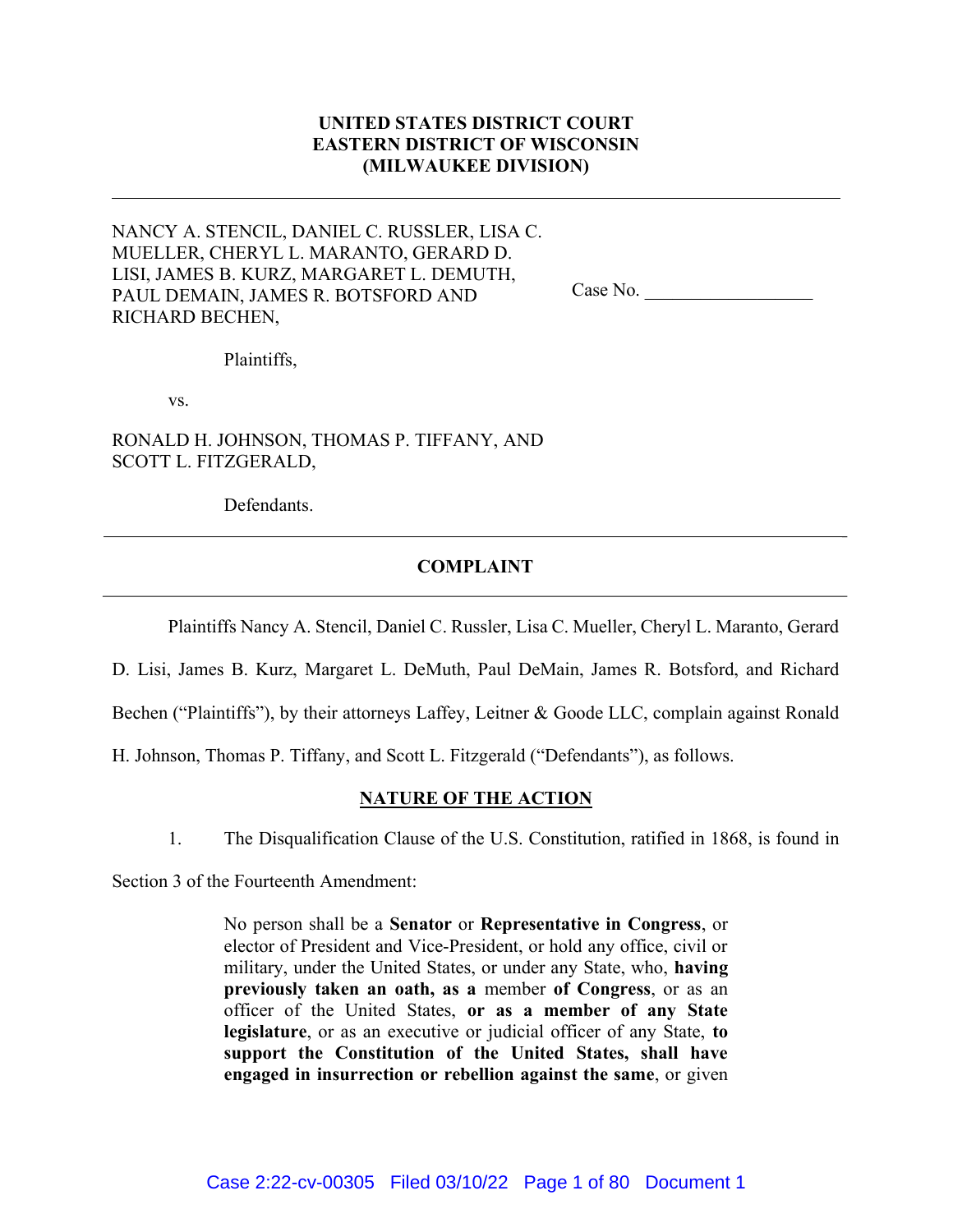aid or comfort to the enemies thereof. But Congress may by a vote of two-thirds of each House, remove such disability.

U.S. Const. amend. XIV, § 3; emphasis added.

2. This action seeks a declaratory judgment pursuant to 28 U.S.C. § 2201 establishing that Senator Ron Johnson and Representatives Tom Tiffany and Scott Fitzgerald, having previously taken oaths as members of Congress and/or the Wisconsin Legislature, engaged in insurrection or rebellion against the United States of America during the period between November 8, 2020 and January 6, 2021 and all other times hereafter proved by Plaintiffs at trial. Plaintiffs are 10 citizen-voters residing in Wisconsin who are domiciled throughout the state and are constituents of the Defendants. The question before the Court arises solely under the United States Constitution and does not directly implicate any state law issue.

3. Until the November 3, 2020 presidential election between Donald J. Trump and Joseph R. Biden, the peaceful transition of presidential power had served as a hallmark of America's great democracy. For 231 years, even amidst the Civil War, no candidate for president had refused to acknowledge the legitimacy of an opponent's Electoral College victory<sup>1</sup>. But in 231 years, this Country has never had a president quite like President Trump. Love him, or hate him, the implications of the decision of the President and his surrogates (including Defendants) to attack the legitimacy of the results of the 2020 election without legal or factual basis are significant, because they require answers to two crucial questions: (a) were the events of the January 6, 2021 Joint Session of Congress and those leading up to it an "insurrection" within the meaning of the

<sup>&</sup>lt;sup>1</sup> Even the disputed 1876 presidential election between Samuel Tilden and Rutherford B. Hayes was peacefully resolved through bipartisan compromise and existing political processes in place at the time. In fact, that election contest prompted the Electoral Count Act of 1887, which was enacted to ensure that similar confusion over how electoral votes should be counted did not plague future presidential elections.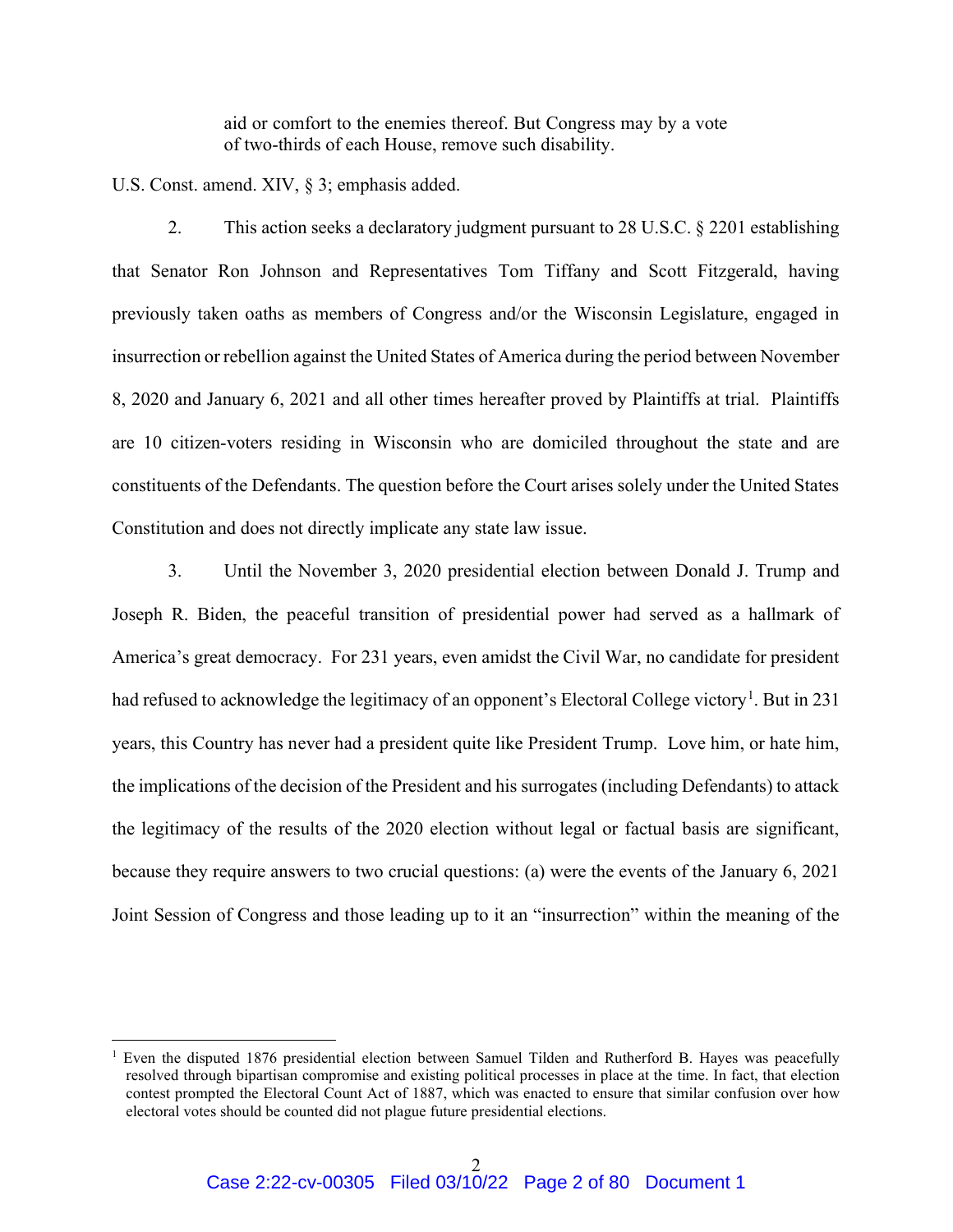Fourteenth Amendment; and (b) did Defendants engage or otherwise assist in the insurrection through the conduct alleged in this Complaint and their actions that will be revealed in discovery?

4. Although the immediate target of Section 3 of the Fourteenth Amendment was to exclude former Confederates from holding office in Federal or State post-war governments, the framers and ratifiers of Section 3 deliberately employed broader language, extending the prohibition well beyond those who had associated themselves with the Confederacy. By 1872, Congress passed an Amnesty Act removing the "disability" for all state officers then affected by the provision, as Section 3 straightforwardly provides. In 1898, comparable supermajorities in Congress removed a few remaining disabilities for Confederates as a gesture of national unity during the Spanish-American War. Only a handful of cases have been decided under the Disqualification Clause and the most notable, U.S. v. Powell, 65 N.C. 709 (1871), was decided three years after its ratification in 1868.

5. Notwithstanding its age and limited use over the last 154 years, Section 3 of the Fourteenth Amendment remains a part of the U.S. Constitution. It has never been altered or removed. Its language is precise and exists not just as a reminder of America's bloody Civil War and its aftermath but as a check on the radicalization of individuals who choose individual interests over those of the Country and then seek to be elected to office and effectuate that self-interest to the detriment of the nation.

6. The falsehoods of Johnson, Fitzgerald, and Tiffany about the integrity of Wisconsin's election procedures began even before citizens were allowed to cast their ballots in the 2020 Presidential Election and continued long after their lies were disproven. The Defendants, along with hundreds or even thousands of President Trump's surrogates, and most prominently President Trump himself, repeatedly proclaimed lies about the election and its results, and those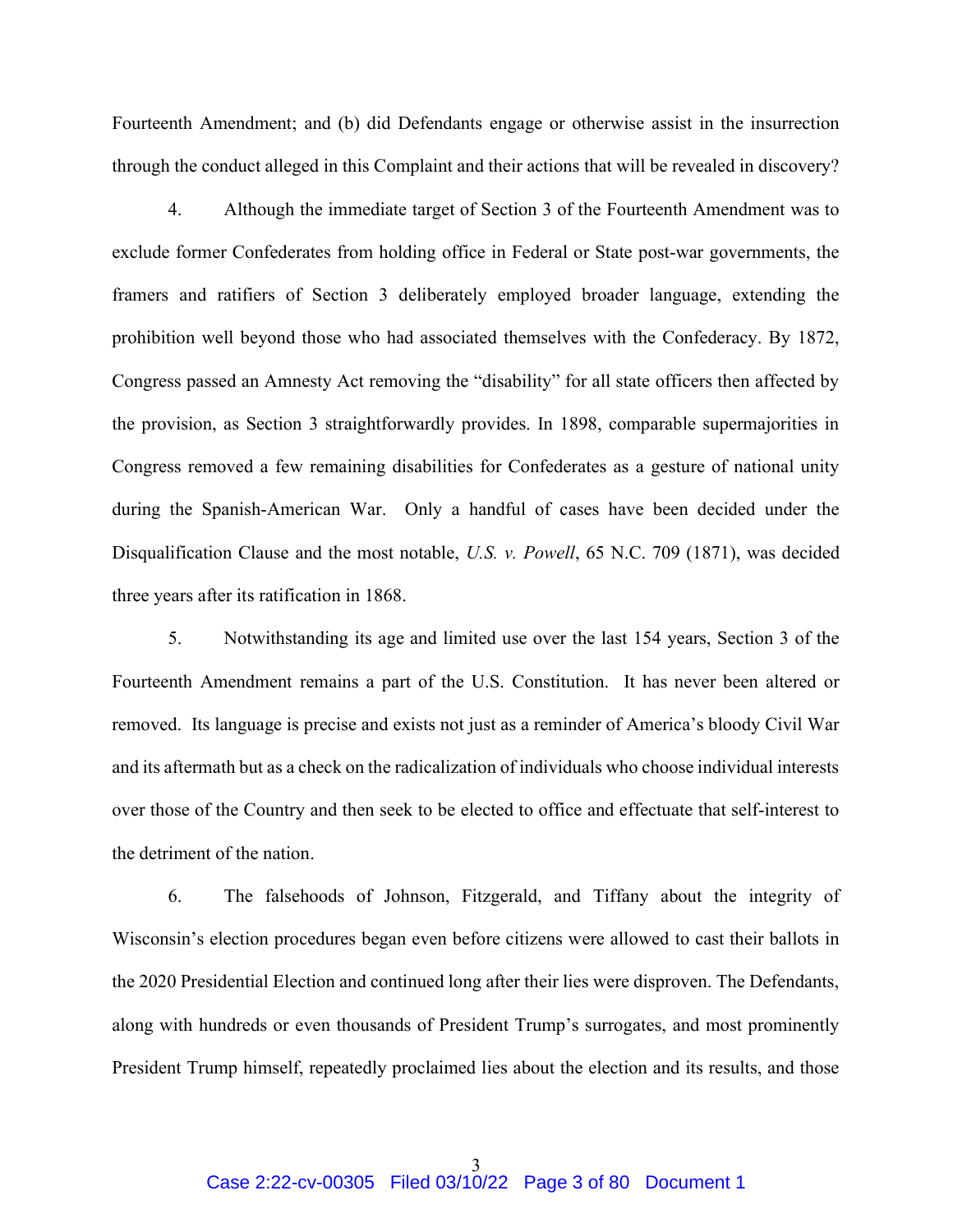lies increased in frequency and intensity as January 6, 2021 approached – despite three different Wisconsin courts rejecting the Trump campaign's legal challenges because President Trump had presented no specific evidence of misconduct or fraud by Wisconsin voters. (See infra,  $\P$  104, 106, 108.)

7. Unfortunately, Defendants and their fellow Trump acolytes were not just telling lies about the election results and voting processes in Wisconsin and elsewhere. While they were spreading their malicious falsehoods about a "rigged election" through regular and social media and at public appearances, Johnson, Tiffany, Fitzgerald, President Trump, and many others identified in this Complaint or still unknown to the public and the Plaintiffs were also engaged in a conspiracy whose illegal objective was to hijack the Joint Session on January 6, 2021 in order to permit the presentation of knowingly false and fraudulent slates of electors to the President of the Senate (Vice President Pence), the Senate, and the House of Representatives.

8. In fact, the ten fraudulent electors from Wisconsin met at the State Capitol on December 14, 2020, the date designated by law, in a room procured for them by Fitzgerald, and committed multiple crimes by preparing and signing documents that falsely asserted that they were duly and lawfully chosen electors from Wisconsin whose votes were entitled to be tallied in the Joint Session on January 6, 2021. The fraudulent electors then compounded their illegal conduct by sending their forged electoral votes to Pence in his capacity as President of the Senate, without any reservation or condition stating the truth: that the fraudulent electors were not in fact duly and lawfully chosen pursuant to Wisconsin law.

9. Had Vice President Pence gone along with the plot, the conspirators would have had him unilaterally reject the legitimate electoral votes of Wisconsin and six other states for the Biden-Harris ticket and instead count the illegal, fraudulent electoral votes criminally submitted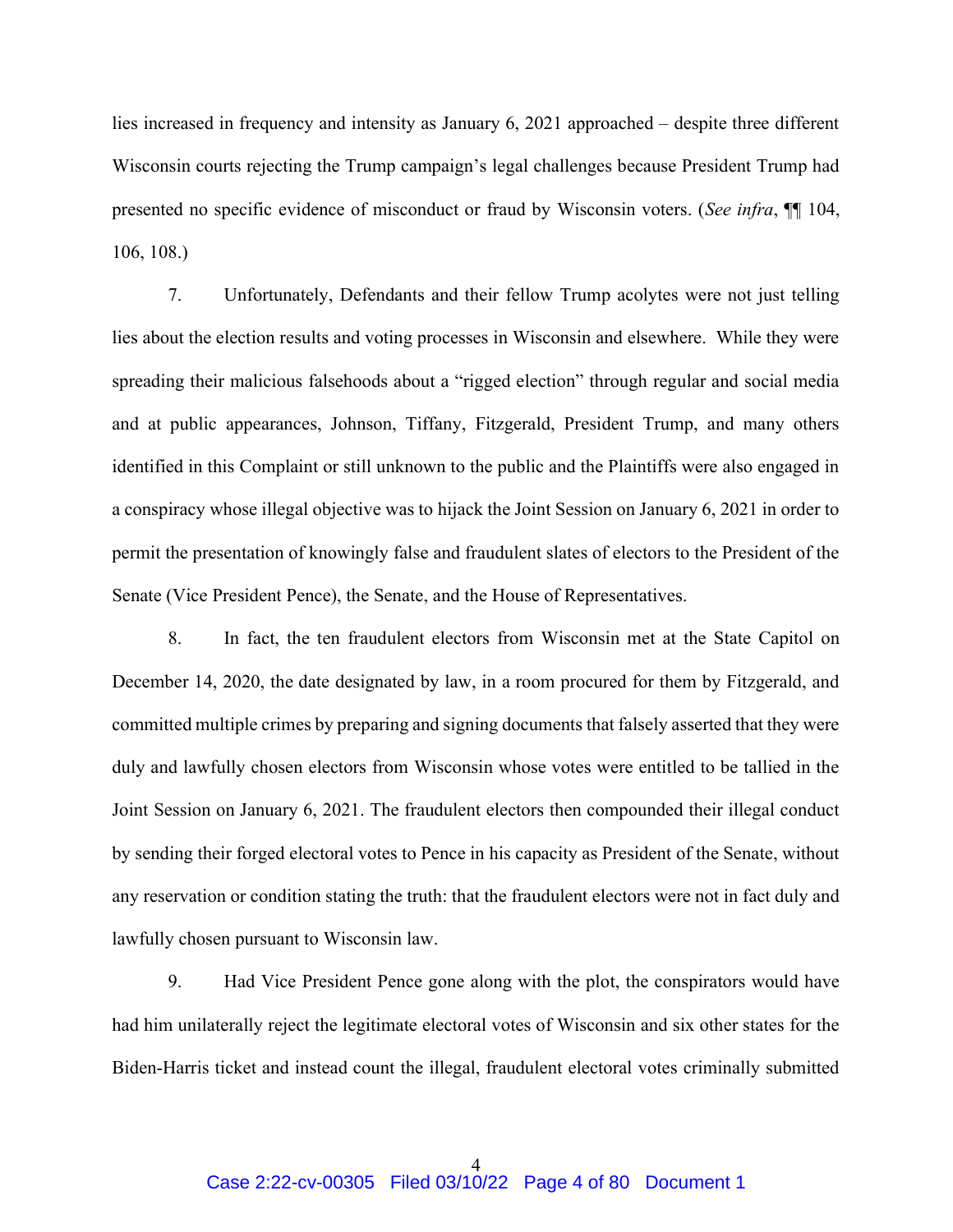by the phony electors. To meet the aim of their conspiracy, ensuring that President Biden not be elected President, the conspirators contemplated an alternative plan where Vice President Pence would refuse to count any electoral votes from the seven states in which there were "competing" presidential electors and then determine that our next President had to be chosen by a vote of the delegations of each state in the House of Representatives, which similarly would have resulted in President Trump being declared the "winner" even though he clearly and lawfully lost the election in each of the seven states at issue. With the object of the conspiracy (the Biden-Harris ticket not being declared the winning ticket on January 6, 2021) plainly understood among the conspirators and knowing the constitutional crisis that would develop from either of these scenarios, the conspirators had a backup plan: delay the tabulation of electoral votes on January 6, 2021 and have the legislatures in the seven states choose new presidential electors.

10. Fortunately for the rule of law and the survival of the Republic, Vice President Pence refused to buckle under the relentless pressure being applied by the conspirators, and, with one extremely significant exception discussed below, conducted the opening and counting of the electoral votes according to law, exactly as it had been done for every other presidential election in the nation's history.

11. The one exception to Pence's performance of his traditional duties arose from one the most shameful scenes in the history of the United States. After having been egged on relentlessly by the flagrant lies and distortions put forth by President Trump, Johnson, Tiffany, Fitzgerald, and their co-conspirators, known and unknown, over the previous months, thousands of people took the law into their own hands and stormed the U.S. Capitol during the Joint Session of Congress. These violent insurrectionists forced the members of the Senate and House and their staff to flee the Capitol. They caused millions of dollars in damage to the building and grounds.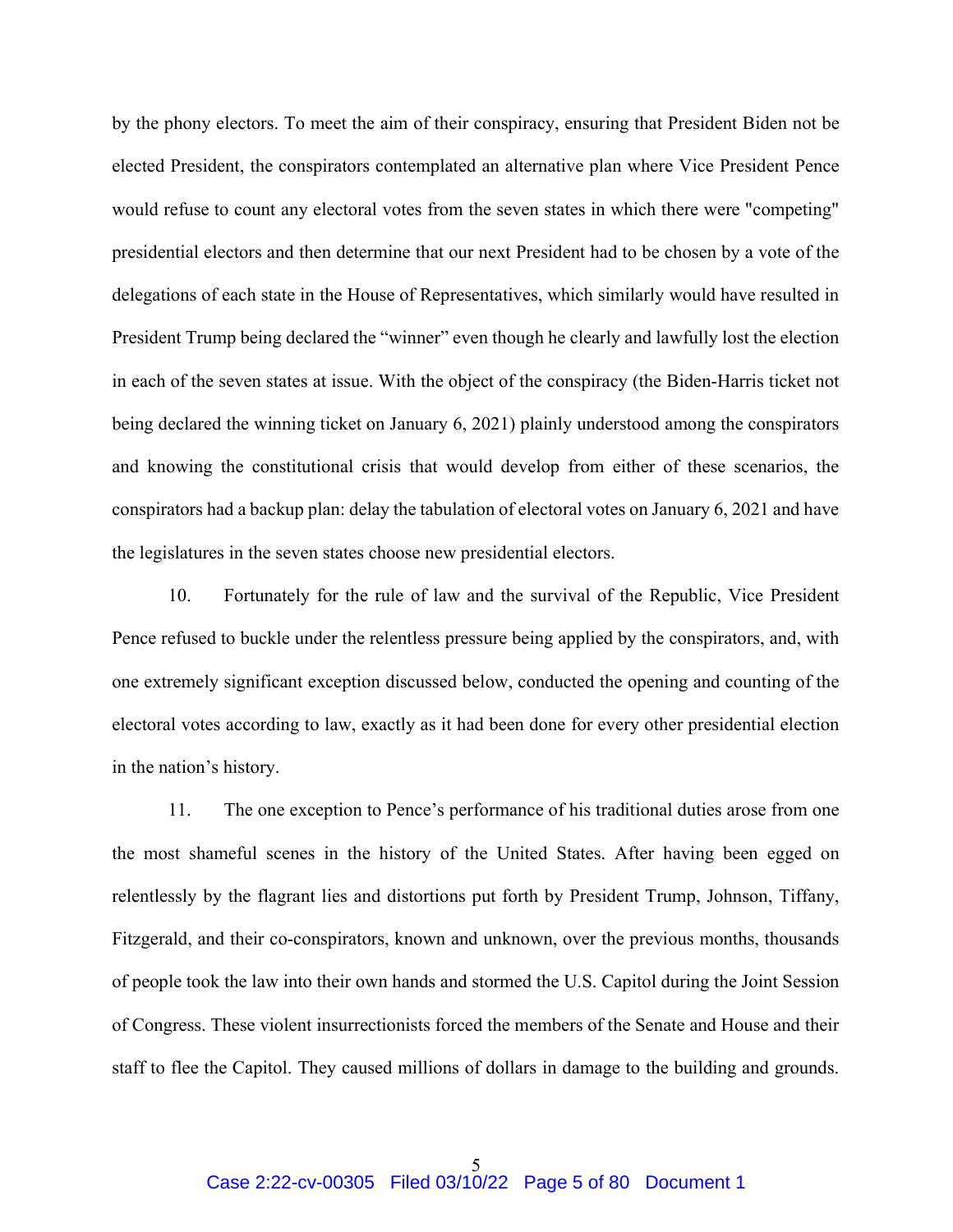Worst of all, five people died in the violence, and more than 110 Capitol Police officers were injured. It took seven hours to remove the violent insurrectionists from the Capitol and the grounds and restore order sufficient to allow Congress to return and complete the tallying of electoral votes. Of course, the ultimate counting of lawful electoral votes confirmed the result that everyone knew all along: Joe Biden defeated Donald Trump in the 2020 Presidential election.

12. This case is brought to hold Johnson, Tiffany, and Fitzgerald accountable for their actions in supporting the insurrection by imposing on them the consequences dictated by Section 3 of the Fourteenth Amendment. Their goal was to overturn the results of the 2020 Presidential Election by inducing or forcing Vice President Pence to reject the votes of the 10 Wisconsin electors pledged to Biden. They aimed to do this through an array of illegal conduct, from Fitzgerald's procuring space in the State Capitol on December 10, 2014 for the 10 fraudulent electors to meet and purport to cast their contrived electoral votes to all three Defendants' incessant lies about the integrity and fairness of the election in Wisconsin.

13. All of this was directed toward one illegal end: disrupting and displacing the orderly counting of the electoral votes on January 6, 2021 to allow Trump to usurp President-Elect Biden's legitimate right to assume the office. Much of the Defendants' conduct presently known consists of words, and the law has long recognized that words integral to criminal conduct fall outside the scope of First Amendment protection, because those words effectuate criminal actions that assault the integrity of governmental processes. Such an assault was not merely the effect of Defendants' conduct  $-$  it was their purpose.

#### PARTIES

14. Plaintiff Nancy A. Stencil ("Stencil") is a resident of the State of Wisconsin and a registered voter eligible and intending to vote in Wisconsin's August 9, 2022 Primary and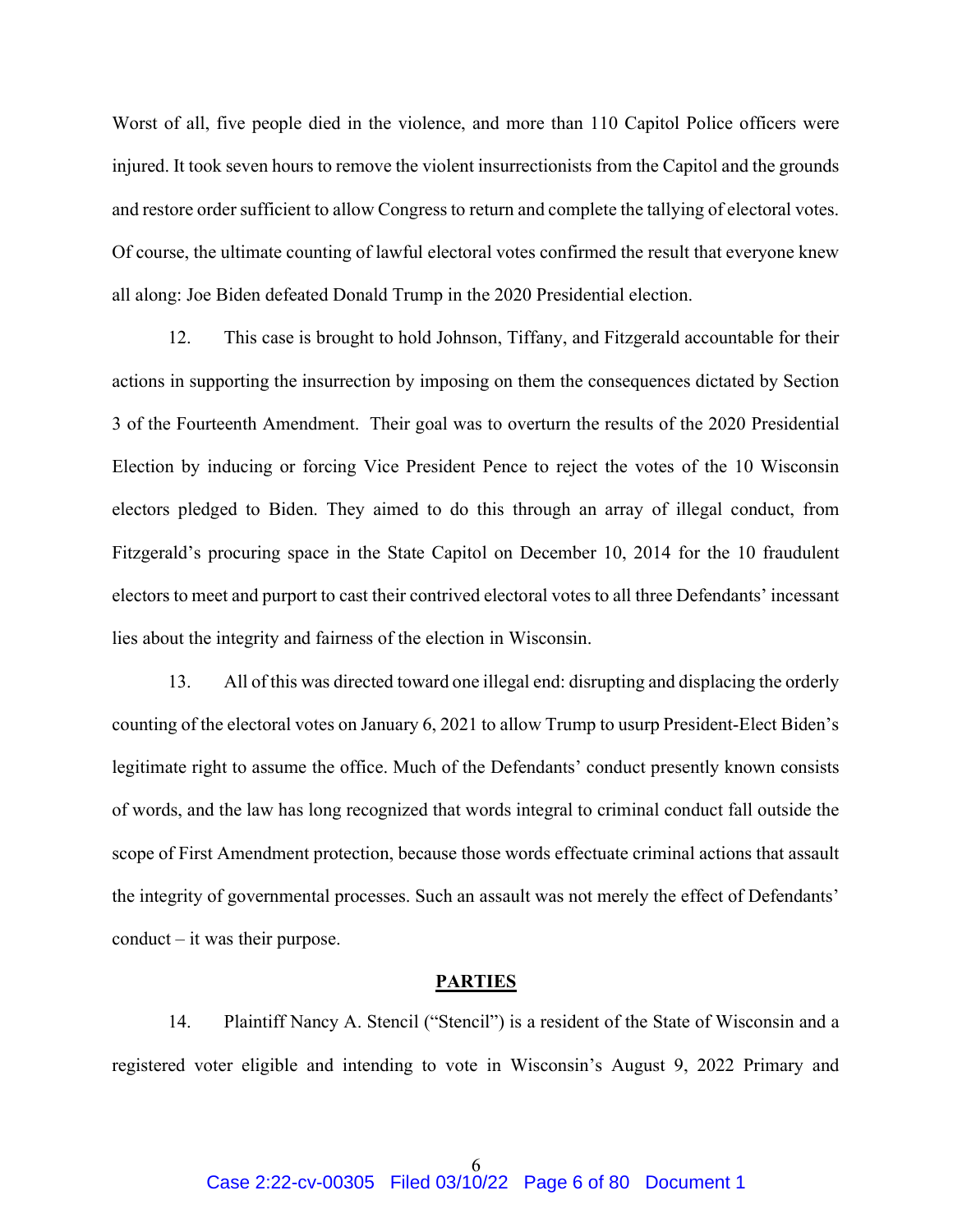November 8, 2022 General Election. Stencil is domiciled in Wisconsin's Seventh Congressional District.

15. Plaintiff Daniel C. Russler ("Russler") is a resident of the State of Wisconsin and a registered voter eligible and intending to vote in Wisconsin's August 9, 2022 Primary and November 8, 2022 General Election. Russler is domiciled in Wisconsin's Fifth Congressional District.

16. Plaintiff Lisa C. Mueller ("Mueller") is a resident of the State of Wisconsin and a registered voter eligible and intending to vote in Wisconsin's August 9, 2022 Primary and November 8, 2022 General Election. Mueller is domiciled in Wisconsin's Third Congressional District.

17. Plaintiff Cheryl L. Maranto ("Maranto") is a resident of the State of Wisconsin and a registered voter eligible and intending to vote in Wisconsin's August 9, 2022 Primary and November 8, 2022 General Election. Maranto is domiciled in Wisconsin's Fourth Congressional District.

18. Plaintiff Gerard D. Lisi ("Lisi") is a resident of the State of Wisconsin and a registered voter eligible and intending to vote in Wisconsin's August 9, 2022 Primary and November 8, 2022 General Election. Lisi is domiciled in Wisconsin's Seventh Congressional District.

19. Plaintiff James B. Kurz ("Kurz") is a resident of the State of Wisconsin and a registered voter eligible and intending to vote in Wisconsin's August 9, 2022 Primary and November 8, 2022 General Election. Kurz is domiciled in Wisconsin's Seventh Congressional District.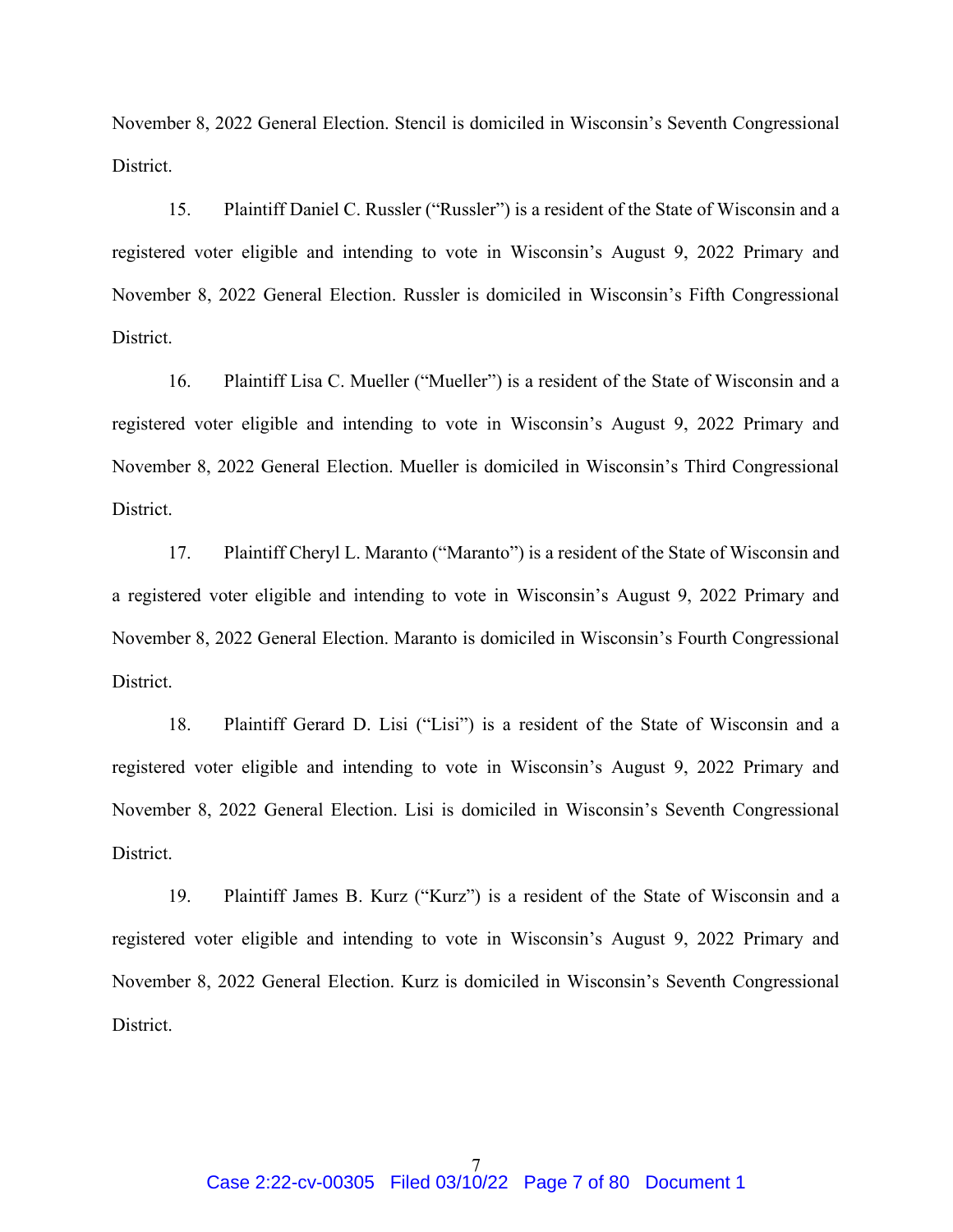20. Plaintiff Margaret L. DeMuth ("DeMuth") is a resident of the State of Wisconsin and a registered voter eligible and intending to vote in Wisconsin's August 9, 2022 Primary and November 8, 2022 General Election. DeMuth is domiciled in Wisconsin's Fifth Congressional District.

21. Plaintiff Paul DeMain ("DeMain") is a resident of the State of Wisconsin and a registered voter eligible and intending to vote in Wisconsin's August 9, 2022 Primary and November 8, 2022 General Election. DeMain is domiciled in Wisconsin's Seventh Congressional District.

22. Plaintiff James R. Botsford ("Botsford") is a resident of the State of Wisconsin and a registered voter eligible and intending to vote in Wisconsin's August 9, 2022 Primary and November 8, 2022 General Election. Botsford is domiciled in Wisconsin's Seventh Congressional District.

23. Plaintiff Richard Bechen ("Bechen") is a resident of the State of Wisconsin and a registered voter eligible and intending to vote in Wisconsin's August 9, 2022 Primary and November 8, 2022 General Election. Bechen is domiciled in Wisconsin's Second Congressional District.

24. Defendant Ronald H. Johnson ("Johnson") is a resident of the State of Wisconsin and a duly elected member of the U.S. Senate for Wisconsin. Johnson was first elected to the Senate in 2010 and re-elected for an additional six-year term in 2016. He has announced his intention to run for a third term and seeks to have his name placed on the ballots for Wisconsin's August 9, 2022 Primary and, should he win the Primary, the November 8, 2022 General Election.

25. Defendant Thomas P. Tiffany ("Tiffany") is a resident of the State of Wisconsin and a duly elected member of the U.S. House of Representatives for Wisconsin's Seventh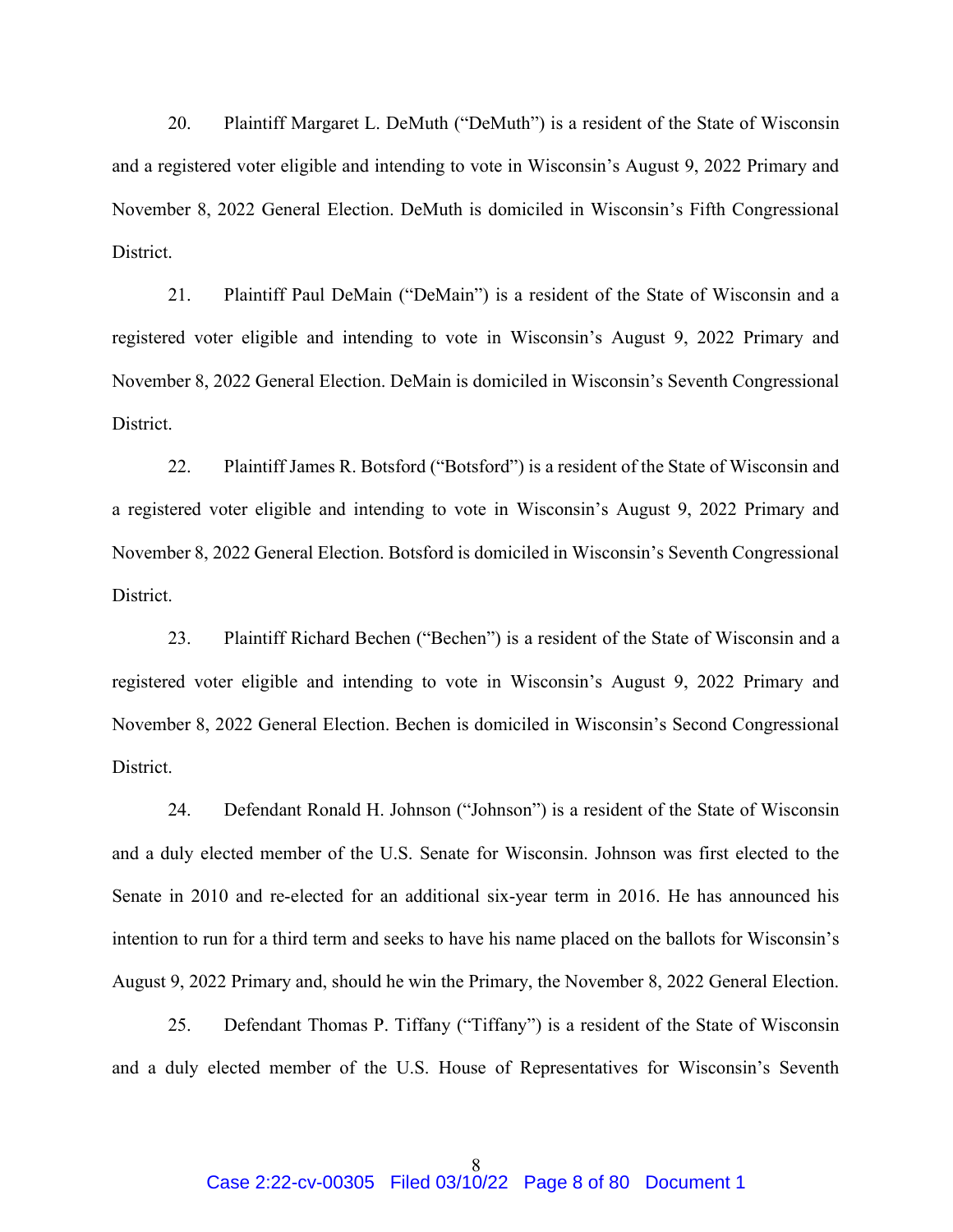Congressional District. Tiffany was first elected to Congress in a special election on May 12, 2020 and re-elected for an additional two-year term in the November 3, 2020 General Election. He has announced his intention to run for a third term and seeks to have his name placed on the ballots for Wisconsin's August 9, 2022 Primary and, should he win the Primary, the November 8, 2022 General Election.

26. Defendant Scott L. Fitzgerald ("Fitzgerald") is a resident of the State of Wisconsin and a duly elected member of the U.S. House of Representatives for Wisconsin's Fifth Congressional District. Fitzgerald was first elected to Congress in the November 3, 2020 General Election after serving as Majority Leader in the Wisconsin Senate. He has announced his intention to run for a second term and seeks to have his name placed on the ballots for Wisconsin's August 9, 2022 Primary and, should he win the Primary, the November 8, 2022 General Election.

#### **JURISDICTION AND VENUE**

27. Plaintiffs ask this Court to apply Section 3 of the Fourteenth Amendment to the U.S. Constitution to the facts of this case. The Court has jurisdiction over the subject matter and parties pursuant to 28 U.S.C. § 1331, because the case involves issues of federal law. The action seeks a declaratory judgment and presents a constitutional question pursuant to 28 U.S.C. § 2201. Personal jurisdiction is proper as all parties are residents of the State of Wisconsin.

28. Venue is proper in this judicial district pursuant to 28 U.S.C. § 1391(b)(1) because Johnson and Fitzgerald reside in the Eastern District and all defendants are residents of Wisconsin, where the Eastern District is located. In addition, venue is appropriate pursuant to 28 U.S.C. § 1391(b)(2) because a substantial part of the events or omissions giving rise to the claim asserted below occurred in this judicial district.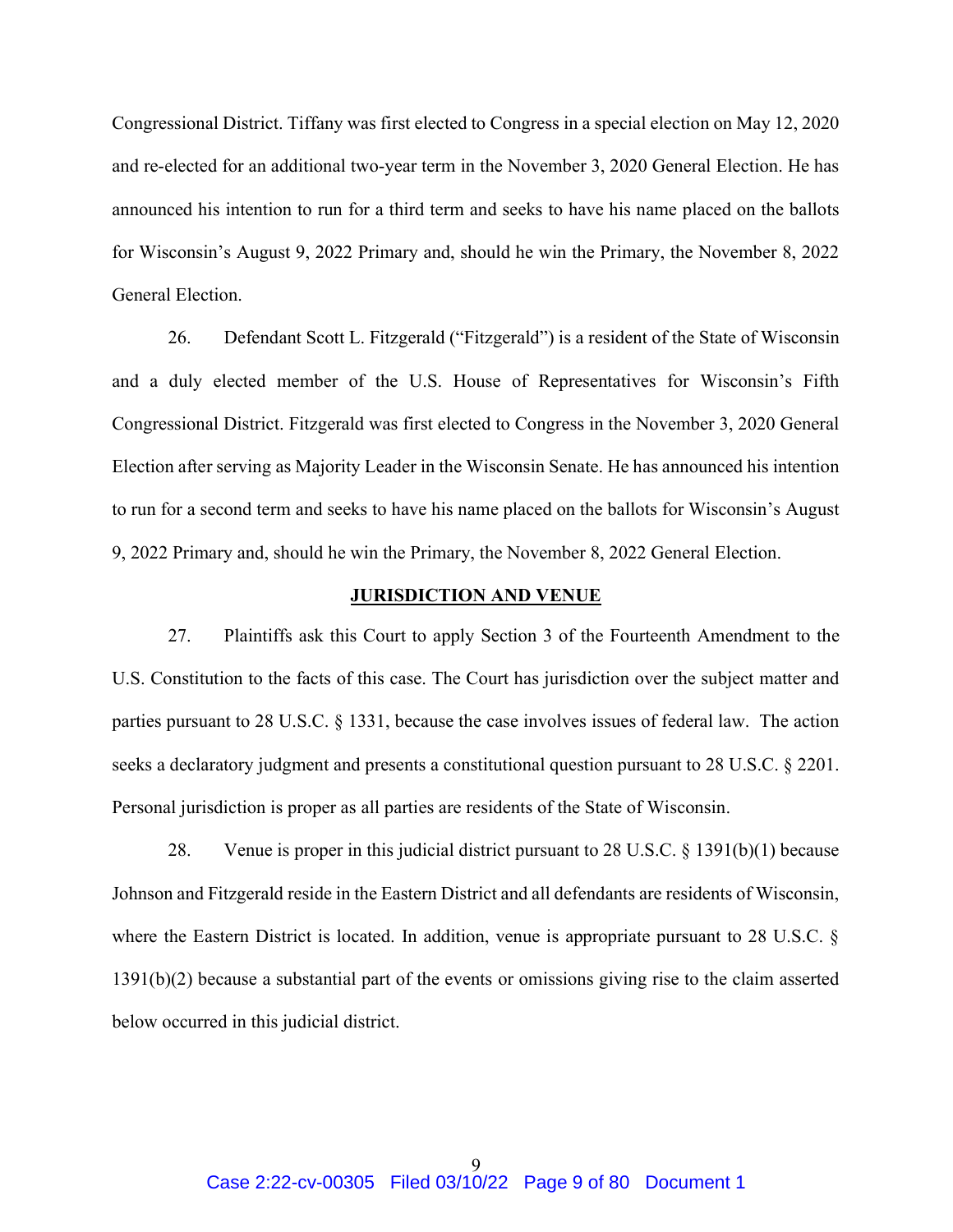## FACTUAL BACKGROUND

### The Rule of Law in the United States

29. On the eve of his November 4, 1980 election, Ronald Reagan gave a historic speech

to the American electorate, borrowing from Massachusetts Bay Colony Governor John Winthrop

and reminding the voters about the promise of America:

These visitors to that city on the Potomac do not come as white or black, red or yellow; they are not Jews or Christians; conservatives or liberals; or Democrats or Republicans. They are Americans awed by what has gone before, proud of what for them is still a shining city on a hill. At this very moment, some young American, coming up along the Virginia or Maryland shores of the Potomac is seeing for the first time the lights that glow on the great halls of our government and the monuments to the memory of our great men. Let us resolve tonight that young Americans will always see those Potomac lights; that they will always find there a city of hope in a country that is free. And let us resolve they will say of our day and our generation that we did keep faith with our God, that we did act worthy of ourselves; that we did protect and pass on lovingly that shining city on a hill.

(Ronald Reagan, A Vision for America, November 3, 1980; emphasis added.) President Reagan was not the first to use Winthrop's words for political purposes and certainly not the last. John F. Kennedy, Mitt Romney, Barack Obama, and Mike Pompeo all gave speeches during their careers using Winthrop's vision for a free and bustling society as a model for all the world to see.

30. Central to freedom and that "shining city" is the rule of law. The Founding Fathers understood this reality. In drafting the Massachusetts Constitution in 1780, for example, John Adams laid down this vision: "In the government of the commonwealth, the legislative department shall never exercise the executive and judicial powers, or either of them; the executive shall never exercise the legislative and judicial powers, or either of them; the judicial shall never exercise the legislative and executive powers, or either of them; to the end that it may be a government of laws and not of men." Mass. Const., Art. XXX; emphasis added. Adams ruminated on this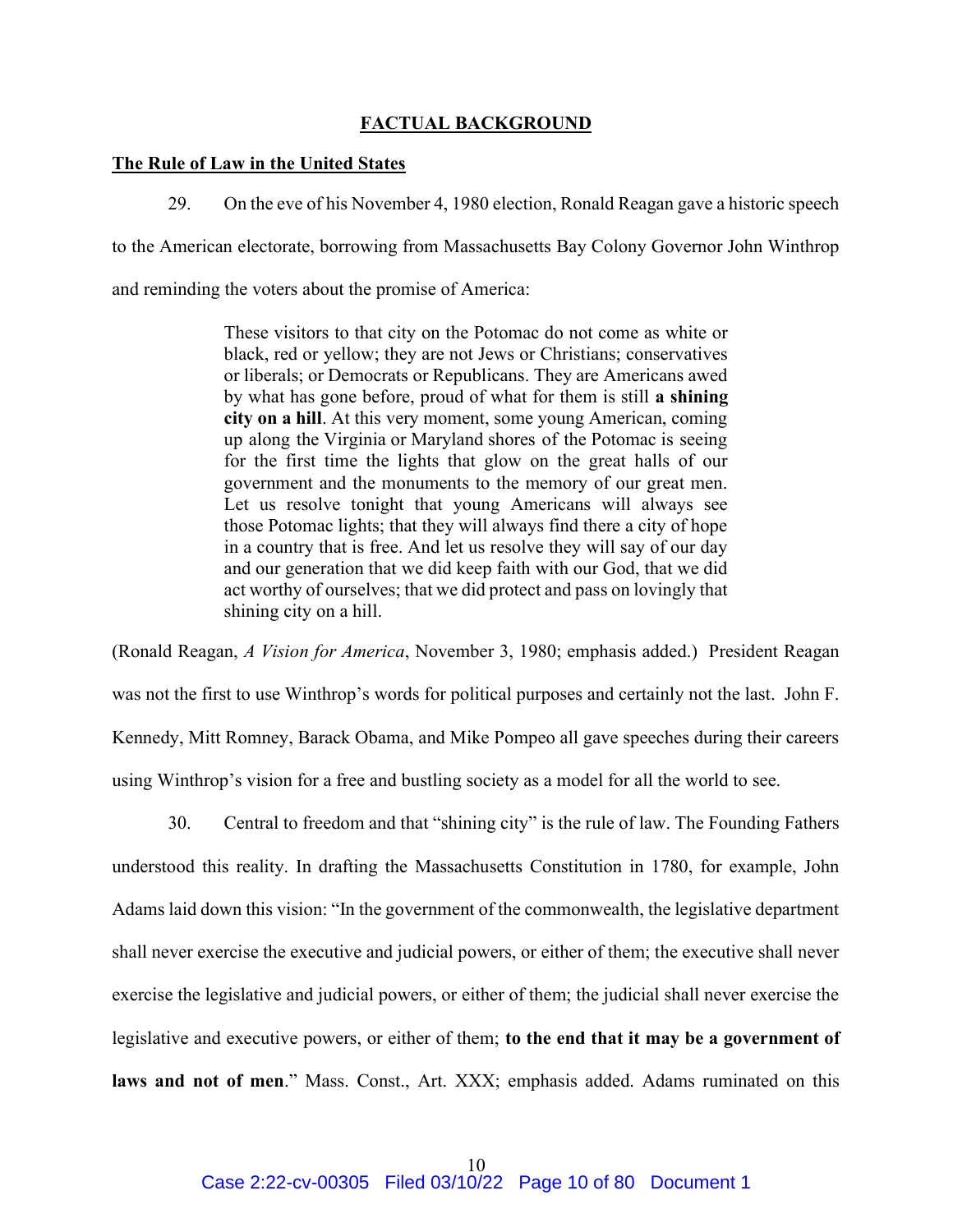philosophy in various essays that pre-date the formal adoption of the Massachusetts Constitution, having studied the writings of various European political philosophers. To Adams, the rule of law was the glue that enabled self-government of a free people.

31. The Founding Fathers modeled much of the U.S. Constitution on Adams' words as adopted and ratified by Massachusetts seven years earlier. The concept of the rule of law thus took hold in our young nation and, for the last 233 years, the United States has been held together by its Constitution. However, "[t]he Constitution is not self-executing. It is given life and sustained by our institutions of government, by checks and balances so as not to become the tyranny we overthrew in our revolution. These institutions – the congress, the agencies of government, the courts, and the media who watch over them – are not buildings. They are the men and women who work in them and devote their professional lives to the rule of law and keeping us secure." (Jeffrey H. Smith, Of Laws, Not Men, June 9, 2017.)

32. Because people are responsible for ensuring the rule of law, the United States has at times fallen short of achieving this ideal. But until the November 3, 2020 presidential election and its aftermath, where President Trump, Defendants Johnson, Tiffany, Fitzgerald, and others, known and unknown, sought to upend the rule of law, the United States had always witnessed the orderly transition of presidential power with the will and providence of a free people seeking to maintain self-governance.

33. The orderly transition of presidential power in the United States took hold near the very beginning of our constitutional order. As the beloved George Washington announced in his Farewell Address of 1796:

> To the efficacy and permanency of your Union, a government for the whole is indispensable. No alliances, however strict, between the parts can be an adequate substitute. They must inevitably experience the infractions and interruptions which all alliances in all times have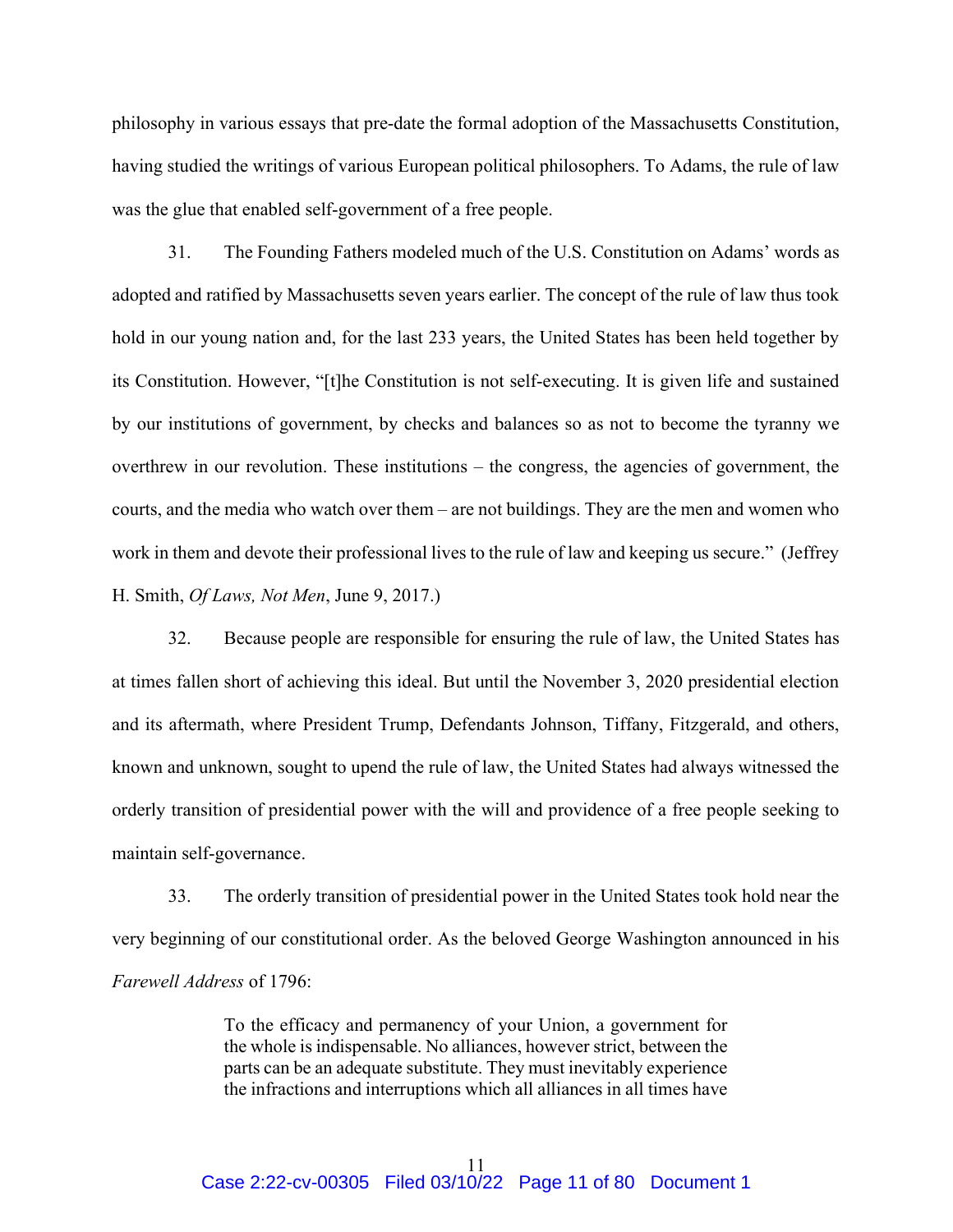experienced. Sensible of this momentous truth, you have improved upon your first essay by the adoption of a Constitution of government better calculated than your former for an intimate Union and for the efficacious management of your common concerns. This government, the offspring of our own choice uninfluenced and unawed, adopted upon full investigation and mature deliberation, completely free in its principles, in the distribution of its powers uniting security with energy, and containing within itself a provision for its own amendment, has a just claim to your confidence and your support. Respect for its authority, compliance with its laws, acquiescence in its measures, are duties enjoined by the fundamental maxims of true liberty. The basis of our political systems is the right of the people to make and to alter their constitutions of government. But the Constitution which at any time exists, until changed by an explicit and authentic act of the whole people, is sacredly obligatory upon all. The very idea of the power and the right of the people to establish government presupposes the duty of every individual to obey the established government.

All obstructions to the execution of the laws, all combinations and associations under whatever plausible character with the real design to direct, control, counteract, or awe the regular deliberation and action of the constituted authorities, are destructive of this fundamental principle and of fatal tendency. They serve to organize faction; to give it an artificial and extraordinary force; to put in the place of the delegated will of the nation the will of a party, often a small but artful and enterprising minority of the community; and, according to the alternate triumphs of different parties, to make the public administration the mirror of the ill concerted and incongruous projects of faction, rather than the organ of consistent and wholesome plans digested by common councils and modified by mutual interests. However combinations or associations of the above description may now and then answer popular ends, they are likely, in the course of time and things, to become potent engines by which cunning, ambitious, and unprincipled men will be enabled to subvert the power of the people and to usurp for themselves the reins of government, destroying afterwards the very engines which have lifted them to unjust dominion.

(George Washington, Farewell Address, September 19, 1796; emphasis added.) Every president

since Washington has taken seriously his duty to ensure the orderly and peaceful transition of presidential power – until 2020, that is, when President Trump and others set in motion a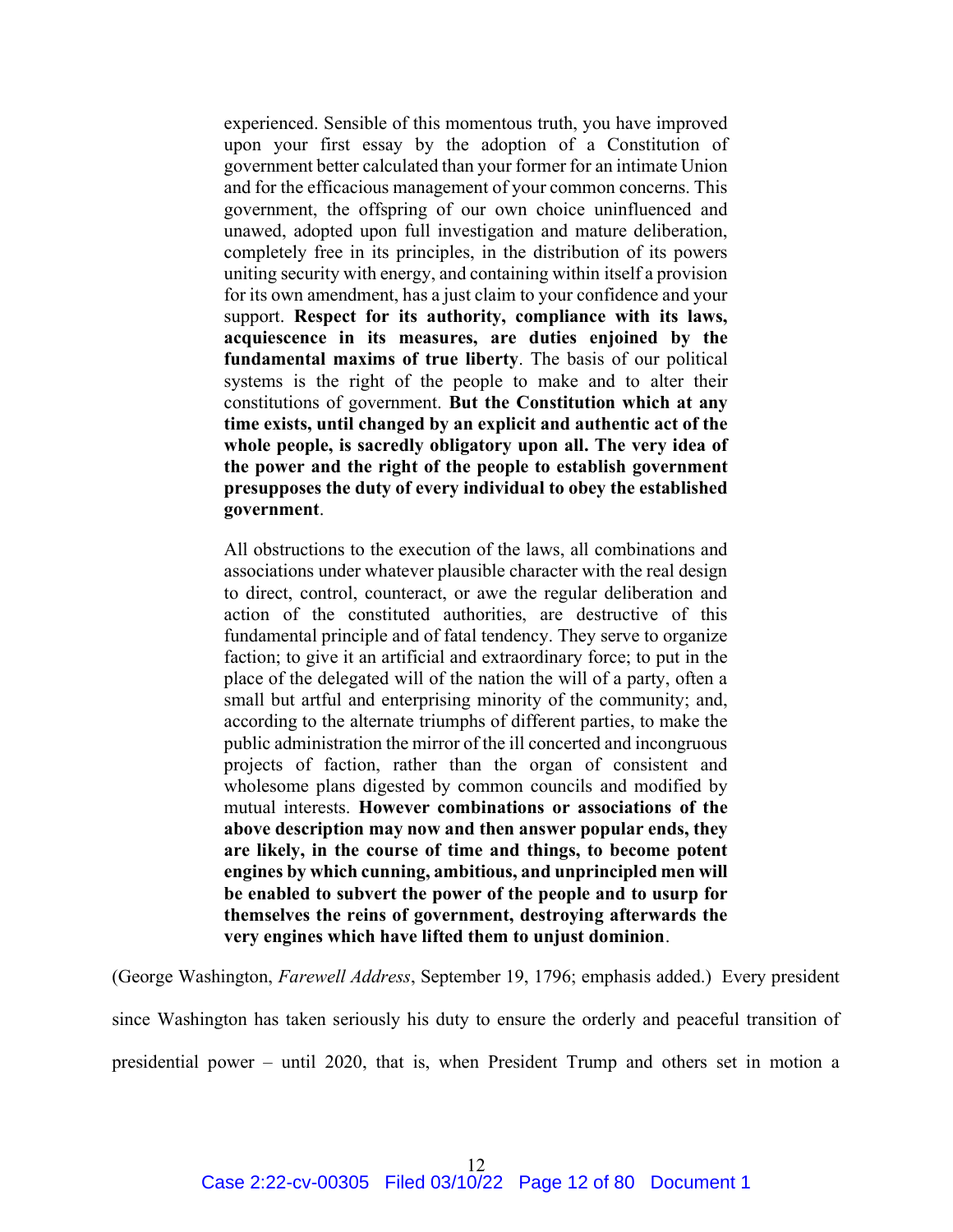conspiracy to defraud the United States, alter the certified electoral results from the November 3, 2020 election, and engage or assist in insurrection.

34. While President Trump is central to the failed conspiracy, this lawsuit is about the roles Johnson, Tiffany, and Fitzgerald played in assisting the insurrection and criminal conspiracy put in motion on or shortly after November 7, 2020 to illegally alter the results of the 2020 presidential election. Joined by others, known and unknown, Johnson, Tiffany, and Fitzgerald engaged in overt acts in furtherance of a conspiracy meant to foment public distrust in the outcome of the 2020 election, undermine the rule of law, and assist an insurrection against the United States with the illegal goal of reversing the results of the election that made Joseph R. Biden the 46th President of the United States.

### Sowing Doubt About Election Procedures Before the Election

35. Public insurrections brought about by distrust in government don't just happen. Before the November 3, 2020 presidential election, President Trump and his surrogates repeatedly laid the groundwork to cast doubts on the results. (See Kevin Liptak, A List of the Times Trump has Said He Won't Accept the Election Results or Leave Office if He Loses, CNN (September 24, 2020), https://www.cnn.com/2020/09/24/politics/trump-election-warnings-leavingoffice/index.html, last accessed on March 4, 2022.) For example, in a September 23, 2020 Press Conference, President Trump stated, "[w]ell, we're going to have to see what happens. You know that. I've been complaining very strongly about the ballots. And the ballots are a disaster ... We want to have -- get rid of the ballots and you'll have a very trans- -- we'll have a very peaceful - there won't be a transfer, frankly; there'll be a continuation. The ballots are out of control. You know it." In various public statements (in campaign speeches, interviews, tweets, and press events) between July 19, 2020 (if not earlier) and the election, President Trump publicly expressed similar falsities about election procedures and process and claimed if Biden won it would be the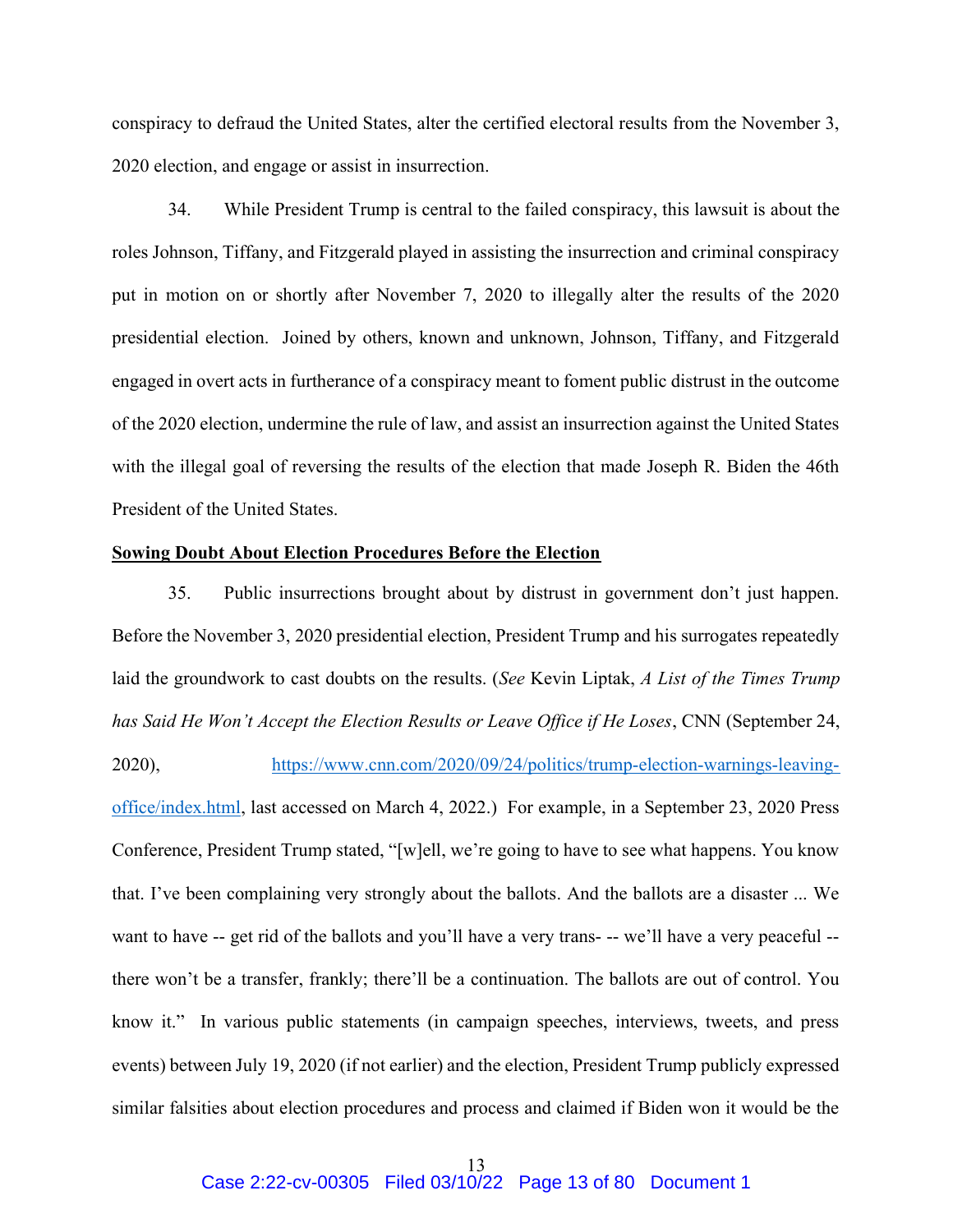result of a "rigged" election. All told, President Trump used the word "rigged" 75 times between May and November in connection with the 2020 election and a potential Biden win. (See https://www.usatoday.com/in-depth/news/politics/elections/2021/01/06/trumps-failed-effortsoverturn-election-numbers/4130307001/, last accessed on March 4, 2022.) The purpose of this public campaign by President Trump and others was to lay the groundwork to attack various state voting procedures around the United States as being fraudulent and not trustworthy in the event he lost.

36. Fitzgerald, who was the Majority Leader of the Wisconsin Senate prior to the 2020 election and was at the time running for Wisconsin's Fifth Congressional District in the House of Representatives, spent the early part of 2020 specifically attacking Wisconsin election procedures and the municipal clerks who run our elections. Many lawsuits had been filed to ensure fair access to voting due to the COVID-19 pandemic related shutdowns. Fitzgerald and other state lawmakers like Assembly Speaker Robin Vos ("Vos") had little interest in promoting fair voting and making it easy and safe for people to vote during the pandemic. Instead, Fitzgerald and Vos worked aggressively to undermine the right of citizens to vote safely and easily during the most serious public health crisis experienced in the United States for more than a century.

37. Often, they challenged election approaches that had historically been used without objection in Wisconsin. But persist they did. For example, on March 27, 2020, Fitzgerald published a joint statement with Vos about Wisconsin's Spring Election on what he described as a "clear violation of the law" by the clerks in Dane and Milwaukee County. Similarly, on March 31, 2020, Fitzgerald tweeted: "Today, a unanimous Wisconsin Supreme Court decision soundly rejected the far-left politics of clerks in our state who were trying to undermine an election. I am glad to see the court upholding the rule of law." (Emphasis added.) The narrow decision in reality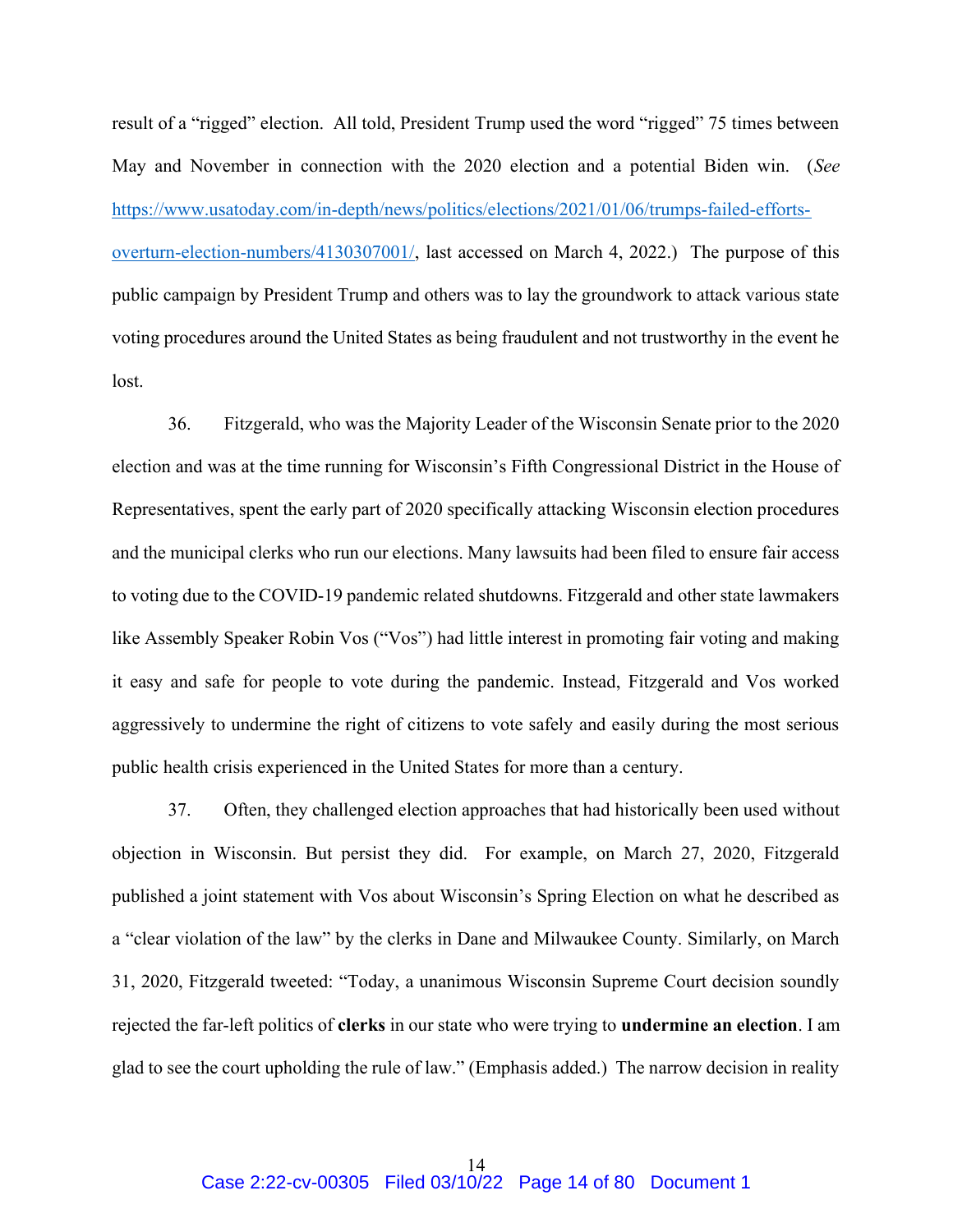only gave guidance on what it means to be "indefinitely confined" in the face of the COVID-19 pandemic in advance of the election.

38. On July 30, 2020, on the heels of President Trump calling for a delay in the November 3, 2020 election based on the President's contrived claims of imminent fraud and concerns over inaccurate results given widespread use of mail-in-voting, Fitzgerald tweeted: "I don't think we should move election dates-but I get the President's larger point on election security issues. The liberal media is full of hypocrites." (Emphasis added.) On September 26, 2020, Fitzgerald (again with Vos) had the legislature's lawyer threaten the City of Madison with a "cease and desist" letter for running "Democracy in the Park" where they falsely accused the municipality of ballot harvesting and violating state election laws. Fitzgerald continued sowing the false seeds of a problem with "election integrity" in Wisconsin through a statement about Democracy in the Park that month: "The threat that this procedure poses to ballot integrity is manifestly obvious."

39. In August 2020, President Trump retained Foley & Lardner, LLP attorney Cleta Mitchell ("Mitchell") to explore post-election scenarios in the event he lost the election to Biden, which scenarios would extensively on the frauds that had already been pursued by President Trump and his surrogates. On September 3, 2020 – two months before Trump lost the election – John Eastman, a California attorney who is central to the conspiracy alleged in this action and who stood on stage with President Trump at The Ellipse on January 6, 2022 hours before the insurrectionists stormed the Capitol, was invited by Mitchell to join the President's "Election Integrity Working Group" to begin preparing for anticipated postelection litigation. This demonstrates that the Trump Campaign had engaged lawyers before the election and could have addressed any alleged infirmities of Wisconsin law before the election. Its failure to do so is one reason (of the many)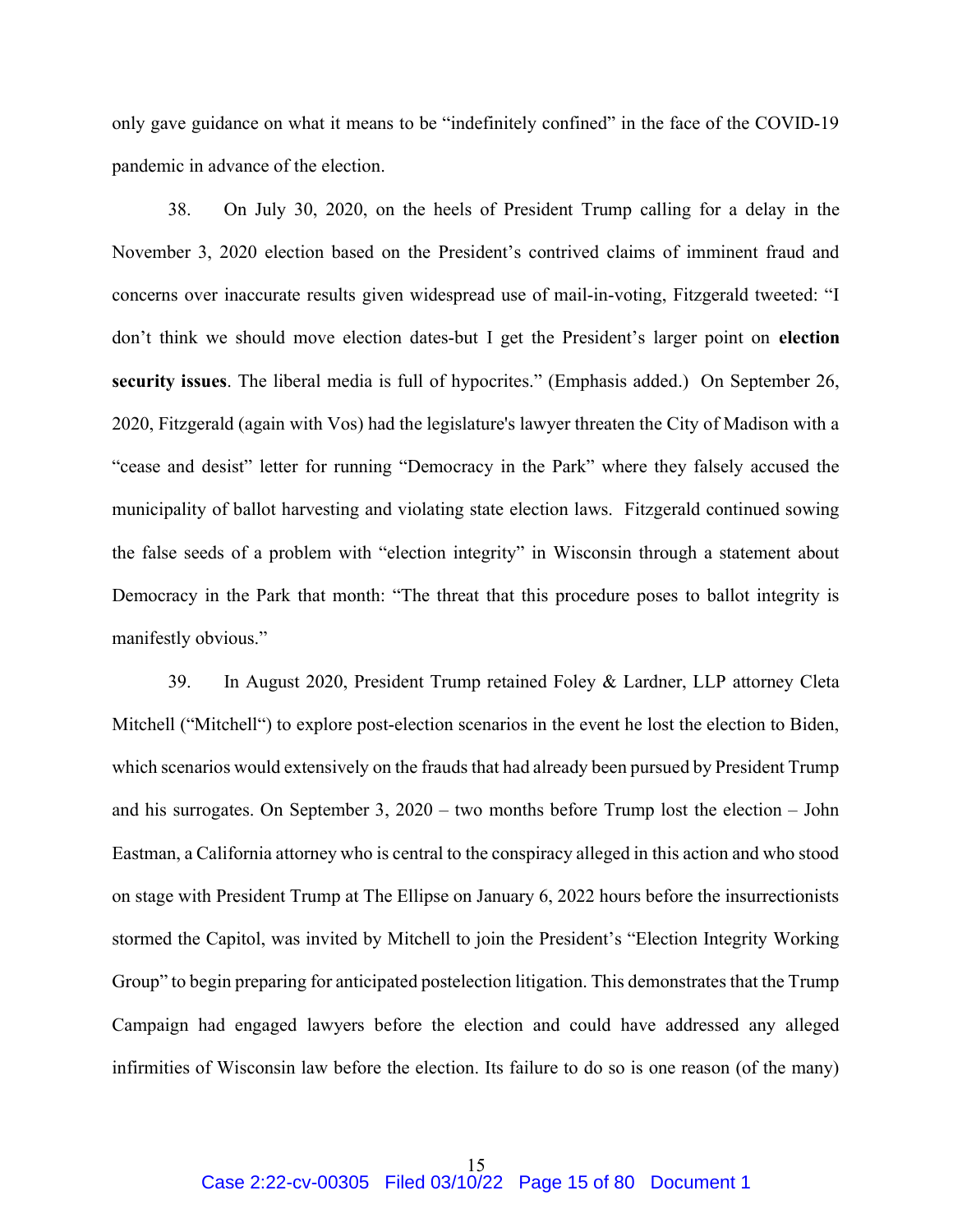that President Trump and his surrogates were so unsuccessful in their post-election legal challenges.

#### The November 3, 2020 Election

40. Because ballots were still being counted, neither Trump nor Biden was declared the winner of the presidential election when the polls closed on November 3, 2020. On election night, President Trump nevertheless falsely stated that he had prevailed and called on states to stop counting. He said: "This is a fraud on the American public. This is an embarrassment to our country. We were getting ready to win this election. Frankly, we did win this election." (See President Trump Remarks on Election Status, C-SPAN (November 4, 2020), https://www.cspan.org/video/?477710-1/president-trump-remarks-election-status, last accessed March 4, 2022.)

41. At 6:37 a.m. the following morning, November 4, 2020, with other races having been decided, Fitzgerald endorsed through a re-tweet Republican Minority Leader Kevin McCarthy's brag that "Republicans defied the odds and grew our party last night. In districts all over the country, Americans rejected socialism and voted for freedom. Nancy Pelosi: you've been put on notice." Not once since November 3, 2020 has anyone (including Johnson, Tiffany, or Fitzgerald) explained how the contrived fraud that allegedly caused President Trump's 2020 loss did not carry over to the down ballot races, where Republicans won an additional 9 seats from the Democrats. This is a "tell" about Defendants' overt acts in furtherance of the conspiracy asserted in this Complaint, because it suggests knowledge of the falsity of the claims that the Wisconsin election was fraudulent as to the presidential race but no others.

42. Later in the day on November 4, 2020, election officials called Wisconsin for Biden, and Defendants and others with connections to the state began to examine approaches to contesting that result.

43. On Saturday, November 7, 2020, President Biden was declared the winner of the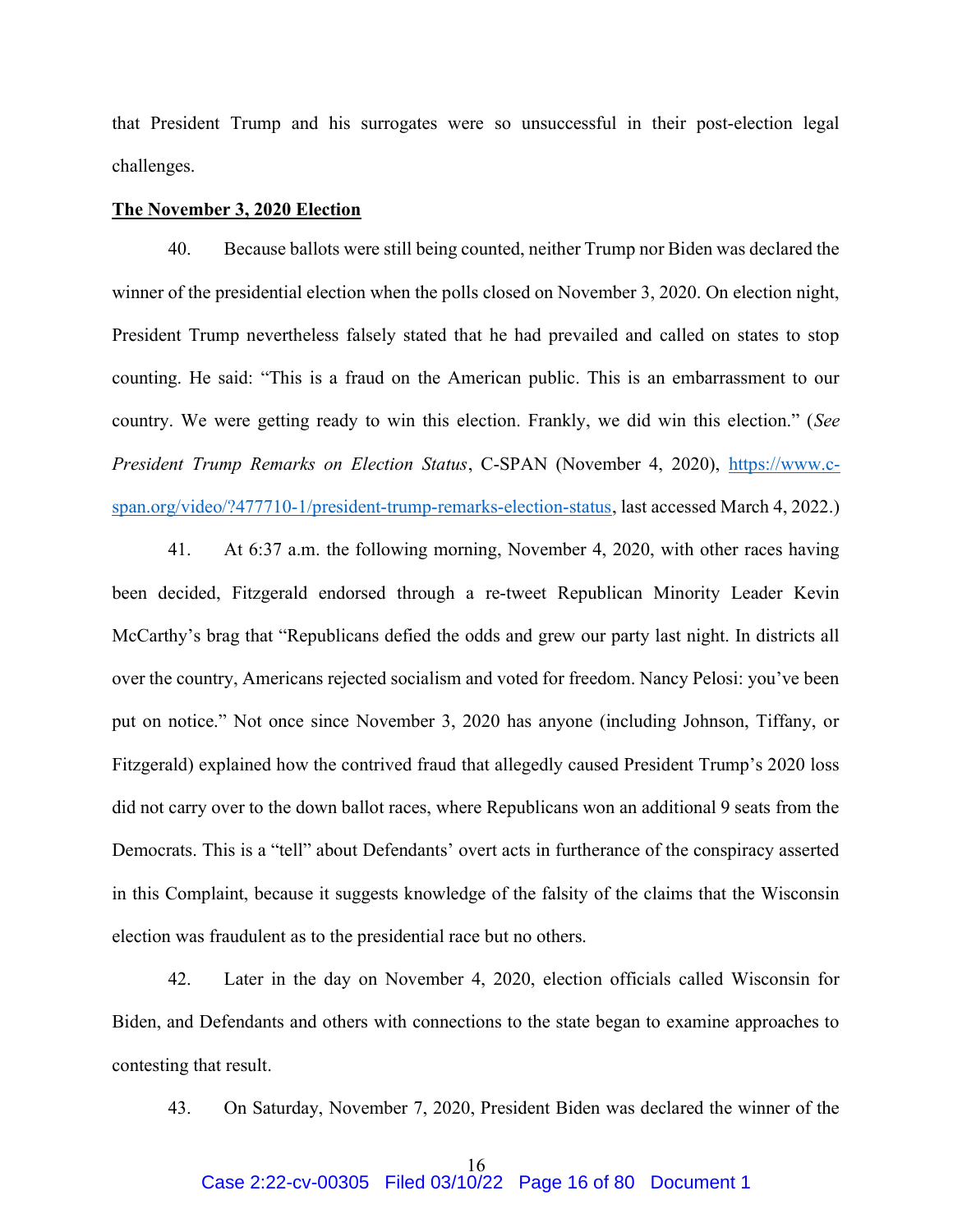election and identified in the media as the next President of the United States by all major networks and news sources, including conservative outlets like Fox News. After President Biden was declared the winner of the electoral college vote on January 6, 2021 and after all popular votes were tabulated, the popular vote turned out as follows:

| Candidate       | <b>Popular Vote</b> | Percentage | <b>Electoral Votes</b> |
|-----------------|---------------------|------------|------------------------|
| Joseph R. Biden | 81,283,361          | 51.3%      | 306                    |
| Donald J. Trump | 74,222, 960         | 46.8%      |                        |
| Other           | 2,924,869           | $.8\%$     |                        |

(See https://www.nbcnews.com/politics/2020-elections/president-results, last accessed on March 4, 2022.) Had the conspiracy alleged in this Complaint been successful (it need not have been to be actionable), these results obviously would have been different.

44. When the results were announced that Saturday, Trump tweeted the first of what would be variations of an onslaught that continued uninterrupted until the January 6, 2021 insurrection at the U.S. Capitol: "THE OBSERVERS WERE NOT ALLOWED INTO THE COUNTING ROOMS. I WON THE ELECTION, GOT 71,000,000 LEGAL VOTES. BAD THINGS HAPPENED WHICH OUR OBSERVERS WERE NOT ALLOWED TO SEE. NEVER HAPPENED BEFORE. MILLIONS OF MAIL-IN BALLOTS WERE SENT TO PEOPLE WHO NEVER ASKED FOR THEM!" (All-caps in original.)

45. In the six weeks that followed the November 3, 2020 election, President Trump and certain of his supporters took their allegations of voter fraud and misconduct to court, having benefitted from the planning the Election Integrity Working Group had focused on before the election. During this period, President Trump and his surrogates proceeded to lose more than 60 legal challenges that they filed to contest the election results. The President and his team focused their efforts primarily on six states that President Biden won: Arizona, Georgia, Michigan, Nevada, Pennsylvania, and Wisconsin. Upon information and belief, this litigation plan resulted from the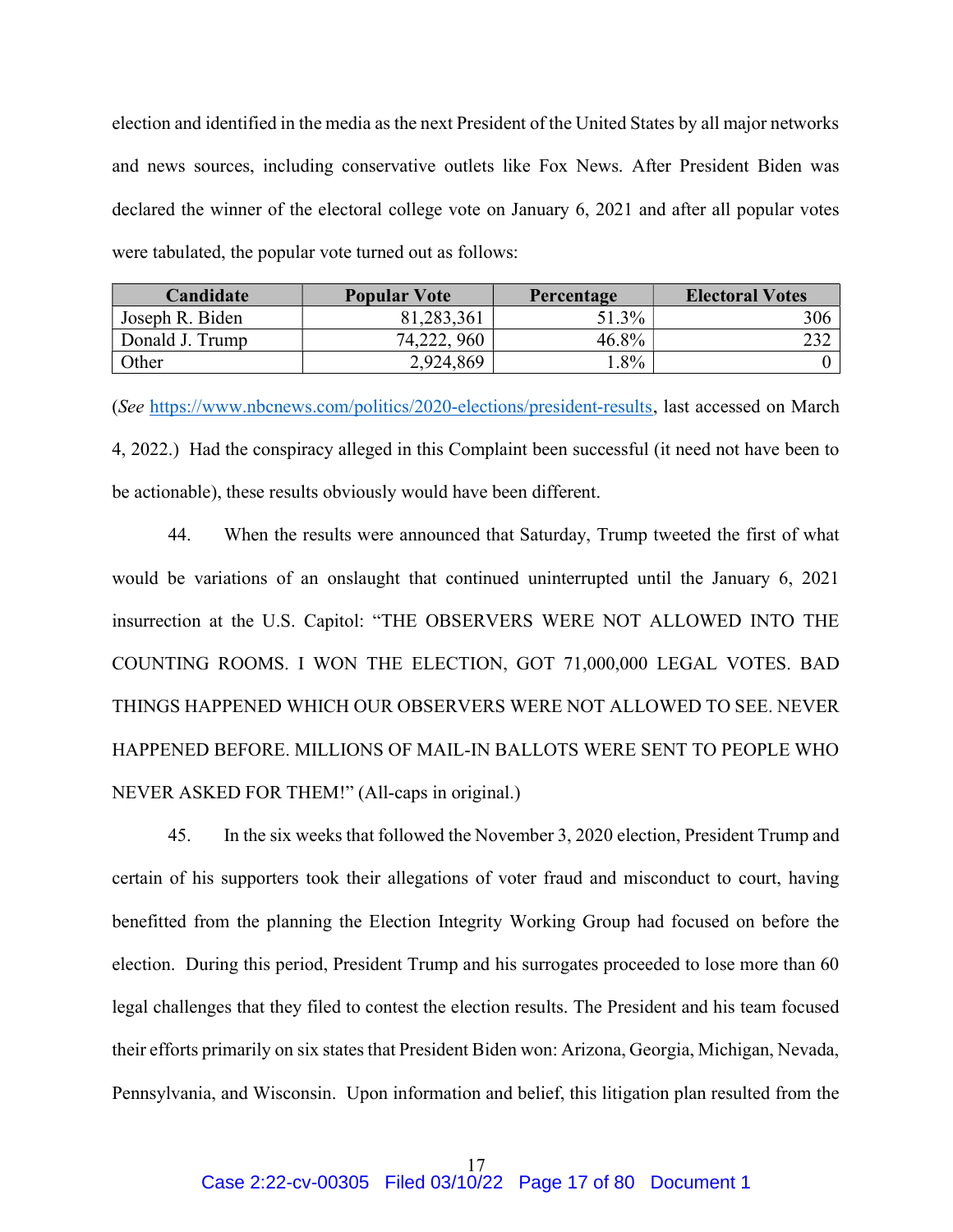efforts of President Trump's working group and was set in motion by Mitchell, Eastman, and others when the group formed in August 2020.

46. Nearly all these suits were dismissed by the courts or dropped by the parties who brought them. Judges, lawyers, and other observers described many of the lawsuits as "frivolous" and "without merit." In one instance, the Trump Campaign and other groups challenging the election results collectively lost multiple cases in six states on a single day. Only one ruling was in President Trump's favor: the timing within which first-time Pennsylvania voters must provide proper identification if they wanted to "cure" their ballots. This ruling affected very few votes.

#### The Conspiracy

47. Within a day (or perhaps earlier) of Biden being declared the winner, President Trump, in association with others, known and unknown, including, upon information and belief, Johnson, Tiffany, and Fitzgerald, initiated through express and/or tacit agreement a plot to overturn the 2020 election results, which included four main elements: (a) falsely claiming election fraud and a lack of integrity in the election in the battleground states; (b) creating and implementing illegal schemes to put forth fraudulent electors for President Trump in Arizona, Georgia, Michigan, Nevada, New Mexico, Pennsylvania, and Wisconsin; (c) pressuring federal agencies to find irregularities in the election, including the Department of Justice ("DOJ"), the Cybersecurity & Infrastructure Security Agency ("CISA") of the Department of Homeland Security ("DHS"), and the National Security Agency ("NSA"); and (d) using their public statements about the illegitimacy of the election process in various states to incite Trump voters to anger and push Vice President Mike Pence and Congress to ignore the requirements of the Electoral Count Act of 1887, 3 U.S.C. § 1 et seq., and the Twelfth Amendment of the U.S. Constitution to keep President Trump in power when the Electoral College ballots were opened and counted at a Joint Session of Congress on January 6, 2021.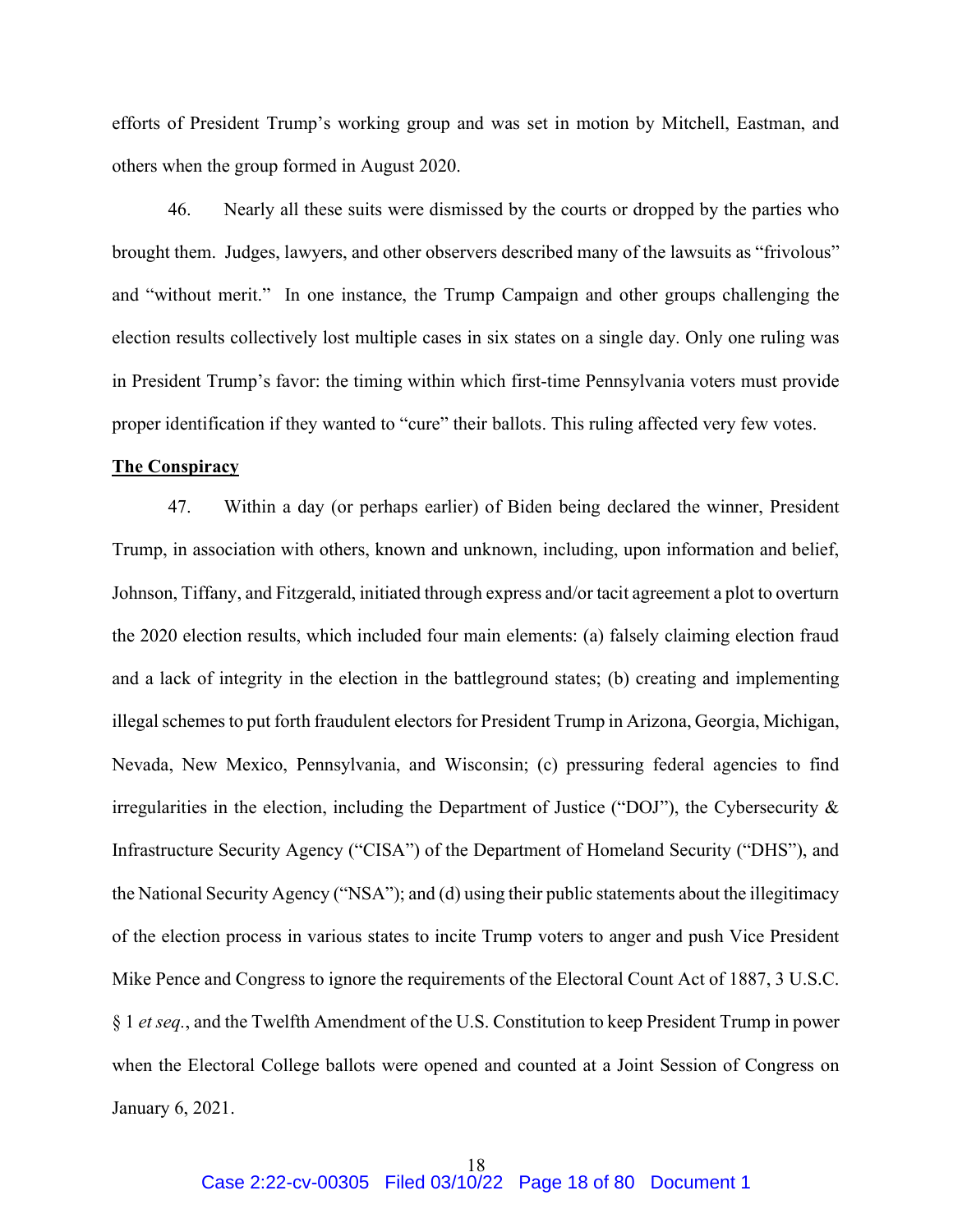48. Like all conspiracies, not every member played every role; some performed overt acts instrumental to commencement of the illegal enterprise, while others joined along the way in furtherance of the scheme, or even at the end. In fact, it is plausible that some of the conspirators never met to discuss or expressly agree to the conspiracy. It is enough under the law for there to be tacit or even implied agreement to conspire; for this reason, this Complaint demonstrates the existence of these agreements through coordinated action, common, scripted talking points, and aligned behavior and conduct. For certain, though, the actors in this story all agreed on the same objective of the conspiracy: ensuring that when Vice President Pence presided over the Joint Session of Congress on January 6, 2021, Biden would not be declared the winner of the 2020 election that day.

49. Between November 8, 2020 and January 6, 2021, and, upon information and belief, during other periods presently unknown, Johnson, Tiffany, and Fitzgerald used their public positions of authority to illegally foment an atmosphere meant to intimidate and pressure Vice President Pence and Congress to take actions inconsistent with the facts and with their duties under the Electoral Count Act and the U.S. Constitution. Defendants' role was to use their powers as public officials and their respective bully pulpits to undermine public trust in the outcome of the election and to enable a criminal scheme to institute fraudulent electors (in Wisconsin and elsewhere) to manufacture a constitutional crisis on January 6, 2021 over how to count the electoral ballots. As explained in this Complaint, while many lies do not have legal consequences, lies used to promote or further a criminal conspiracy are treated differently under the law.

50. The common conspiratorial objective Defendants and their co-conspirators had was to ensure Biden not be declared the winner at the Joint Session on January 6, 2021, contrary to the duly certified votes of the presidential electors and the duties of the Vice President and Congress.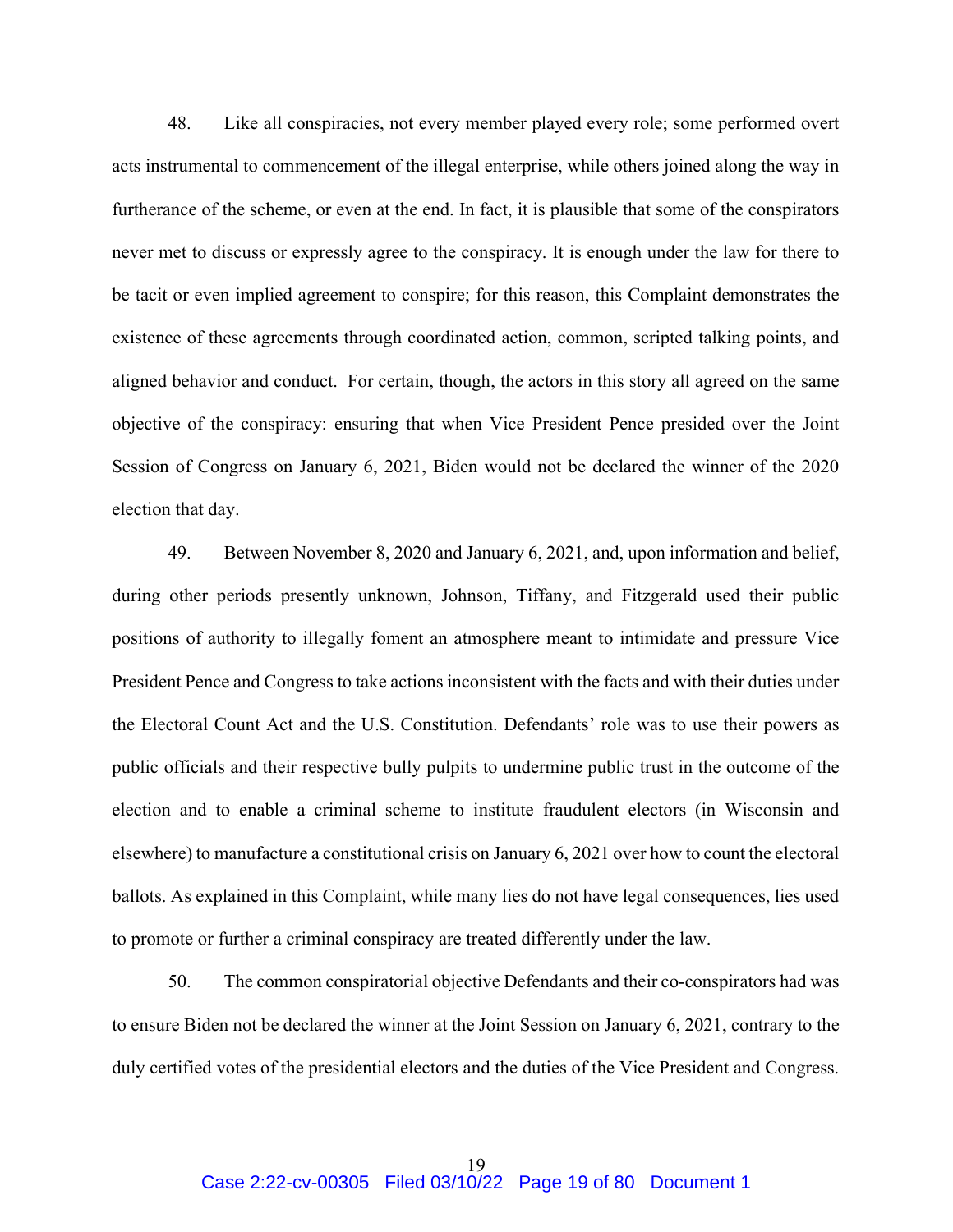That illegal object of the conspiracy was coordinated and pursued in several ways, including (a) having the Vice President **unilaterally** choose the fraudulent elector slates for Trump-Pence over the certified slates for Biden-Harris; (b) sending the vote to the House of Representatives under 3 U.S.C. § 15 whereby President Trump would have prevailed because the one vote per state rule in the Twelfth Amendment favored Republicans; or (c) de-certifying the Electoral College ballots sent from the seven states in which fraudulent electors had been submitted and requesting each state legislature to identify and certify new electors consistent with the legal theories and results demanded by President Trump and his surrogates.

### The First Amendment Does Not Protect Speech Integral to Criminal Conduct

51. Every day, people all over the United States commit crimes using words. The most vivid example might be the armed robber who points a gun at his victim and demands "Your money or your life!"

52. There are many other examples of such "word crimes" in both federal and state law. Federal statutes, for example, establish that it is a crime to make a false statement to a government official in any matter related to government business; to make a false claim that a terrorist attack has happened or will happen; to make a materially false statement while under oath (*i.e.*, perjury); falsely asserting that one is speaking on behalf of the federal government; and making false statements about the origin of goods or services. There is even a federal statute prohibiting certain unauthorized uses of the word "Olympic." All told, there are more than 100 federal criminal statutes that punish the making of false statements.

53. State statutes likewise criminalize perjury, false or fraudulent charitable solicitations, and other forms of fraudulent statements. For example, the state of Michigan has a statute that makes it illegal to make a false claim that a political candidate is an incumbent.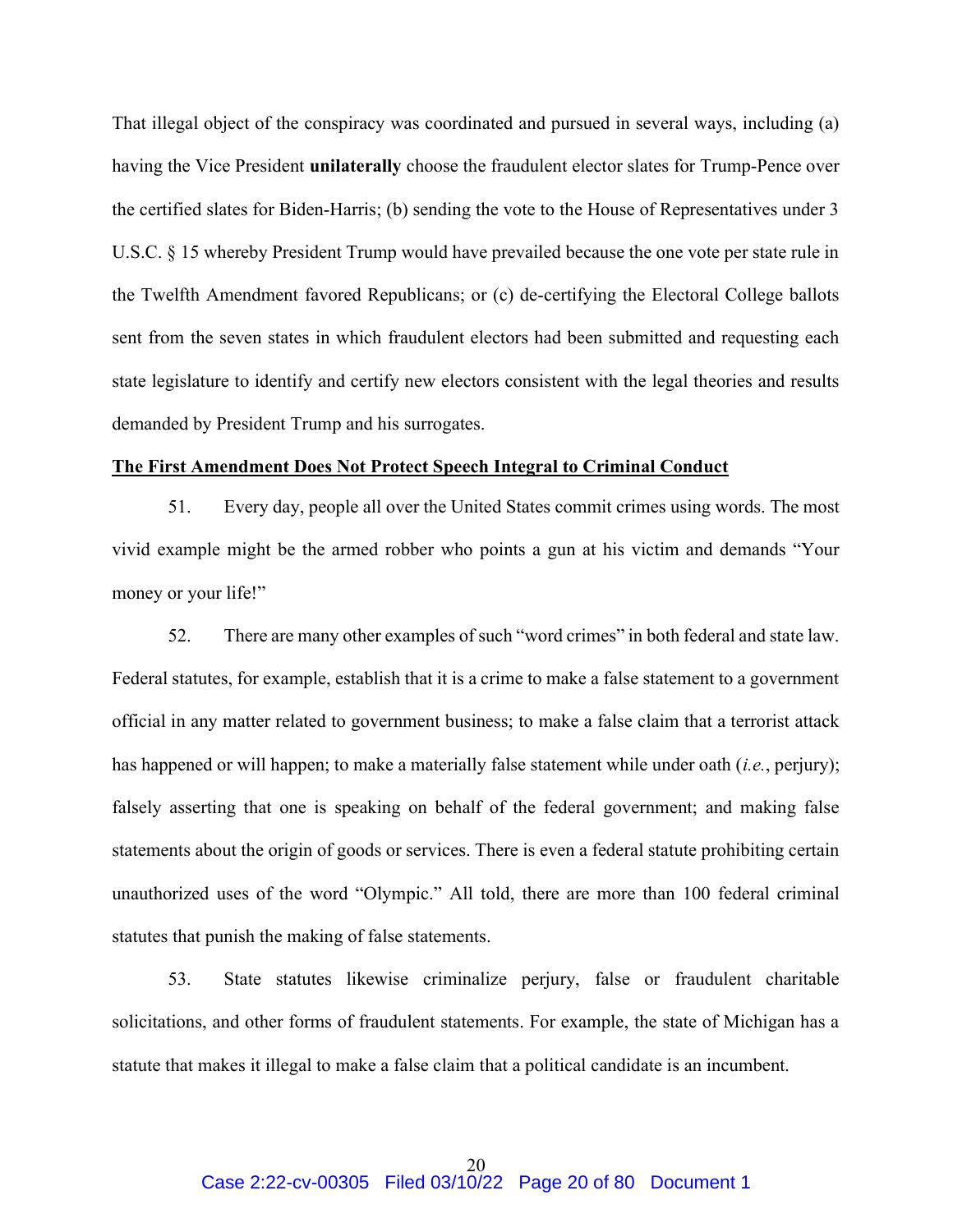54. These laws are united by one common theme: all have been upheld as valid exercises of governmental power to impose criminal punishments despite the First Amendment's guarantee of freedom of speech. Sometimes courts have held that the First Amendment is not implicated at all in this situations, while in other contexts courts rule that First Amendment protection does not extend to false statements made with the knowledge that they are false or with reckless disregard for the truth.

55. Significantly, statutes that criminalize the utterance of words when those words are integral to criminal conduct are upheld not merely to prevent the spread of falsehoods. Making false statements under oath is prohibited because perjury undermines the function and province of the law and threatens the integrity of legal judgments. Similarly, criminal statutes that forbid false assertions that a person is speaking on behalf of the federal government are upheld because they protect the integrity of government processes.

56. Other state and federal laws establish criminal prohibitions forbidding much of the very conduct that gives rise to this case, notwithstanding the fact that many of the crimes were accomplished primarily using words. Many of the state laws trampled upon by the fraudulent electors are summarized in Paragraph 114 of this Complaint.

57. Those laws demonstrate, for example, that the fraudulent electors' phony certificates sent to Congress violate Wisconsin's forgery statute.

58. By making false assertions of their status as presidential electors, the fraudulent electors similarly violated the Wisconsin statute that provides for felony charges against anyone who falsely assumes to act as a public officer, as well as the Wisconsin statute that makes it illegal to commit misconduct in public office.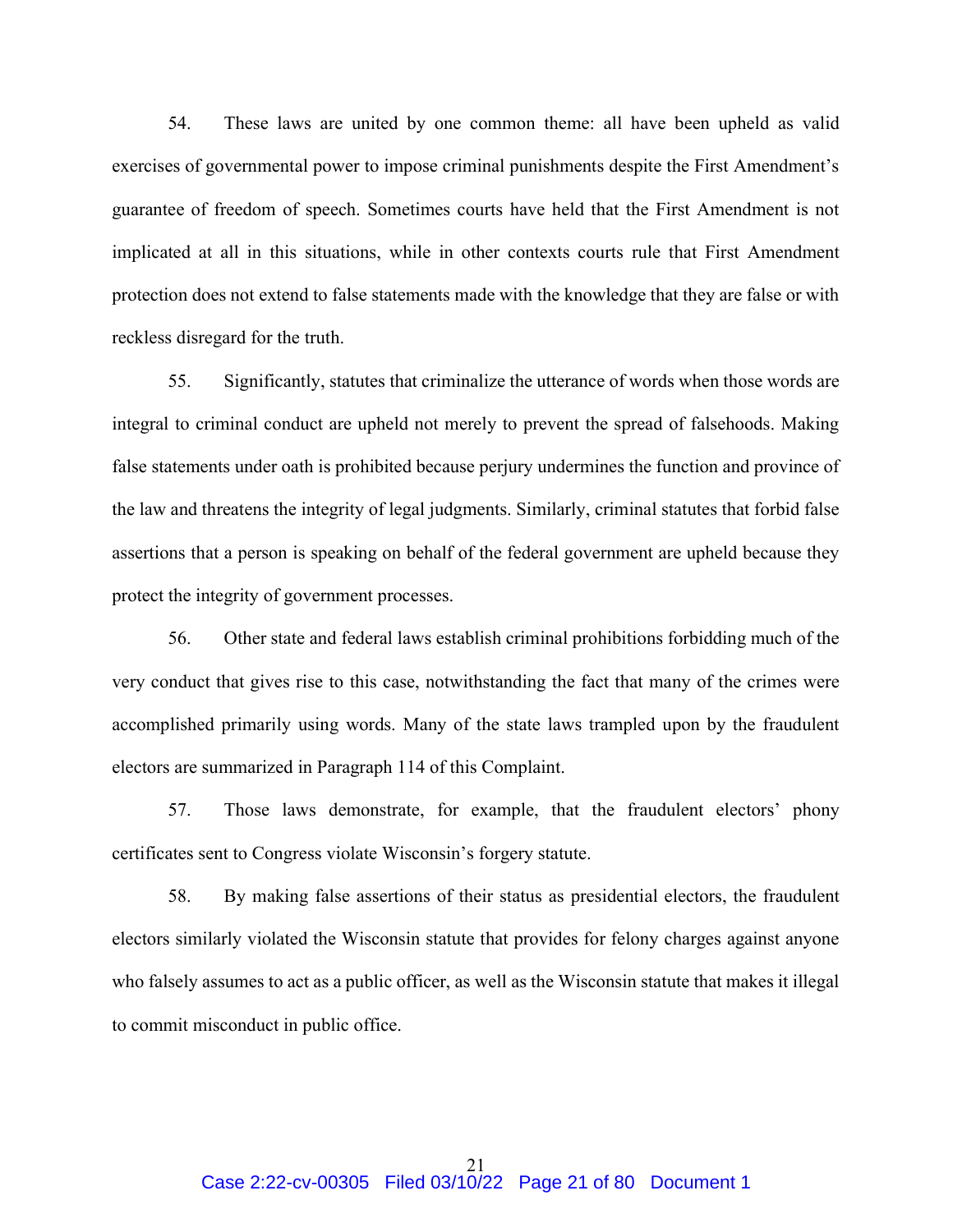59. The submission of the false certificates to various government officials also violated Wisconsin's criminal statute that prohibits simulating legal process.

60. As described more fully in this Complaint, the fraudulent electors, the Defendants, and many other individuals across the country conspired to commit all the criminal acts detailed in this pleading.

61. Perhaps most significant in this case, the Defendants and all others involved in the illegal effort to subvert the counting of electoral votes on January 6, 2021 conspired to violate the federal statute that prohibits obstruction of an official proceeding, because they made an agreement that had the effect of obstructing, influencing, or impeding, or attempting to impede, an official proceeding of the United States, and that they did so corruptly.<sup>2</sup>

62. The overarching legal principle before the Court is clear: the utterance of false words that are integral to criminal conduct has a corrosive effect on society, government, and the rule of law. This case presents a prime example of the dangers that are threatened when people come to believe they can violate the law with impunity simply because they use words to accomplish their criminal deeds. Sometimes lies matter.

### The Conspiracy's Efforts to Baselessly Describe the 2020 Election as Fraudulent

63. At 3:15 p.m. on November 6, 2020, a day before Biden was declared the winner of the election by the media, Tiffany tweeted: "Americans want a transparent process that counts every legally cast ballot." This was in response to a tweet from @HouseGOP saying: "We must: Count every legal vote. Have a transparent process. Ensure integrity in our election system." (Emphasis in original.) Tiffany was clearly trying to sow doubt in the public's mind about the

<sup>&</sup>lt;sup>2</sup> Under this statute, "corruptly" means "with consciousness of wrongdoing." See 18 U.S.C. § 1515(b). As is alleged with in this Complaint, the Defendants and their co-conspirators knew from the beginning that the fraudulent certifications were illegal and that any effort to present them to Congress for tabulation by the Vice President was likewise a violation of the law.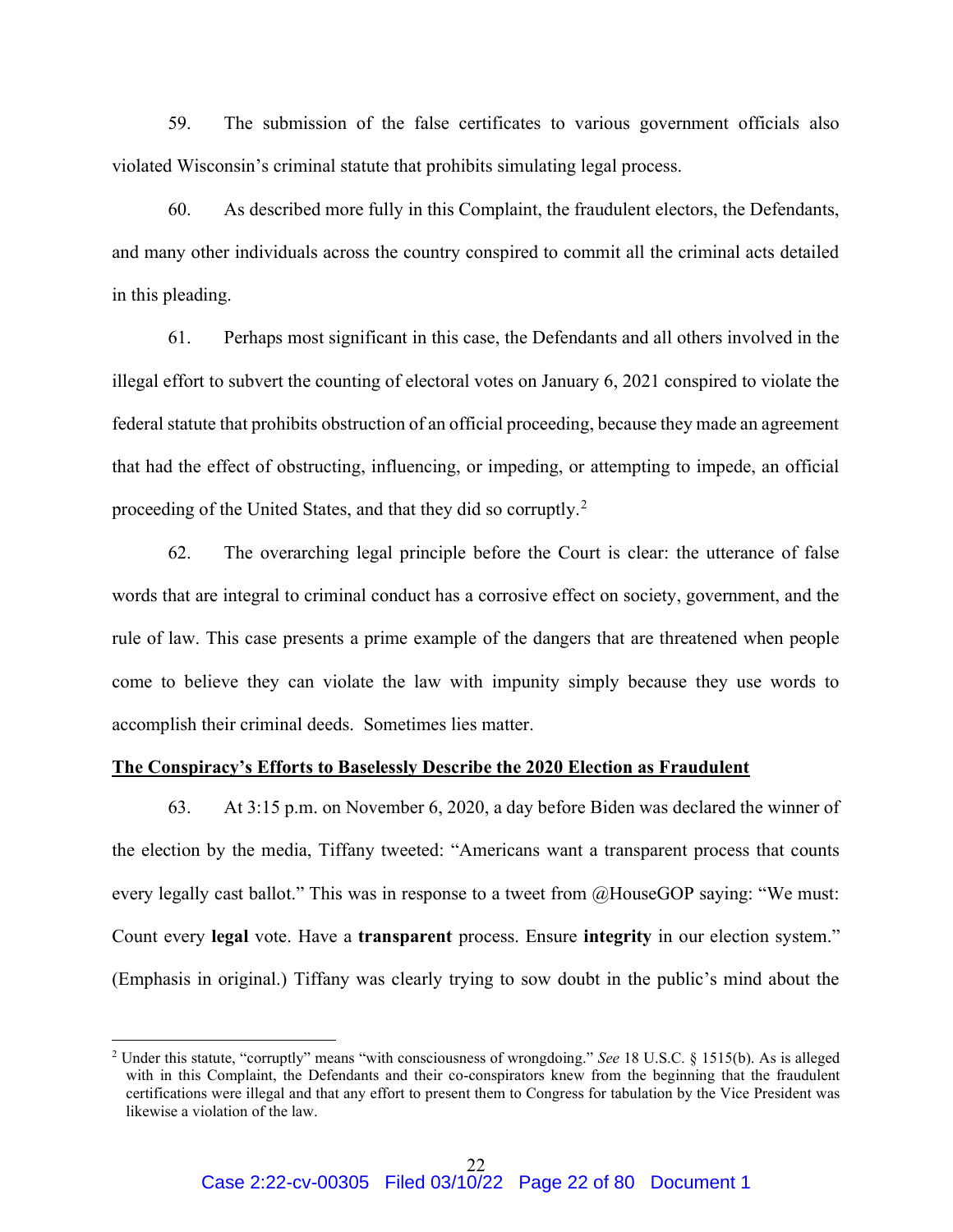election results in Wisconsin and other states that had been called for Biden. Put simply, Tiffany was messaging to the public that President Biden won Wisconsin with an opaque process and illegal votes in a system that lacked integrity. And with that, Tiffany entered the conspiracy with his first overt act in furtherance of the scheme.

64. On the morning of November 8, 2020, Fitzgerald entered the conspiracy. That day, he gave a television interview on ABC affiliate WISN-TV in Milwaukee. When asked about a potential canvass and/or recount of the presidential election in Wisconsin, Fitzgerald stated: "We have never experienced an election like we have just been through. I am still blown away by the number of mail-in ballots and in-person ballots that were completed prior to November 3. We are in uncharted territory when it comes to an election. I don't care what side of the aisle you are on . . . . I have seen elections change as a result of recounts. Some say it is still a high margin to change but it can happen and it is a result of many, many, thousands of mail-in ballots that we have never seen in this state before." (Emphasis added.) When asked in the WISN interview if he had "heard of or seen any evidence for fraud in the state of Wisconsin," Fitzgerald stated: "Go back to what we saw in the spring election in which a lot of those mail-in ballots simply did not include a signature of witness. That was a simple example of ballots that needed to be reconsidered as a result of that."

65. Fitzgerald repeated these statements and the need for "safeguards" on the alleged ballot problems throughout the interview even though there was no factual basis for suggesting that the Wisconsin election had been conducted without integrity. Consistent with the scheme, Fitzgerald said these things to cast doubts in the eyes of the public over the legitimacy of the outcome as part of the larger plan to alter the outcome of the race when the electoral college ballots were presented to Congress on January 6, 2021.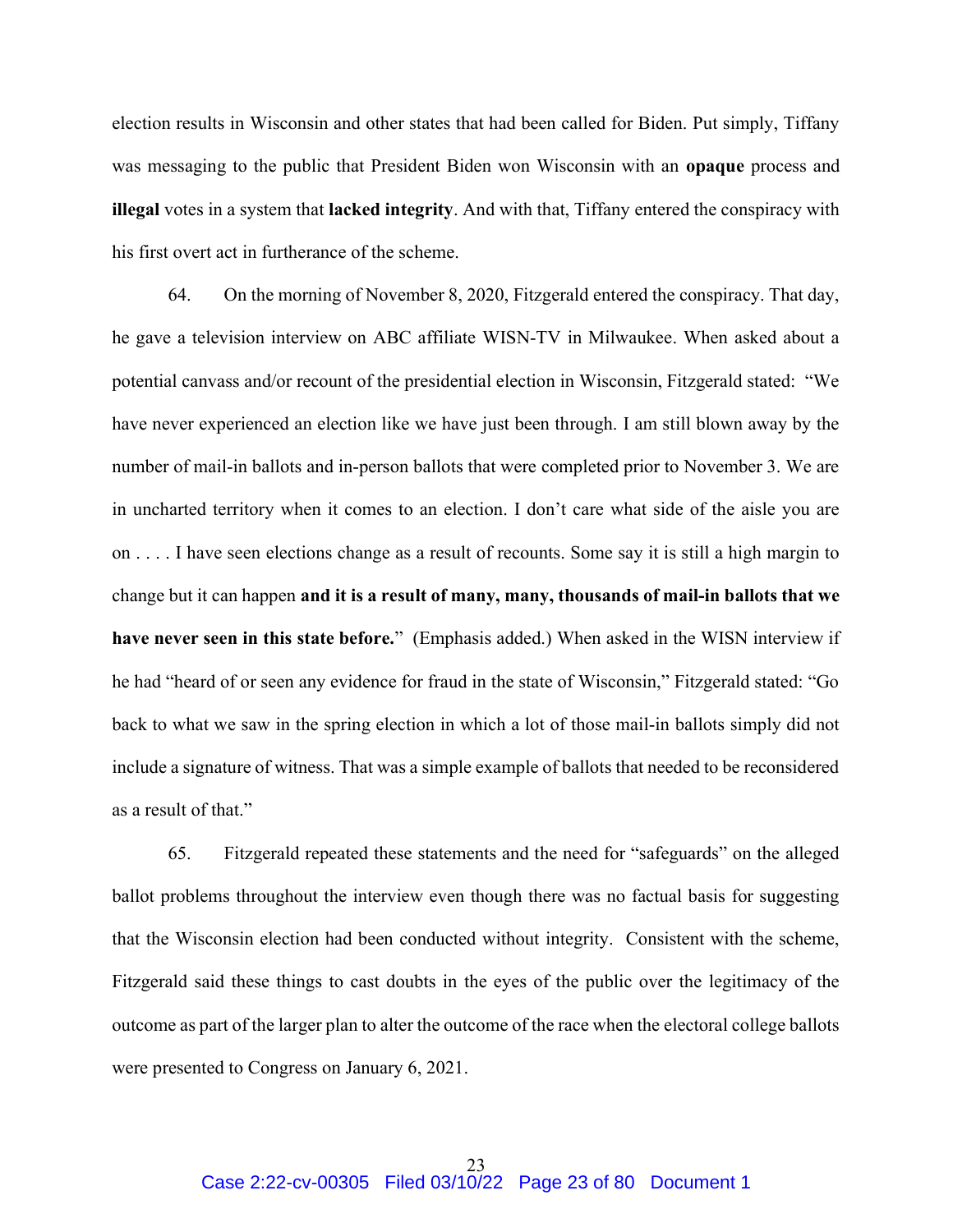66. On November 9, 2020, Tiffany continued in furtherance of the plot. At 9:02 a.m. that morning, he tweeted: "Let's halt the premature rush to declare a winner in the presidential race to ensure that every legal vote is counted and that every legitimate legal challenge is heard and addressed by our independent judiciary." (Emphasis added.) Tiffany immediately followed it up with another tweet: "This election is not over, and it is bigger than President Trump or Joe Biden –it is crucial to have transparency so the American people have confidence in the integrity of our election system." (Emphasis added.) The implication of Tiffany's statements was that Biden had won the election unfairly, using illegal votes in a non-transparent way.

67. On November 9, 2020, President Trump spent the afternoon and evening tweeting dozens of false voter and fraud claims in the states that Biden won by smaller margins. Just as with the down-ballot races where Republicans made large gains but somehow were not affected by voter fraud, the Trump Campaign and its surrogates saw no reason to be concerned about election integrity in states that President Trump won. The President also started his attack on Dominion Voting Systems, one of the manufacturers of the voting machines used in some of the contested states. That day, each state President Trump sought to contest got its own shout out, including Wisconsin, which the President said "is looking very good. Needs a little time statutorily. Will happen soon! @Reince @SeanDuffyWI."

68. That same day, Fitzgerald appeared on "UpFront with Mike Gousha" in association with WisPolitics.com. In that interview, Fitzgerald renewed his call for a statewide canvass of the votes in Wisconsin and alluded to a recount being done depending on what the canvass showed. Specifically, much as he had done earlier in 2020, Fitzgerald alluded to local election officials running the election improperly, suggesting that it would be "much more difficult" to do a recount if the "local election officials did everything right," the implicit suggestion being that they had not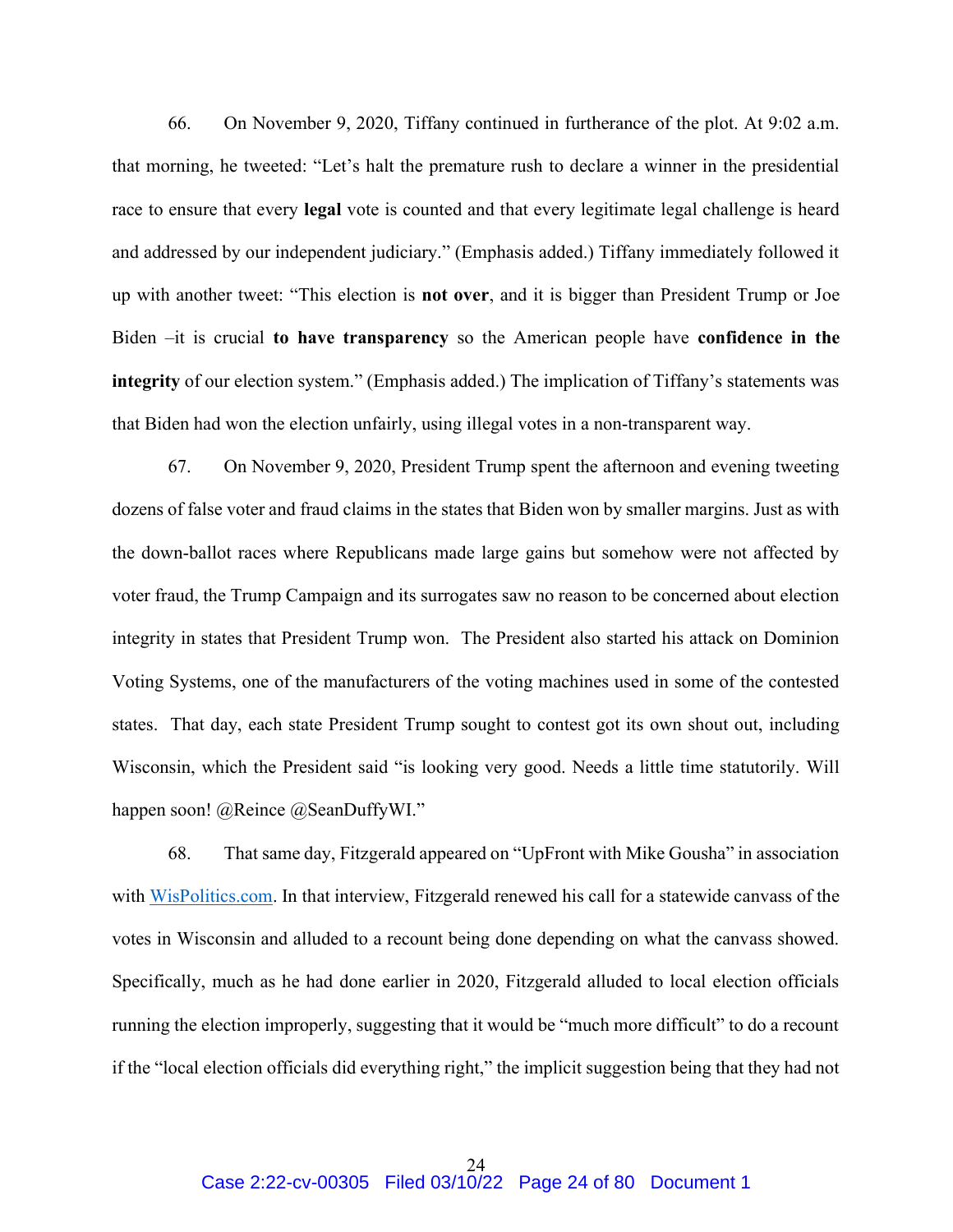done everything right. Fitzgerald then repeated what he had said the day before, namely that the "massive number of mail-in absentee ballots" would require "safeguards" from "lawmakers" in the future. The clear implication of these statements was to falsely impugn how Wisconsin ran its election in 2020, nefariously suggesting that it was feasible that the local election officials had not run the election according to the rules, and that the sheer volume of ballots received by mail made the legitimacy of those ballots questionable.

69. On November 9, 2020, as President Trump and his proxies spread their venomous lies of election fraud, Attorney General William Barr issued a memorandum to all U.S. Attorneys, Assistant U.S. Attorneys, and the Director of the FBI (Christopher A. Wray). Barr first reminded the recipients of the Department of Justice's longstanding policy and general practice of counseling that "overt investigative steps ordinarily should not be taken until the election in question has been concluded, its results certified, and all recounts and election contests concluded." He then offered qualifications to the policy and authorized his staff "to pursue substantial allegations of voting and vote tabulation irregularities prior to the certification of elections in your jurisdiction in certain cases, as I have already done in specific instances. Such inquiries and reviews may be conducted if there are clear and apparently-credible allegations of irregularities that, if true, could potentially impact the outcome of a federal election in an individual state." (11/9/20 Barr Memorandum, pp. 1-2.) Upon information and belief, President Trump ordered Barr to investigate what the President viewed as a "stolen" election, and the memorandum was the result.

70. Barr's memorandum had immediate consequences. With the Attorney General now suggesting a potential need to investigate the election that President Trump, the Defendants, and others were publicly and fraudulently challenging as lacking in integrity, Richard Pilger, the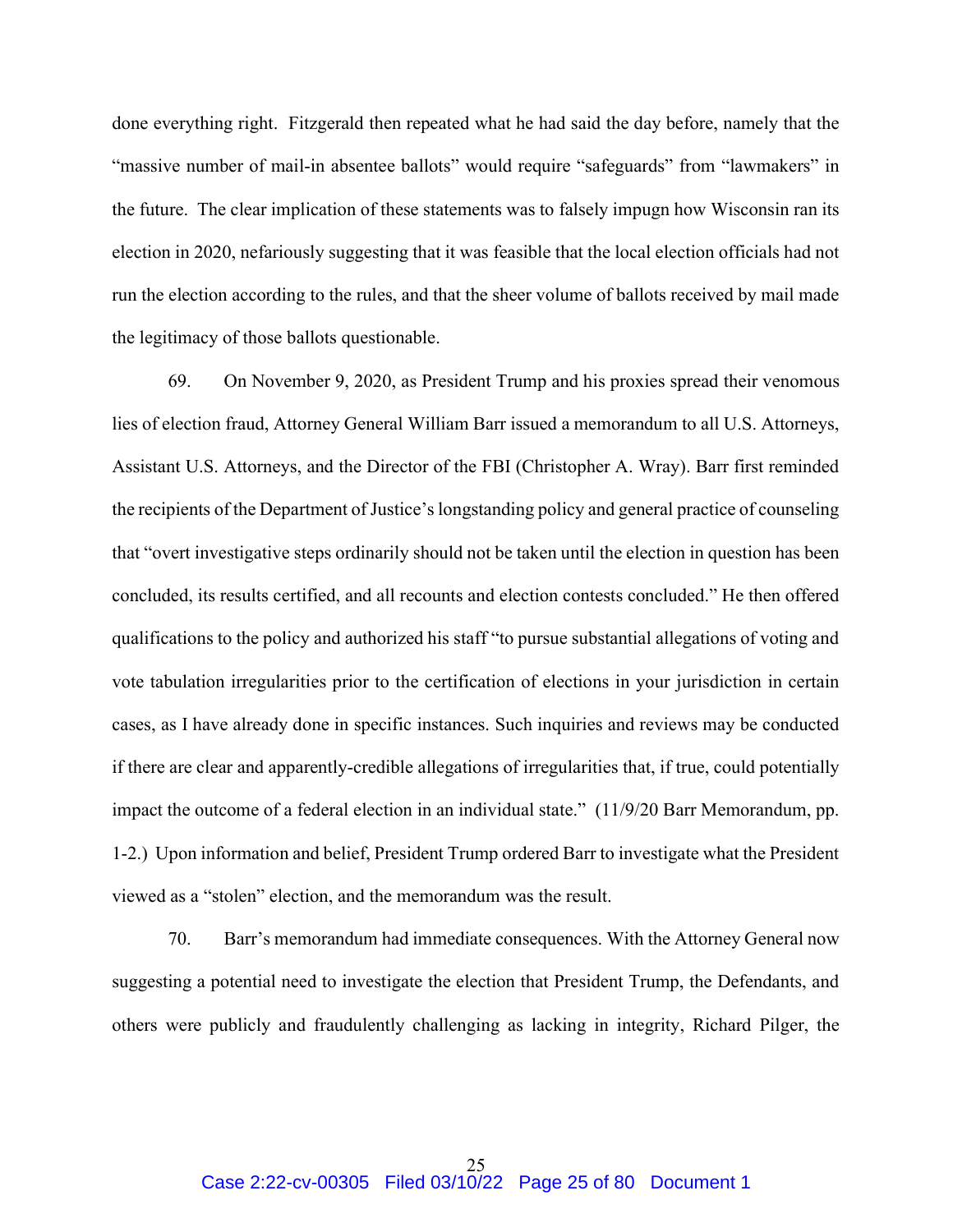Director of the DOJ's Election Crimes Branch, resigned the evening of November 9, 2020. In his resignation letter, Pilger said:

> Having familiarized myself with the new policy and its ramifications, and in accord with the best tradition of the John C. Keeney Award for Exceptional Integrity and Professionalism (my most cherished Departmental recognition), I must regretfully resign from my role as Director of the Election Crimes Branch. I have enjoyed very much working with you for over a decade to aggressively and diligently enforce federal criminal election law, policy and practice without partisan fear or favor. I thank you for your support in that effort.

(11/9/20 Pilger Letter, p. 1.) Pilger told the public that Barr's memorandum undermined a 40-yearold policy on how the DOJ approached election integrity. The implication is that Barr's memorandum appeared to improperly validate what President Trump and others had contrived about the 2020 election and its lack of integrity, which clearly bothered Pilger.

71. Johnson began to actively promote the conspiracy on November 10, 2020. When asked by a reporter if he had congratulated President Biden on his victory, Johnson said he had not done so because there was "nothing to congratulate him about." The message to the public was clear: the election is not over, and Biden did not win. Much like Fitzgerald's and Tiffany's remarks from the previous days, Johnson made this statement to sow doubt in the results of the 2020 election as part of the scheme to illegally undermine the election. The next day, Johnson tweeted a request: "anyone who knows of irregularities related to mail-in or absentee ballots to contact our confidential whistleblower hotline: whistleblower@ronjohnson.senate.gov."

## The Criminal Plan to Appoint Fraudulent Electors

72. Within days of President Biden having been declared the winner, Assembly Speaker Vos sought the opinion of Wisconsin's Legislative Reference Bureau (the "LRB") on two matters: (a) an overview of the process for selecting presidential electors in Wisconsin; and (b) whether the Wisconsin Legislature, after a presidential election, may affect the selection or actions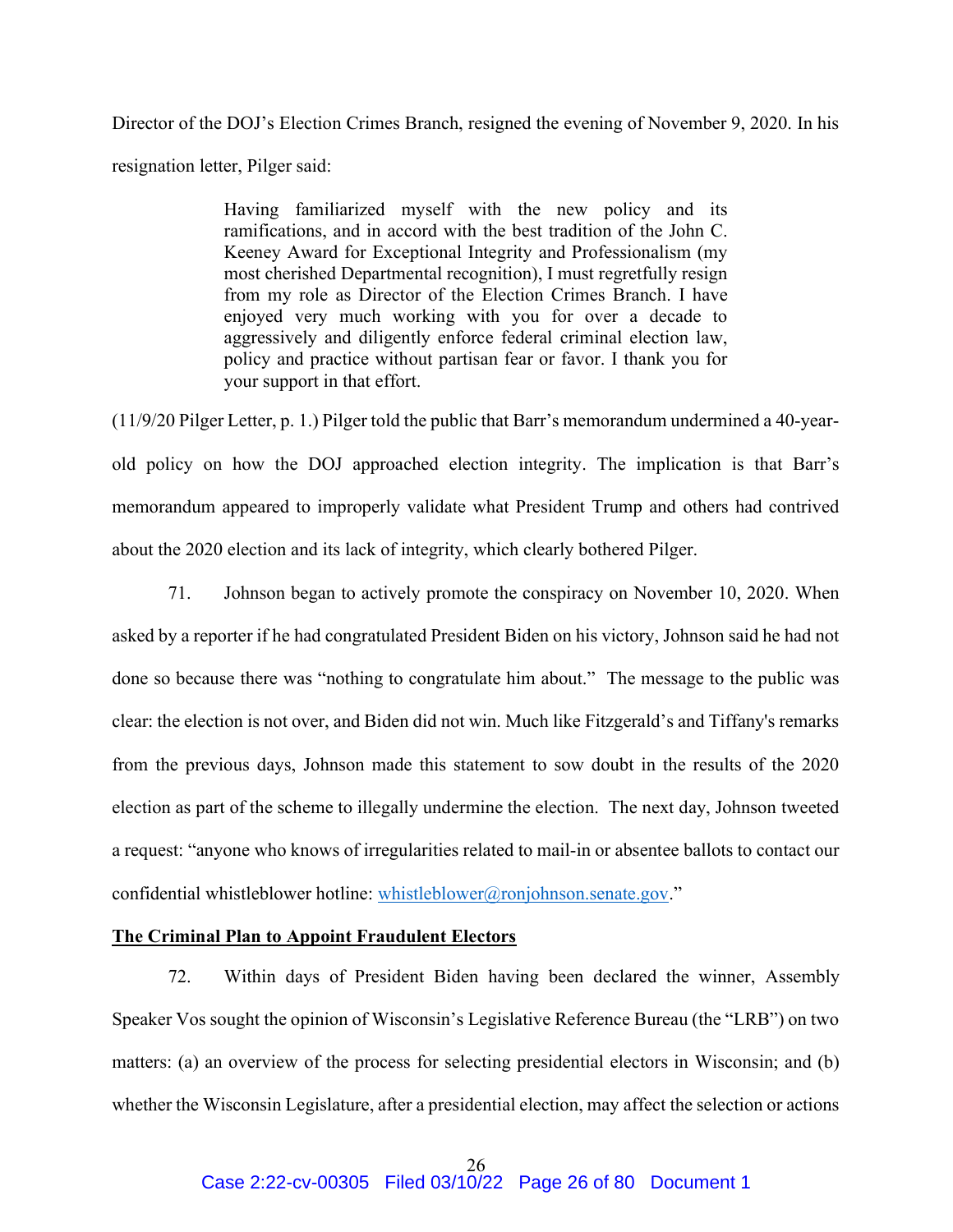of the state's presidential electors. In two written memoranda provided to Vos on November 16, 2020 by LRB Senior Coordinating Attorney Michael Gallagher, the LRB provided answers to the questions Vos posed. Upon information and belief, Vos requested these opinions after consultation with members and surrogates of the Trump Campaign, including Fitzgerald, who in November 2020 was Wisconsin Senate Majority Leader, to inform them and others, known and unknown, about the viability of the Republican-controlled Wisconsin Legislature altering the Wisconsin results for the election.

73. The LRB's first memorandum (the "Electoral Process Memo") explained to Vos in plain terms the way presidential electors are appointed, how they convene and vote, and the procedures the electors must follow when they do so. Specifically, Vos was told that the U.S. Constitution vests the Wisconsin Legislature "with the power to direct how the state's presidential electors are appointed" and that the legislature had exercised that power by enacting statutes to govern how Wisconsin appoints electors. The LRB also reminded Vos that the Twelfth Amendment to the U.S. Constitution "dictates the procedures these electors must follow when they convene and vote." As LRB explained, legislatures maintain the plenary power to appoint presidential electors and how those appointments occur. And while there was a time shortly after ratification of the U.S. Constitution that certain state legislatures reserved to themselves the choosing of the electors, LRB concluded that every state today (including Wisconsin) now allows its citizens to directly chose their electors.

74. Vos further also learned in the Electoral Process Memo how Wisconsin approaches these issues. Specifically, the Wisconsin Legislature has directed by statute:

- a. The manner of appointment of Wisconsin's presidential electors shall be by a vote of the people of the state.
- b. Consistent with Article II, Section 1, Clause 2 of the U.S. Constitution, Wisconsin presently has 10 electoral college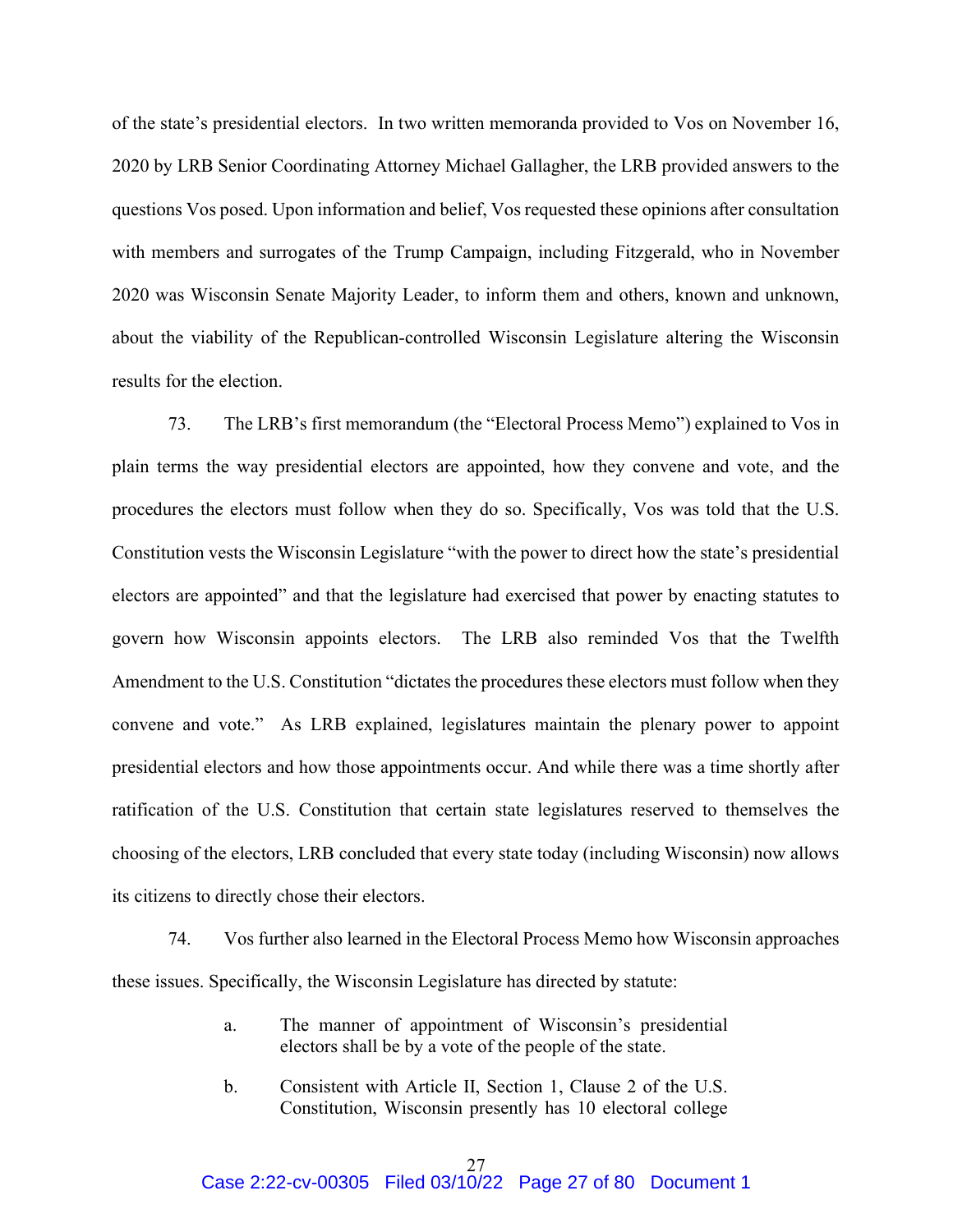votes (equal to the number of senators and representatives that Wisconsin has in Congress).

- c. The state (as with all but two others) is a "winner-take-all" state, meaning all 10 electoral votes go to the presidential candidate who wins the popular vote in Wisconsin.
- d. On the first Tuesday of October in each presidential election year, representatives of each political party appearing on the ballot meet in the Wisconsin Capitol to nominate their presidential electors, with one elector coming from each congressional district and two being nominated to represent the state at large, which nominations are then certified to the Chairperson of the Wisconsin Elections Commission ("WEC").
- e. On election day, people cast their ballots for their candidates, but by statute those votes are deemed to have been cast for the slate of presidential electors for their candidate nominated a month earlier in Madison.
- f. After the election, the WEC prepares a certificate that certifies the results, which the Governor then signs, seals with the great seal of Wisconsin, and transmits to the U.S. General Services Administration and certain others.
- g. The Governor further prepares six duplicate originals of the certificate and delivers them to one of the presidential electors on or before the date to convene to cast their votes for president and vice president.
- h. The winning candidates' slate of electors convenes at the state capitol in Madison "at 12:00 noon the first Monday after the 2nd Wednesday in December," which the LRB told Vos was December 14, 2020 for the 2020 election cycle.
- i. The slate of electors (or any alternates chosen by the statutory process dealing with vacancies) so chosen by the people then are statutorily required to vote for their candidates for president and vice president.
- j. The Twelfth Amendment then requires the electors to cast separate ballots for president and vice president, identify the number of elector votes for each, and sign, certify, and transmit the results under seal fashion to Washington D.C., directed to the President of the U.S. Senate (that is, the Vice President) who thereafter ceremoniously opens and reads the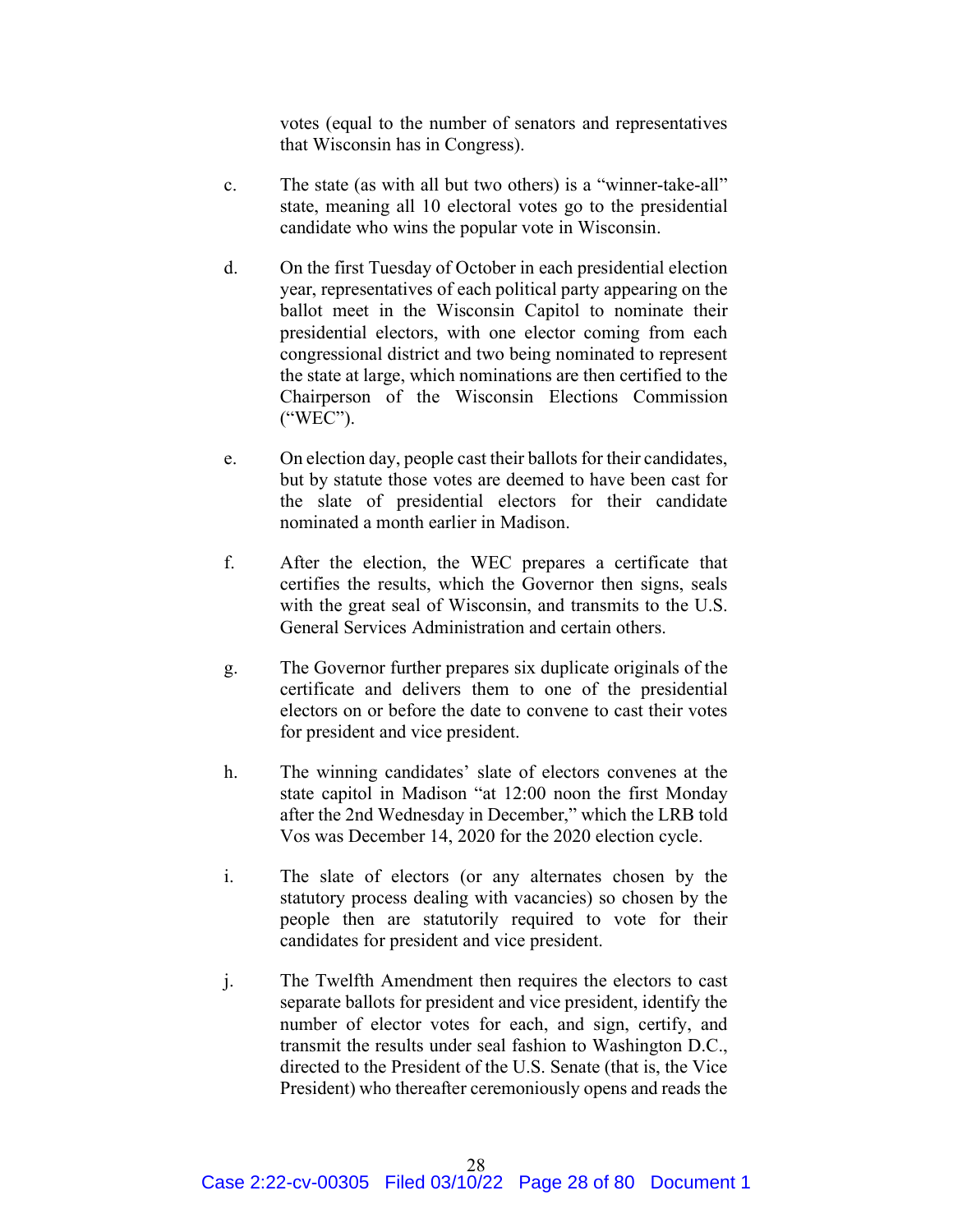electoral college votes of each state before a joint session of Congress.

75. The LRB's second memorandum sent to Vos on November 16, 2020 (the "Power of the Legislature Memo"), expressly informed Vos that "the legislature may determine the manner of selection of presidential electors but may not affect the selection or actions of presidential electors after the election." (Emphasis added.) Vos also learned that because Wisconsin law vests the power to appoint presidential electors in the people of the state, the Equal Protection Clause of the Fourteenth Amendment to the U.S. Constitution "would prevent any government entity or official from interfering with a duly elected presidential elector's legitimate exercise of his or her statutory duties with respect to voting for a presidential and vice presidential candidate."

76. After summarizing the contents of the Electoral Process Memo, the LRB explained in the Power of the Legislature Memo that the Wisconsin Legislature's role with respect to the appointment of presidential electors was "couched in the lawmaking process" and that Article II, Section 1, Clause 2 of the U.S. Constitution gave each state legislature the power to establish those laws, including reserving for itself the ability to choose presidential electors (as some states did initially after ratification) or vesting that ability in the people (as is the case in every state in the United States today). Critically, for purposes of this litigation, Vos was told by the LRB in the Power of the Legislature Memo that when, as in Wisconsin, the power of appointment has been vested in the people, "the legislature has no unilateral authority to reverse the choice of the people of the state." (Emphasis added.) The LRB summarized constitutional law and reminded Vos that legislative action taking the appointment power back from the people after an election would violate the one person, one vote rule embedded in the Equal Protection Clause. In other words, just nine days after Biden was declared the winner of the presidential election in Wisconsin,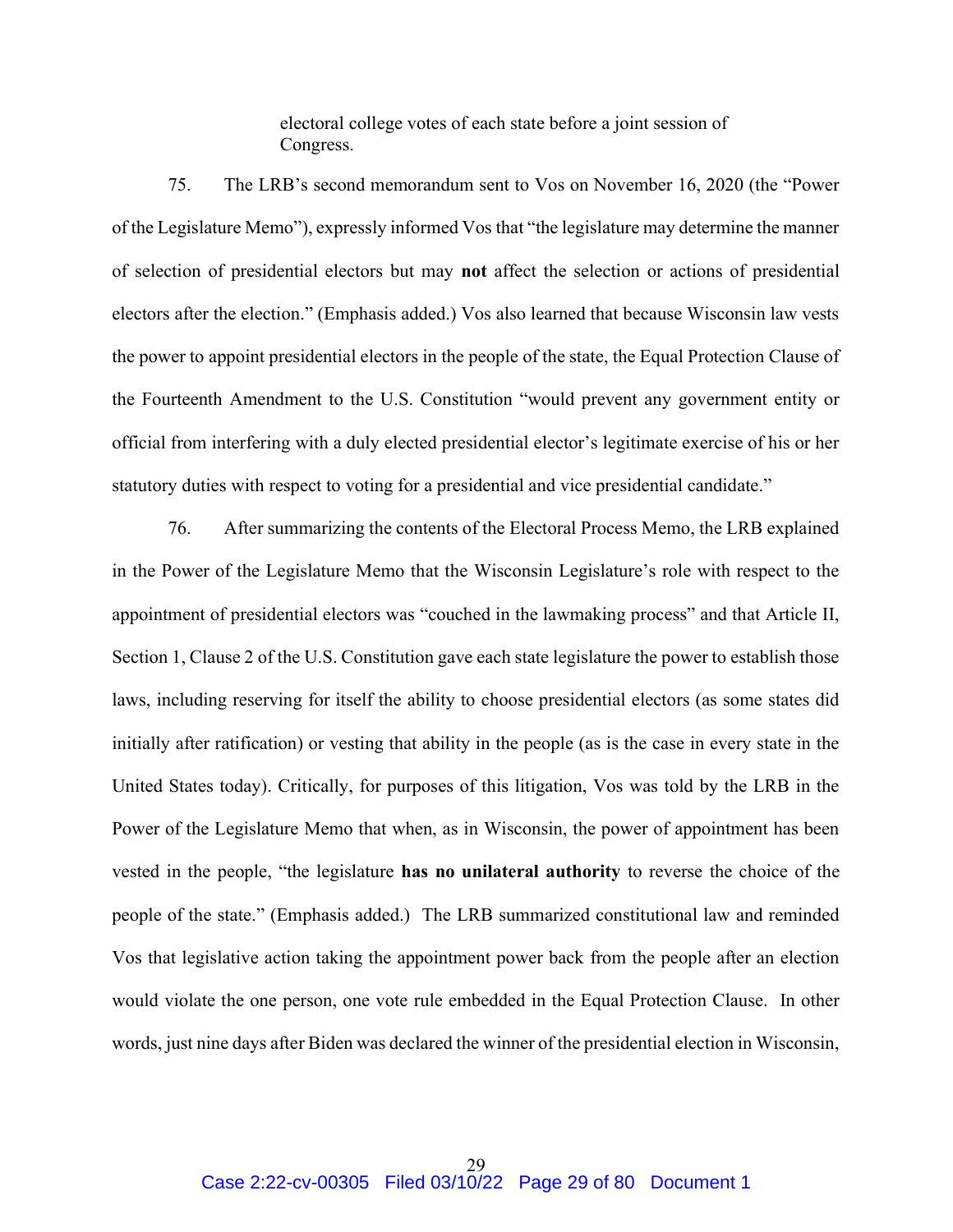the LRB told Wisconsin's Assembly Speaker in no uncertain terms that the Wisconsin Legislature had no authority to alter the outcome of the election.

77. Two days later, on November 18, 2020, the Trump Campaign paid WEC \$3 million to initiate recounts of the Wisconsin vote in Milwaukee and Dane Counties. He was represented in those lawsuits by James R. Troupis ("Troupis"), a Wisconsin attorney and former judge. Troupis was once a partner in Milwaukee-based Michael, Best & Friedrich LLP ("MBF"), a large, national law firm with deep and established ties to Republican politics, who was asked to leave the firm due to the way he and others at MBF handled Wisconsin's redistricting process for Republican lawmakers in 2011.

78. MBF's lobbying affiliate is Michael Best Strategies, LLC, which is run by President Trump's former Chief of Staff Reince Priebus ("Priebus"), and Andrew Hitt ("Hitt"), the former Chairman of the Wisconsin GOP who, as described later in this Complaint, served a critical role as a fraudulent elector for President Trump in the 2020 election and whose conduct (along with the other nine fraudulent electors) has been referred to state and federal criminal authorities.

79. Conspiracies are borne by intention, common interest, relationships, and realities. Priebus and Vos were college roommates at the University of Wisconsin-Whitewater. They are old friends who have risen to the pinnacle of power in Republican politics. The notion that they would work together behind the scenes to assist President Trump and his co-conspirators to achieve a nefarious, illegal result takes no stretch of the imagination, as an article about the Vos-Priebus relationship from 2012 told us:

> Now, Priebus is running the Republican Party, and the GOP Convention in Tampa. At a recent speech, Priebus made sure to acknowledge one person by name. "One of my best buddies, Robin Vos, has been just a great friend and one of these guys where I could call and say 'hello' to and run something past him and get a text here and there. When he thinks I'm doing a decent job, he gives me an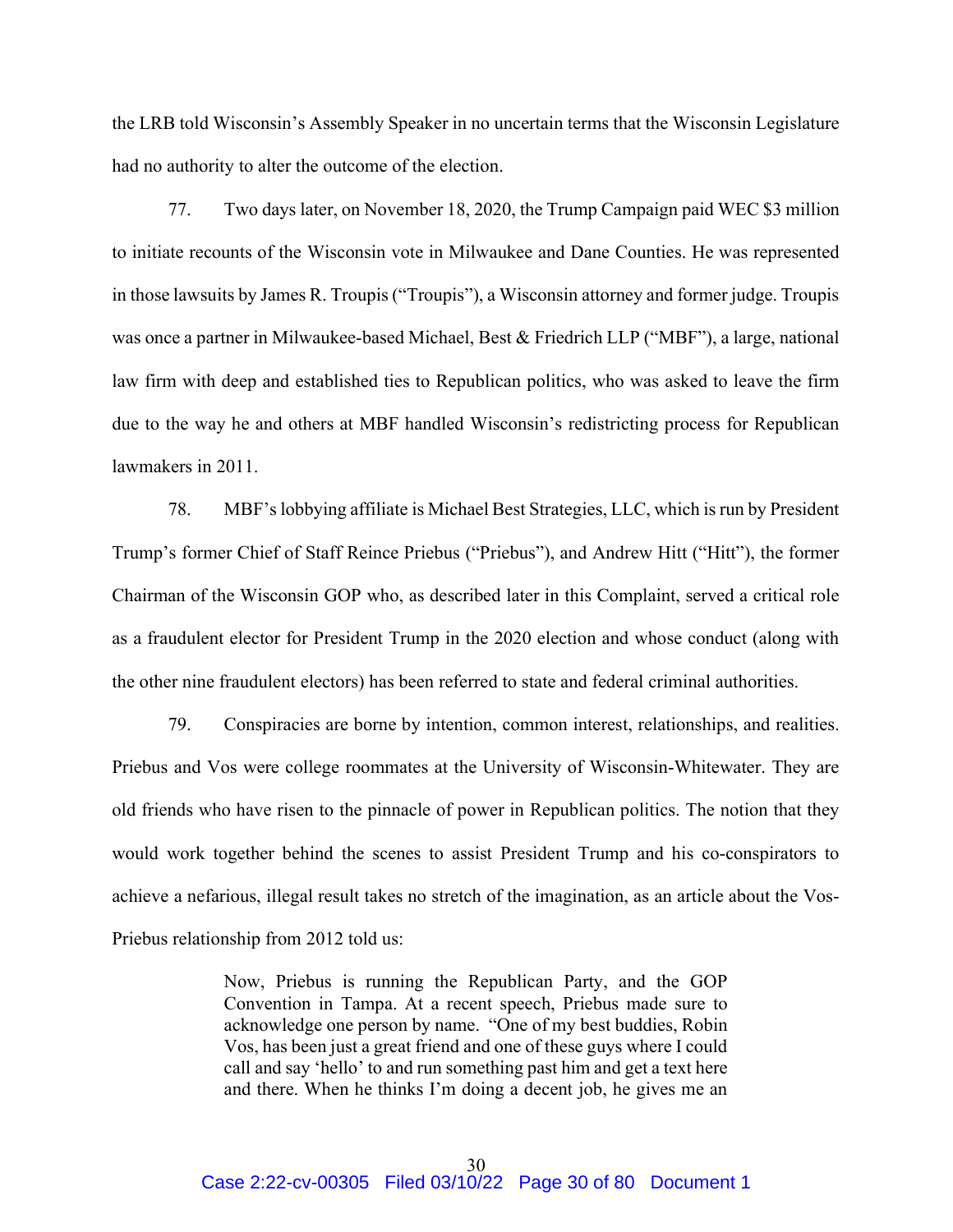'attaboy' which is always fun coming from Robin," Priebus said. "He has this youthful enthusiasm that has literally been contagious to almost anyone he talks to," Vos said. At the same time Priebus and Vos were in school at UW-Whitewater, so was Andy Speth – Paul Ryan's chief of staff and Jim Ladwig – the Racine County Executive. It has some asking, was there something in the water at UW-Whitewater? "They say it's something in the water. As Reince would say, it's definitely something in the beer," Vos said. Vos' rise in state politics continues. He will likely become the next Speaker of the Wisconsin Assembly, now that Jeff Fitzgerald has stepped aside.

(See https://www.fox6now.com/news/reince-priebus-robin-vos-roommates-at-uw-whitewater,

last accessed on March 6, 2022.)

80. On November 18, 2020, the same day Troupis asked the WEC for the recount in Wisconsin, Troupis received a memorandum from Kenneth Chesebro ("Chesebro"), an appellate lawyer in Boston whose role in the conspiracy to overturn the results of the presidential election has recently been scrutinized by the Select Committee to Investigate the January 6th Attack on the United States Capitol (the "January 6 Committee"). Chesebro, a Wisconsin native, knew Troupis through previous work they had done together for shared clients. Chesebro's advice was integral to the conspiracy because it outlined a plan to thwart the true outcome of the election using the fraudulent electors scheme, which criminal scheme was supported through Defendants' words and actions.

81. Chesebro is important to the events that unfolded at the U.S. Capitol when Congress and Vice President Pence met to tabulate the electoral votes. We know this because, on March 1, 2022, the January 6 Committee issued a subpoena to him seeking documents and testimony. In his cover letter accompanying the subpoena, Chairman Bennie G. Thompson informed Chesebro as follows:

> The Select Committee's investigation has revealed credible evidence that you participated in attempts to disrupt or delay the certification of the results of the 2020 presidential election. Between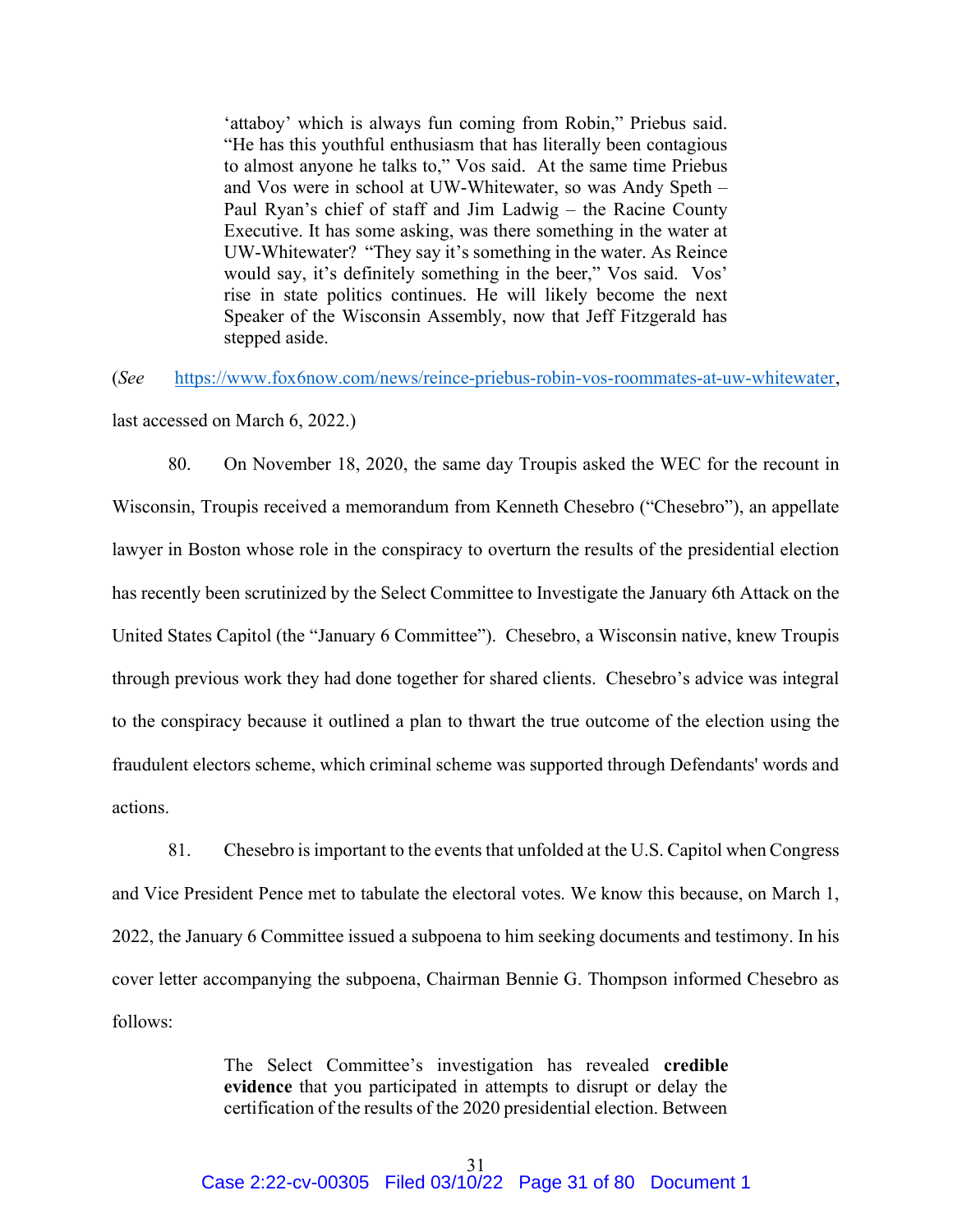November 2020 and January 6, 2021 (and thereafter), you actively promoted legal theories within the Trump campaign supporting the use of alternate slates of electors in states that former President Trump had lost. You also participated in efforts that you told the Trump campaign would "bolster[]" the argument for delaying the electoral certification and make the public "believ[e] that the election in [Wisconsin] was likely rigged, and stolen by Biden and Harris, who were not legitimately elected.

(3/1/22 Thompson Letter, p. 1 (citations omitted; emphasis added).)

82. Chesebro's November 18, 2020 memorandum to Troupis (the "Real Deadline Memo") came on the heels of a conference call between the two men and resulted from Troupis's request that Chesebro provide a written summary of his views on what the memo called "The Real Deadline for Settling a State's Electoral Votes." The putative basis for the Real Deadline Memo was to provide Troupis with ammunition for President Trump's Wisconsin recount proceedings that there was "ample time" for judicial proceedings (even if a remand occurred due to errors that might turn up in the recount). In the Real Deadline Memo, Chesebro asserted these conclusions that set the stage for the conspirators' plan to name fraudulent electors:

- a. The real deadline for a finding by the Wisconsin courts (or, possibly by its Legislature) on the outcome of the election is January 6, 2021 (the date the Senate and House meet for the counting of electoral votes and not December 8, 2020 (the "safe harbor" deadline in the Electoral Count Act) or December 14, 2020 (the date on which the electors must vote in their respective states).
- b. Assuming the presidential electors pledged to President Trump and Vice President Pence end up meeting at the Wisconsin Capitol on December 14, cast their votes for Trump-Pence, and send their ballots to the President of the Senate in the manner prescribed by state law and the U.S. Constitution, any court determination (or one by the Wisconsin Legislature) after December 14 would be compatible with federal law provided those determinations are made by January 6, 2021.
- c. Pursuant to 3 U.S.C. § 7 (part of the Electoral Count Act), Congress has mandated that the electors "shall meet and give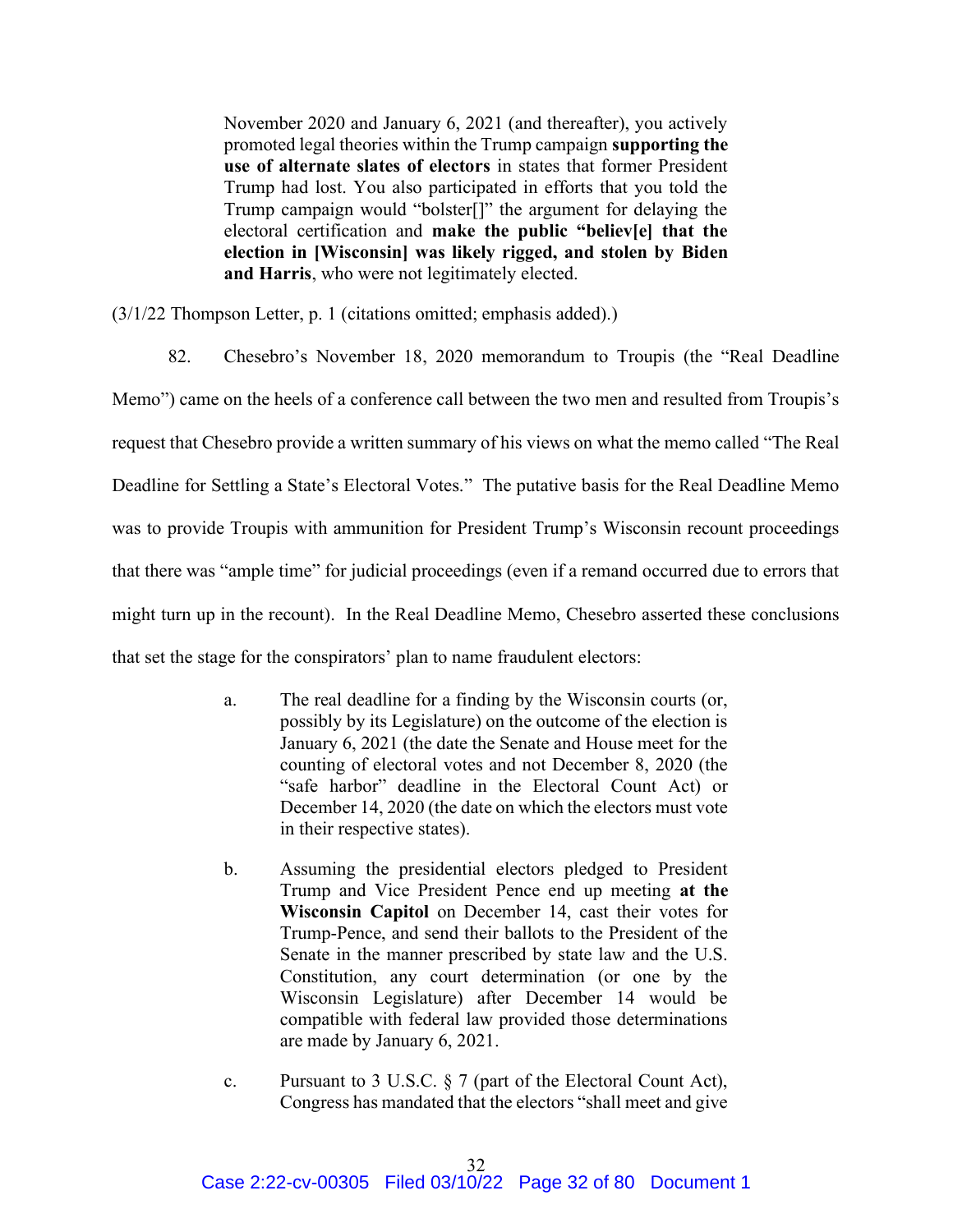their votes on the first Monday after the second Wednesday in December" "at such place in each State as the legislature of such State shall direct." In 2020, that date was December 14.

- d. Wis. Stat. § 7.75(1) directs that "[t]he electors for president and vice president shall meet at the state capitol" at noon on December 14.
- e. Prudence "dictates" that the ten electors pledged to Trump and Pence meet and cast their votes on December 14 (unless by then the race has been conceded) as it is "highly uncertain" given the language of Article II to the U.S. Constitution requiring that all electoral voting occur on the same day, that electoral votes cast on a later date could be validly counted by Congress.
- f. Even if "at that juncture" President Trump was behind in the vote count in Wisconsin and no certificate of election had issued in favor of the Trump-Pence ticket, it is a fair reading of the Electoral Count Act for the Trump electors to engage in this "reasonable course of action."
- g. The electors' legal obligations to make and sign six certificates of votes given by them, to seal those certificates, and to forward them to the President of the Senate involve no involvement of state officials.
- h. If before the electors cast their votes on December 14 the candidates for whom they are voting have been issued certificates of election, the Governor must issue those certificates prior to when the electors must meet such that the electors are to attach the certificates to their electoral votes submitted to the Senate.
- i. Nothing in federal law requires states to resolve controversies over electoral votes prior to the meeting of the electors and there is no "set deadline" for the transmittal of the certification to the President of the Senate.
- j. The Biden Campaign may try to create urgency by insisting with various courts that the election must be resolved by the December 8, 2020 "safe harbor" deadline imposed by the Electoral Count Act because a result reached in a state by the "safe harbor" deadline "shall be conclusive" when votes are counted in Congress.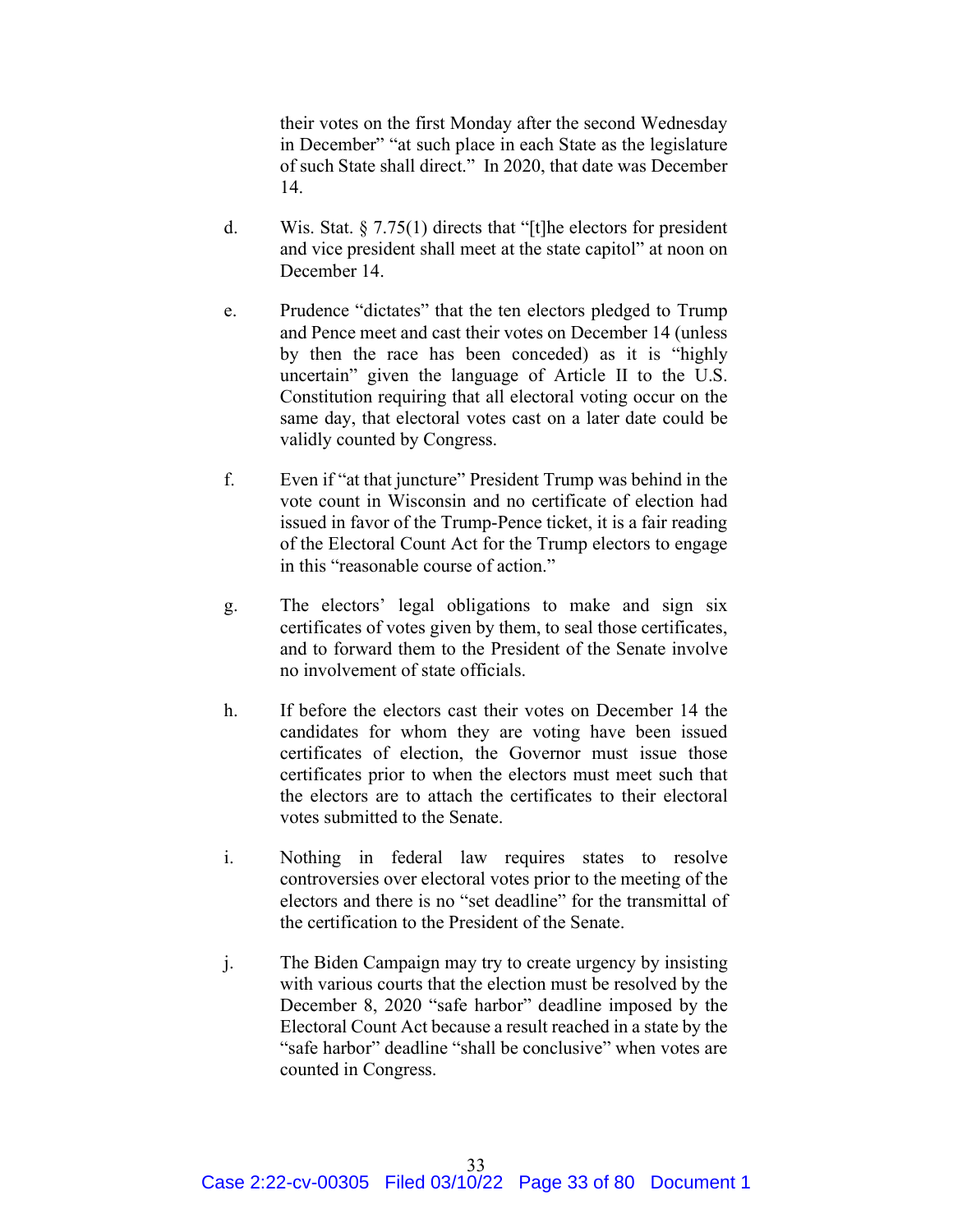- k. There are "substantial reasons to doubt that the Electoral Count Act, enacted by the 50th Congress in 1877, can have any binding effect on the 117th Congress which will convene on January 3, regarding its authority and obligation to count electoral votes as it sees fit."
- l. Based on state statutes, while a valid petition for recount is filed, neither the Governor nor WEC can issue a certificate of election until the recount has been completed and the time to allow for appeal has passed, or if appealed until the appeal is decided.

83. The Real Deadline Memo, which was released to the public only recently, corroborates reports President Trump's legal team oversaw and facilitated the election of fraudulent electors pledged to the Trump-Pence ticket in an attempt to present Vice President Pence with conflicting slates of electors during the congressional certification so that he could, as one of several options suggested by lawyers advising the conspirators, unilaterally pick the fraudulent electors, send the election to a vote in the House of Representatives, which would have handed the election to President Trump based on the then-existing makeup of that body, or delay the outcome for consideration by state legislatures who would be called to de-certify the Biden-Harris electors.

## Magnifying Public Distrust Through Lawsuits

84. Wisconsin finished its recount of the results in Milwaukee County and Dane County (largely "blue" counties and not surprisingly the only ones where President Trump had requested a recount) on Sunday, November 30, 2020. The recount confirmed Biden's victory over President Trump in Wisconsin. Having paid \$3 million for the recount, President Trump gained a mere 45 votes in Dane County from what was reported on November 4, 2020, while Biden gained 132 votes in Milwaukee. In short, the recount gave President Biden a net gain of 87 votes in Wisconsin, bringing his margin of victory to more than 20,000 votes. At the completion of the recount, the Chairperson of the WEC, pursuant to statute, certified the results of the November 3,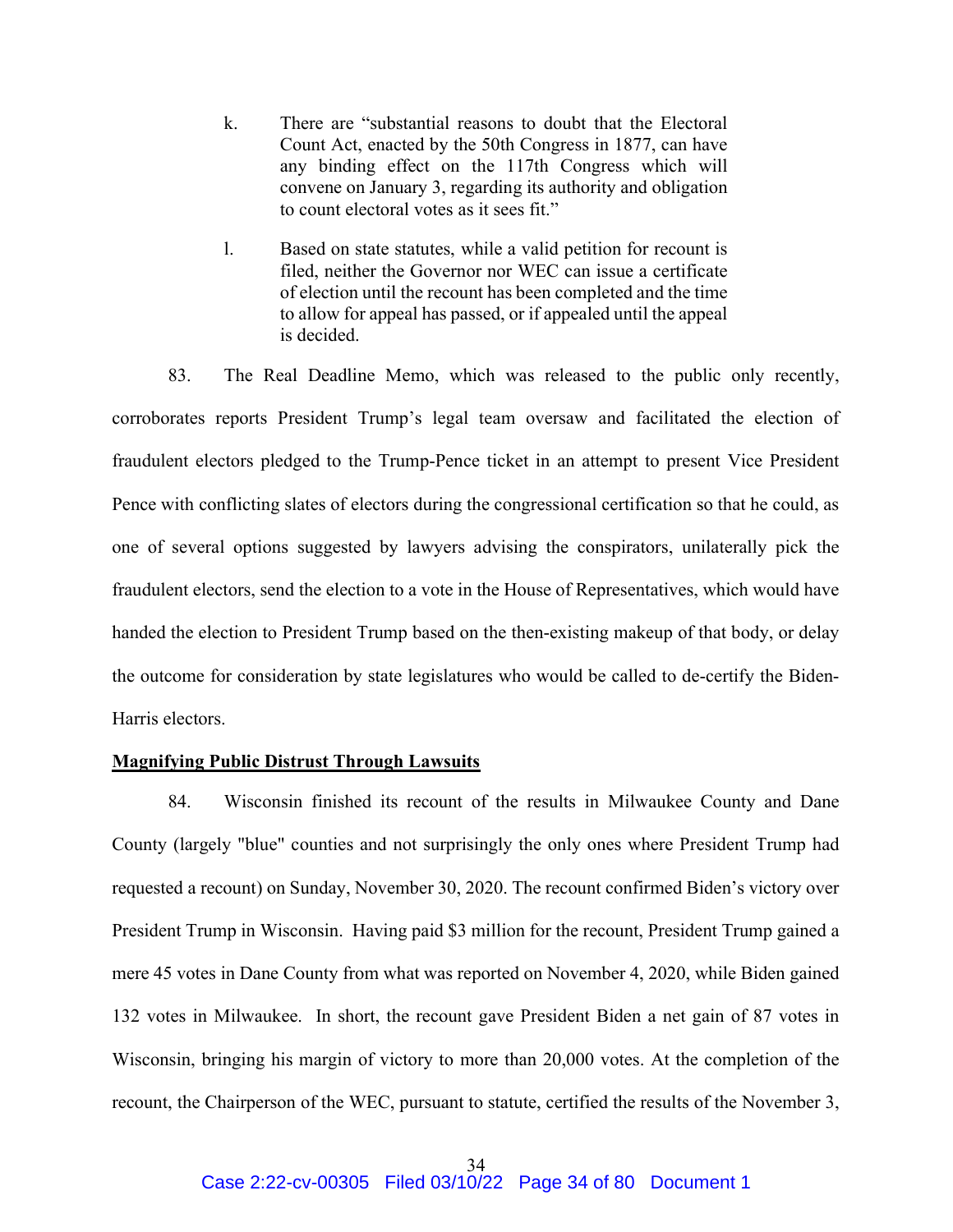2020 election and presented the Certificate of Ascertainment for the slate of electors for President Biden and Vice President Harris to Governor Evers, who signed and sealed the certificate as required by Wisconsin election law.

85. On December 1, 2020, the day after the recount results were finalized, William Feehan ("Feehan"), who played a critical role in the plot as a fraudulent elector for the Trump-Pence ticket as described below, filed a lawsuit in the United States District Court for the Eastern District of Wisconsin through attorney Sidney Powell.<sup>3</sup> Feehan sought three things from the district court: (a) an order requiring state officials to de-certify the election results that had been certified a day earlier by the Governor and WEC; (b) an order prohibiting Governor Evers from transmitting to the Electoral College Wisconsin's certified results; and (c) an order requiring Wisconsin's Governor to transmit to the Electoral College a certification that President Trump won the election in Wisconsin. See Feehan v. Wis. Elections Comm'n, Case No. 2:20-cv-1771 (E.D. Wis. 2020).

86. The same day that Feehan filed his federal lawsuit, President Trump filed an original action in the Wisconsin Supreme Court against Governor Evers and state and local election officials. In it, he alleged that Wisconsin election officials had illegally counted more than 200,000 defective, absentee, and mail-in ballots on November 3-4, 2020. Trump v. Evers, Case No. No. 2020AP1971-OA. President Trump used the suit to blast over Twitter his views about

<sup>&</sup>lt;sup>3</sup> Sidney Powell is assuredly known to the Court for her aggressive, frivolous, and often confused legal work on President Trump's behalf. Responsible for the "Kraken," Powell has faced lawsuits, ethics charges, and sanctions motions since January 6, 2021. (See e.g., https://www.washingtonpost.com/politics/2022/02/08/sidney-powellslegal-team-perhaps-kraken-wasnt-real-after-all/, last accessed on March 8, 2022.) In fact, Governor Evers' motion for sanctions against Ms. Powell remains pending in the Feehan case.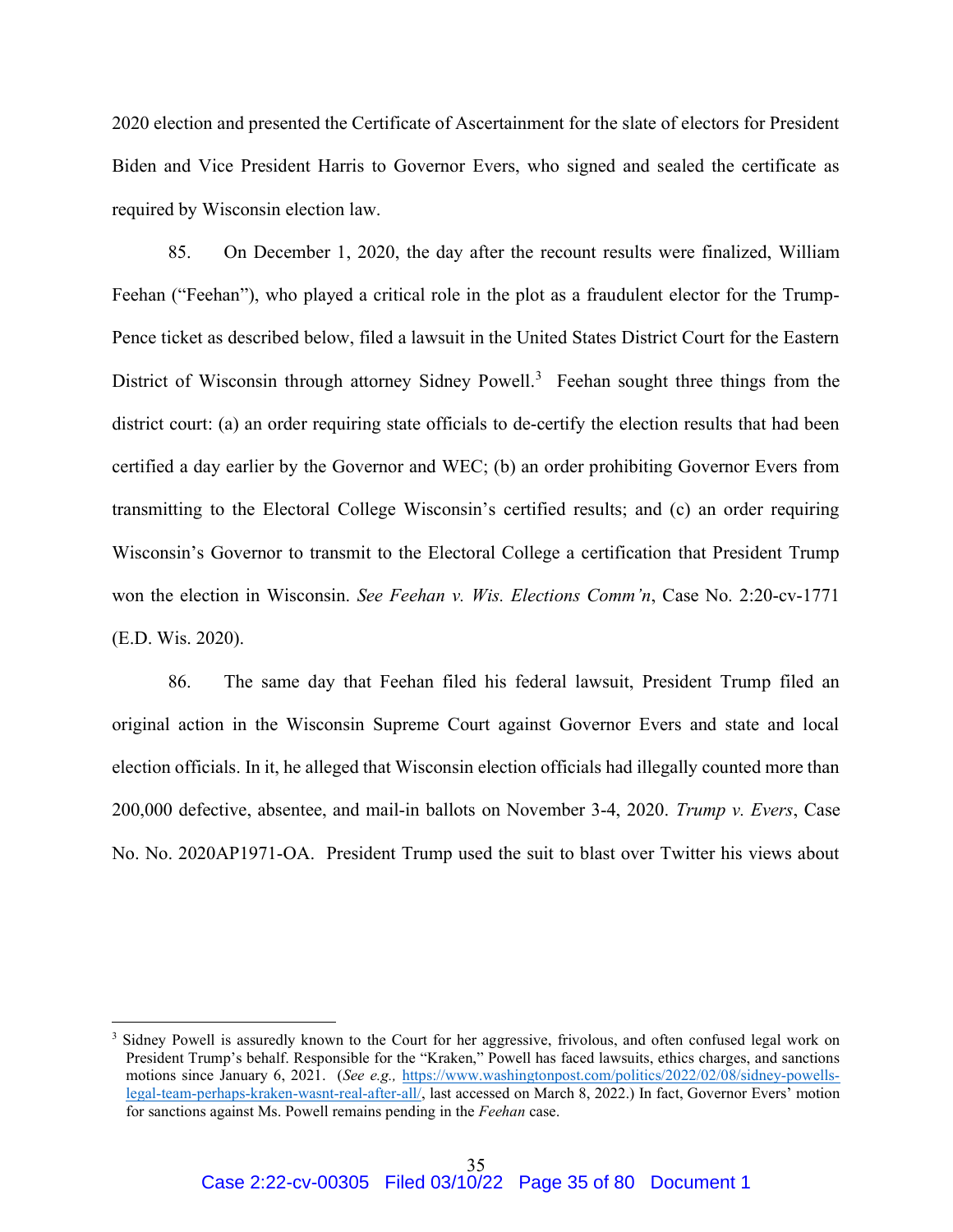the supposed election irregularities in Wisconsin. Two days later, the Wisconsin Supreme Court voted against taking the case and declined the original jurisdiction President Trump sought.<sup>4</sup>

87. Disputing President Trump's and Defendants' persistent, baseless claims, Attorney General Barr declared the same day that Feehan filed his lawsuit that the Department of Justice had found no evidence of widespread voter fraud that could change the outcome of the 2020 election. Barr's comments, in an interview with The Associated Press, contradicted the concerted and ongoing effort by President Trump, his allies, and certain members of Congress and other public officials, including Johnson, Tiffany, and Fitzgerald, to subvert the results of the November 3, 2020 presidential election. In the interview, Barr declared that the U.S. Attorneys and FBI agents he had tasked with investigating potential fraud in his November 9, 2020 memo (see supra,  $\P$  69-70) had been working to follow up specific complaints and information they had received, but "to date, we have not seen fraud on a scale that could have effected a different outcome in the election." In an interview on the topic that aired on March 6 2022, Barr told NBC's Lester Holt, that he "quickly came to the conclusion that the initial stuff that was pointed to, like the Dominion machines and all these other conspiracy theories, were nonsense." Barr further stated, "this idea of

<sup>&</sup>lt;sup>4</sup> This Complaint focuses on the litigation filed by President Trump. But Wisconsin was inundated with other lawsuits filed by Trump surrogates that fall. On November 12, 2020, Langenhorst v. Pecore, Case No.: 1:20-cv-01701- WCG, arrived in a Wisconsin circuit court. The plaintiffs Michael Langenhorst, Michael D. LeMay, and Stephen Fifrick alleged that invalid ballots in Milwaukee, Menominee, and Dane Counties led to vote-dilution disenfranchisement. Plaintiffs sought to invalidate all votes from those counties before Wisconsin certified the results. The case was voluntarily dismissed by Plaintiffs on November 20, 2020. On November 23, 2020, Wisconsin Voters Alliance v. Wisconsin Election Commission, Case No.: 2020AP1930-OA, was filed as an original action in the Wisconsin Supreme Court. Plaintiff filed suit against state election officials seeking to block certification results alleging that thousands of illegal ballots were cast. The Wisconsin Supreme Court denied the petition on December 4, 2020, holding that issues of material fact prevented the court from addressing the legal issues presented. Justice Hagedorn, in his concurrence, explained that the petition "falls far short of the kind of compelling evidence and legal support we would undoubtedly need to countenance the court-ordered disenfranchisement of every Wisconsin voter." On November 27, 2020, Dean Mueller, a Chippewa Falls resident, filed Mueller v. Jacobs, Case No.: No. 2020AP1958-OA, as an original action with the Wisconsin Supreme Court. Mueller argued that ballots collected from drop boxes were illegal and should not be counted. He asked the court to nullify the election results and give the Wisconsin Legislature the power of either holding a new election or appointing electors. The Wisconsin Supreme Court denied the petition in a 4-3 decision issued on December 3, 2020. All these suits were dismissed with relief denied.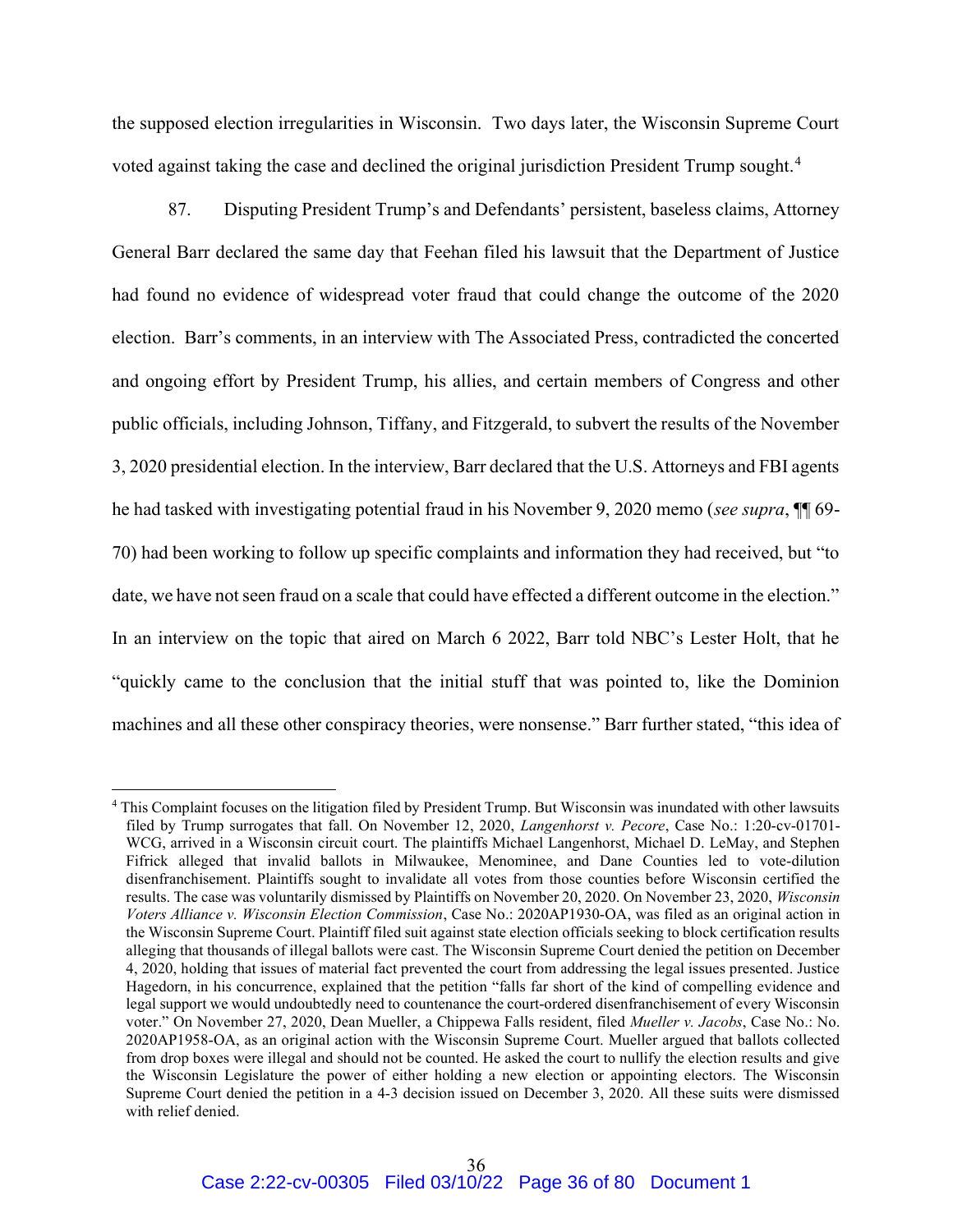some inner-city boiler room where people are cranking out false ballots is a fantasy." It's clear from this exchange that what the Department of Justice had found was flatly inconsistent with President Trump's claims of a "rigged" election.

88. On the afternoon of December 1, 2020, Johnson took further overt actions in furtherance of the conspiracy by attacking Barr. In an interview with Manu Raju on CNN, Johnson forcefully discredited the Attorney General's conclusions, saying that Barr should "show everybody" his evidence that there was no mass fraud because "there's enough suspicions" and "irregularities" there. When asked if he was not satisfied with Barr's conclusion, Johnson added: "I think there is still enough questions outstanding." That Johnson would make such reckless and politically self-serving statements is not surprising given his role in seeking to overturn the results from the election. Of course, as a host of people pointed out, Johnson was requiring Barr to prove a negative.

89. Consistent with the wrongdoing asserted against Johnson in this Complaint, there is a factual disconnect between Johnson's ongoing misrepresentations to the public about voter fraud and what he told friends in private. On November 14, 2020, Johnson called Mark Becker, the former chairman of the Brown County (Wisconsin) Republican Party. In an article Becker wrote for The Bulwark published on December 2, 2020, he recounted a 30 minute and 32 second phone call he had with Johnson on November 14, 2020 (seven days after Biden had been declared the winner) that Becker described as "nothing short of surreal." Although Becker's Republican bona fides are well established in Wisconsin, he felt it necessary to write about the call "given what was discussed" and "given the war that leaders of the GOP such as Senator Johnson are waging on the very foundation of our democracy." In his article, My Call with Ron Johnson: He Knows Biden Won but Won't Admit It, Becker stated several things that demonstrate Johnson's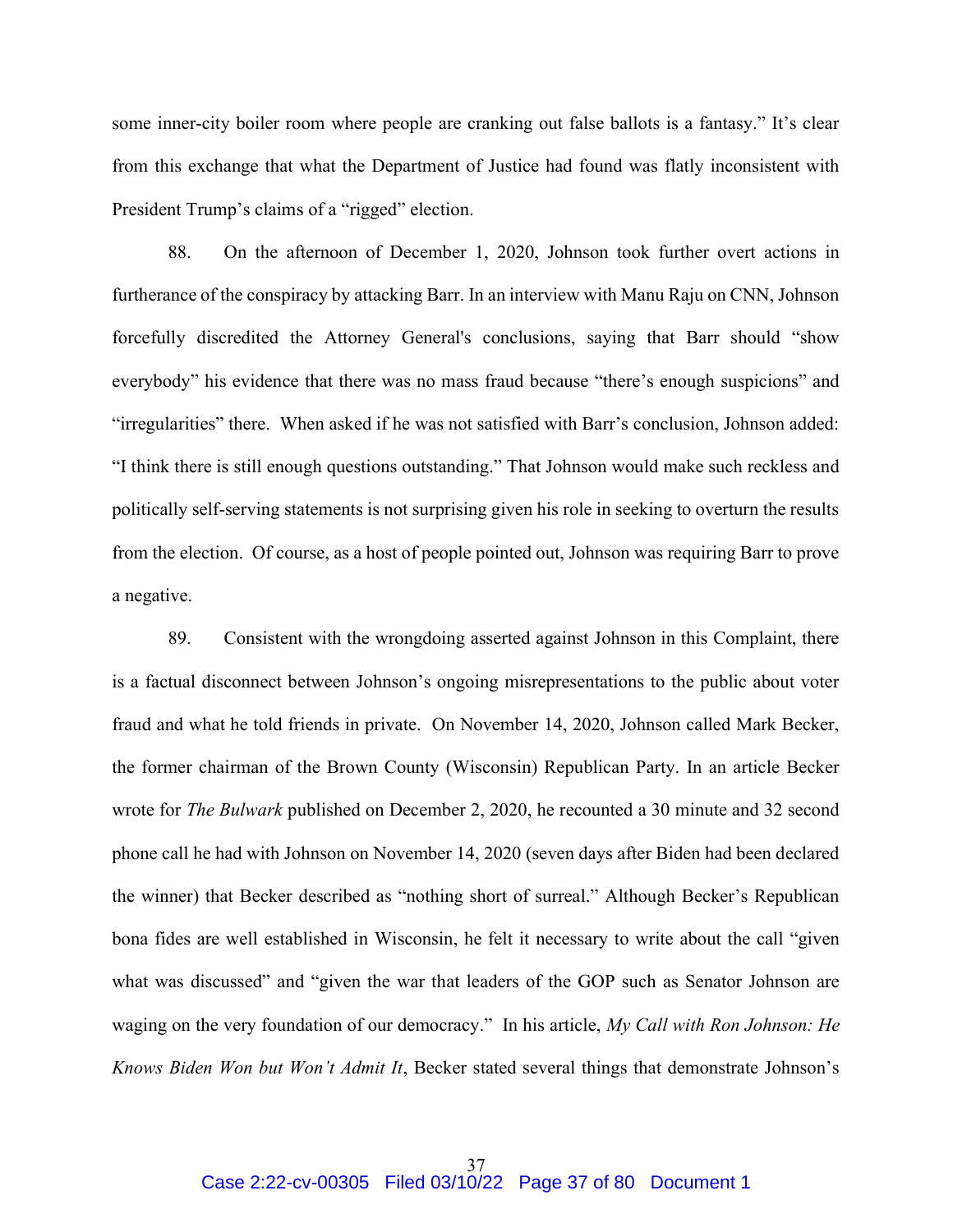role in the conspiracy to spread lies about the 2020 election. Becker summed up the call with his old friend this way:

- a. The "TL;DR [too long; didn't read] of the call was Johnson knew that President Biden "won a free and fair election" but that he was "refusing to admit it publicly and stoking conspiracies that undermine our democracy solely because it would be 'political suicide' to oppose Trump."
- b. Johnson "knew and accepted the fact that Joe Biden had won." When asked by Becker "why he wouldn't say so at a moment when Trump was taking a sledgehammer to the very foundation of our democracy," Johnson replied that the "institutions of our democracy are strong enough to withstand what is going on." This shocked Becker, because "it suggested that the truth was ultimately unimportant, and that Sen. Johnson viewed what the president was doing as someone else's problem."
- c. From Becker's perspective, Johnson "knows that this is BS" and the reason was that five years earlier Johnson "said so." In 2015, according to Becker, Johnson introduced legislation streamlining the transition process, telling people at the time: ". . . the peaceful transition of power is one of the hallmarks of our democracy. It is also an enormous undertaking requiring months of planning in order to be successful." (Emphasis added.)
- d. Becker concluded that Johnson was wrong to attack Attorney General Barr the day before over his conclusion at DOJ that there was no substantial evidence of voter fraud in that Johnson was requiring Barr to show a "negative."

(See https://www.thebulwark.com/my-call-with-ron-johnson-he-knows-biden-won-but-wontadmit-it/, last accessed on March 8, 2022.)

90. On December 2, 2020, the same day as Johnson's old friend Mark Becker published his account of Johnson's actual views (contrasted with the falsities he was publicly spreading), President Trump filed a lawsuit in the United States District Court for the Eastern District of Wisconsin seeking injunctive relief and asserting that the defendants (a host of local and state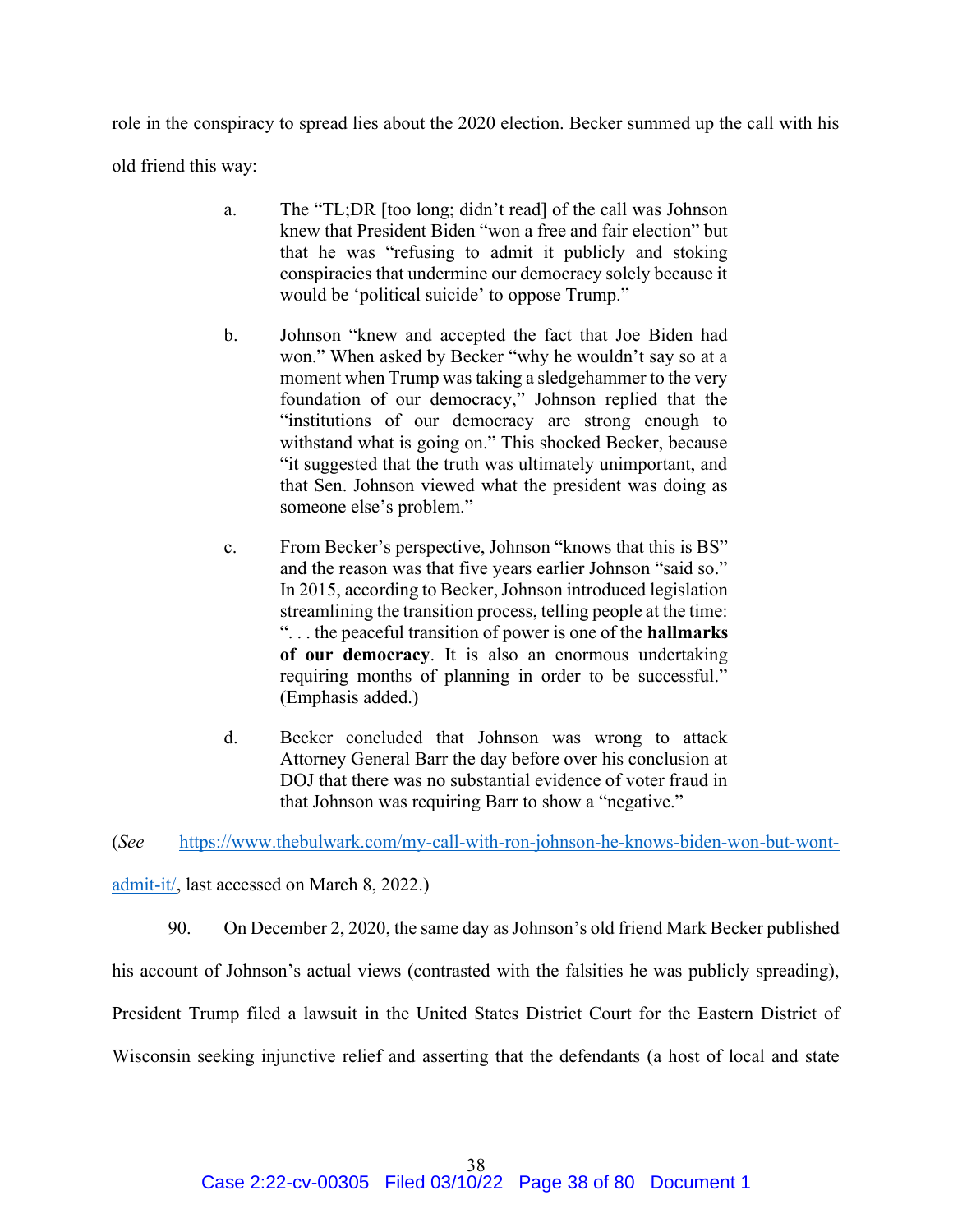government actors) had violated the constitutional rights of the President, tainted more than 50,000 ballots, and asking the district court to allow the Wisconsin Legislature to remedy the problem.

91. The next day, December 3, 2020, President Trump filed an appeal in Milwaukee County Circuit Court of the recount decisions in Milwaukee County and Dane County that the WEC had certified three days earlier. The recount numbers and errors assigned were baseless – the real purpose was to further establish discord in the public over the Wisconsin election. Indeed, filing baseless lawsuits was a long-established tactic of the President who historically has used litigation to divert, hinder, and obstruct fact-finding and truth.

92. On December 8, 2020, Texas Attorney General Ken Paxton filed an original action on behalf of the State of Texas in the U.S. Supreme Court contesting the administration of the 2020 presidential election in Georgia, Michigan, Pennsylvania, and Wisconsin. See Texas v. Pennsylvania, 141 S. Ct. 1230 (2020). Paxton alleged that these four states had violated the U.S. Constitution by changing election procedures through non-legislative means. The suit sought to temporarily withhold the certified vote count from these four states before the selection of presidential electors on December 14, 2020. Paxton agreed to file the case after other state attorneys general declined to do so. Unsurprisingly, given the frivolous nature of the claim, the Solicitor General of Texas, Kyle D. Hawkins, objected to the suit and refused to let his name be added, forcing Paxton to hire a special counsel to push the frivolous theory. President Trump referred to the case as "the big one."

93. At 10:17 a.m. on December 9, 2020, the President tweeted: "We will soon be learning about the word 'courage', and saving our Country. I received hundreds of thousands of legal votes more, in all of the Swing States, than did my opponent. ALL Data taken after the vote says that it was impossible for me to lose, unless FIXED!" President Trump continued spreading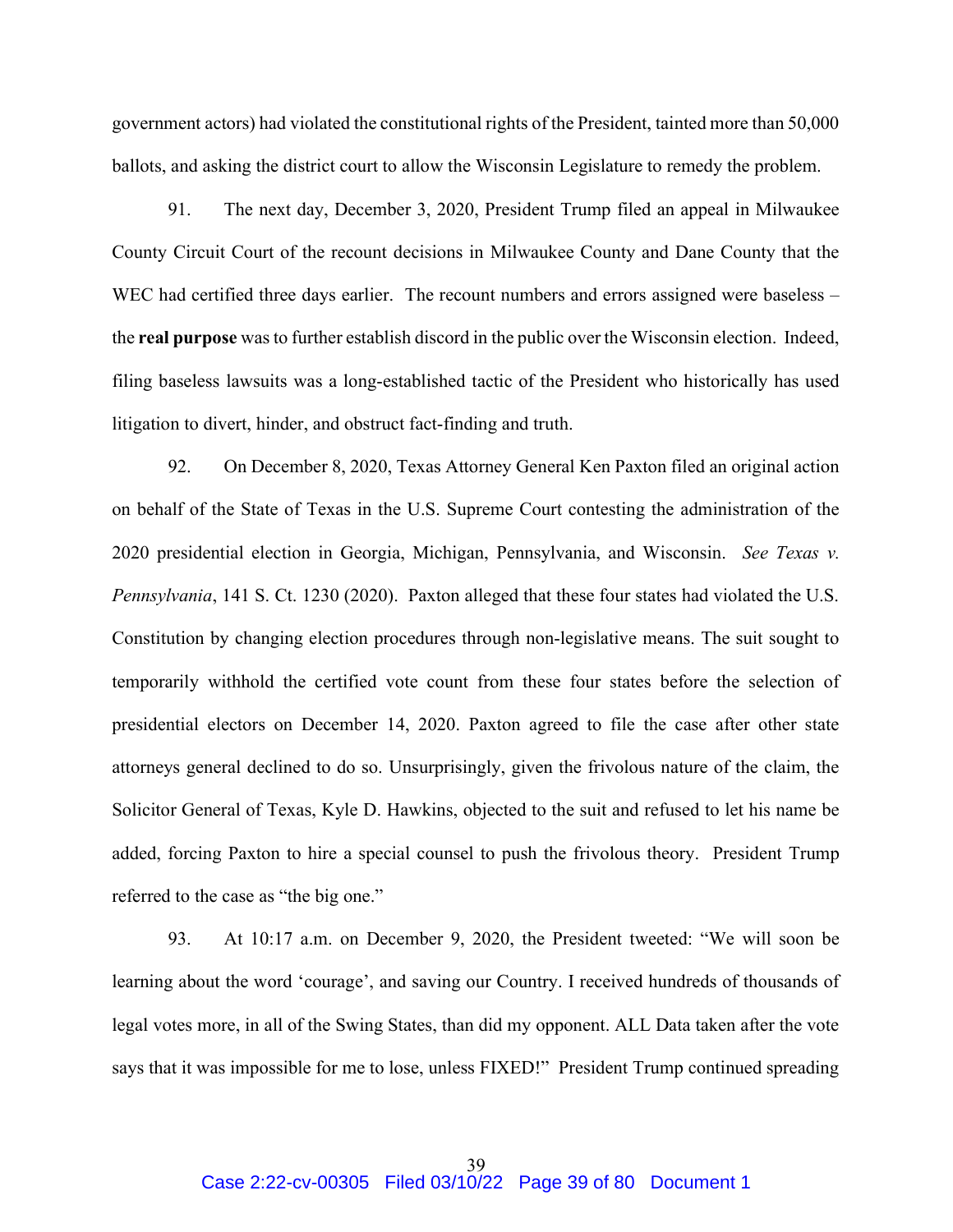these falsehoods as part of the scheme to foment distrust in the electorate over the outcome and to pressure Congress and Vice President Pence into adopting the slates of fraudulent electors or taking other measures unsupported by law to enable President Trump to claim victory.

94. The "courage" that President Trump alluded to in his tweet the morning of December 9, 2020 was the fact that the President, over 100 Republican Representatives, and 18 Republican attorneys general from various states were about to file amicus curiae briefs in the U.S. Supreme Court supporting the Texas suit. Consistent with the other overt acts alleged in this Complaint implemented to push the contrived claim of a fraudulent Wisconsin election, Tiffany joined the amicus curiae brief of the Republican House members expressing support for the Texas suit. The four states named as defendants, joined in briefs submitted by their counterparts from twenty other states, two territories, and the District of Columbia, asked the Supreme Court to reject the original action, with Pennsylvania calling it a "seditious abuse of the judicial process."

95. In response to his involvement in the suit, Tiffany consistently pushed the same narrative, to both Wisconsin Public Radio, WQOW-News 18, and on his Twitter: "This is about the integrity of our system. Every legal vote must be counted, credible complaints of fraud and irregularities must be investigated, and legitimate legal challenges must be heard and addressed by our independent judiciary." (See, e.g., https://www.wpr.org/tiffany-johnson-align-presidentsefforts-overturn-biden-victory, last accessed March 8, 2022.) As they had been doing since shortly after the election was called in favor of Biden, Tiffany and others used their positions of authority and power to spread misinformation about the 2020 election to maximize pressure on Vice President Pence and Congress in carrying out their legally mandated duties on January 6, 2021. By early December, the "independent judiciary" Tiffany referenced had dismissed or otherwise rejected more than 50 challenges by the Trump Campaign and its surrogates, and the Attorney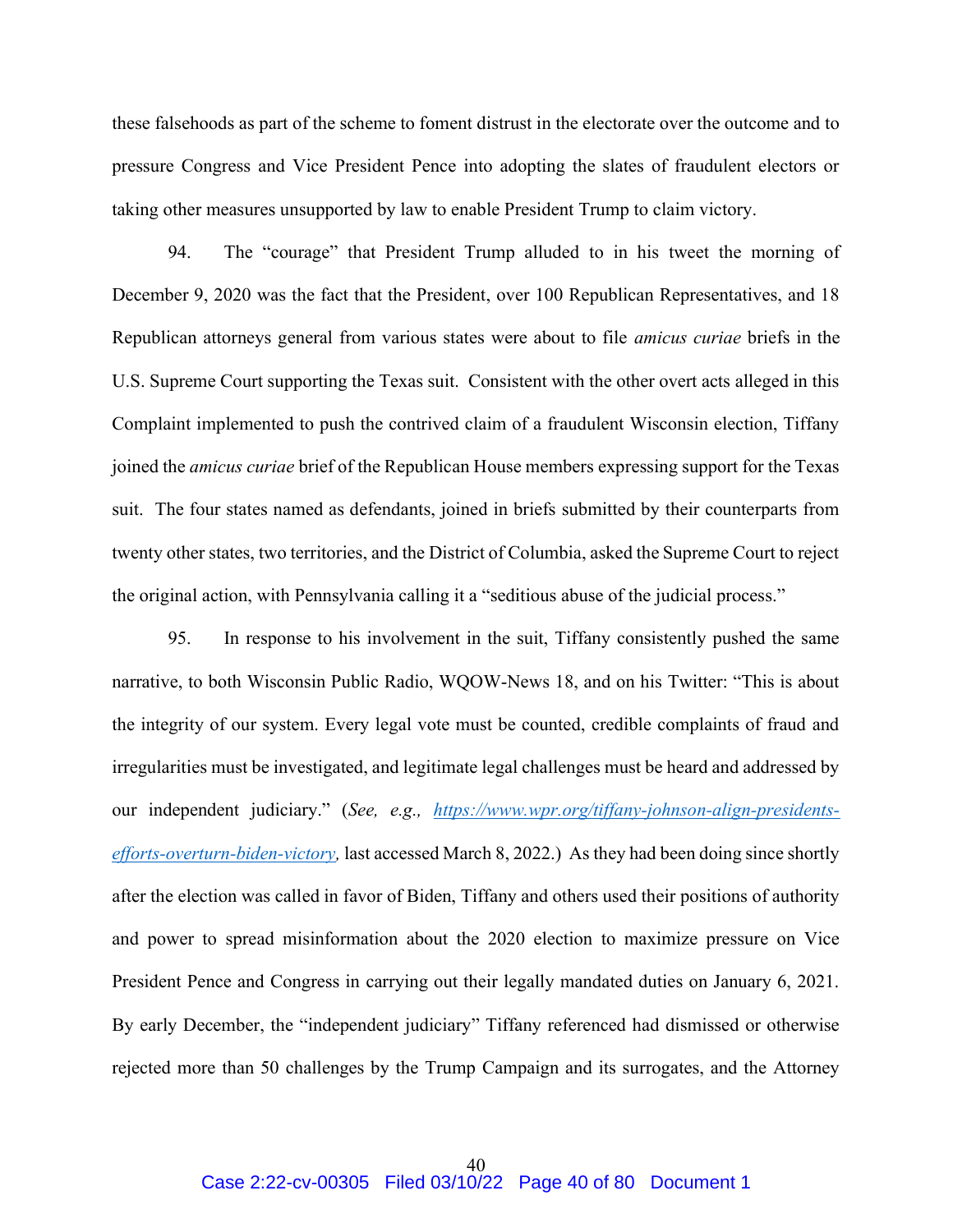General of the United States had reported the result of DOJ's investigation, determining that there was no evidence of fraud that would have altered the outcome of the election.

## The Wisconsin Fraudulent Elector Scheme and the End of the Wisconsin Litigation

96. On December 9, 2020, in direct proximity to the day that Tiffany was publicly promoting Texas's "seditious abuse of the judicial process" in the U.S. Supreme Court, Troupis received a second memorandum from Chesebro, which sought to advance the concrete object of the conspiracy – namely, changing the results of the election in favor of President Trump. In Chesebro's memorandum he proposed a plan to send a slate of fraudulent electors totaling 79 electoral votes for President Trump to the President of the Senate before the January 6, 2021 counting of the electoral ballots. Chesebro's memorandum (the "Fraudulent Elector Memo") discussed in detail the requirements of federal law and the laws of the six states (including Wisconsin) where the 79 electoral votes would be created to place the fraudulent electors' ballots before Congress and the Vice President. In so doing, Chesebro acted overtly and outlined a criminal scheme whereby individuals from each state would be active participants in violating federal and state laws to overturn the election in President Trump's favor.

97. In the Fraudulent Elector Memo, Chesebro focused on the specific acts needed for the conspirators to achieve their desired outcome before Congress on January 6. Before outlining those federal and state requirements, Chesebro offered this assessment of the plot:

> It appears that even though none of the Trump-Pence electors are currently certified as having been elected by the voters of their State, most of the electors (with the possible exception of the Nevada electors) will be able to take the essential steps needed to validly cast and transmit their votes, so that the votes might be eligible to be counted if later recognized (by a court, the state legislature, or Congress) as the valid ones that actually count in the presidential election . . . . And they can do so without any involvement by the governor or any other state official (except, in some States, where access to the Capitol Building is or might be needed, or where the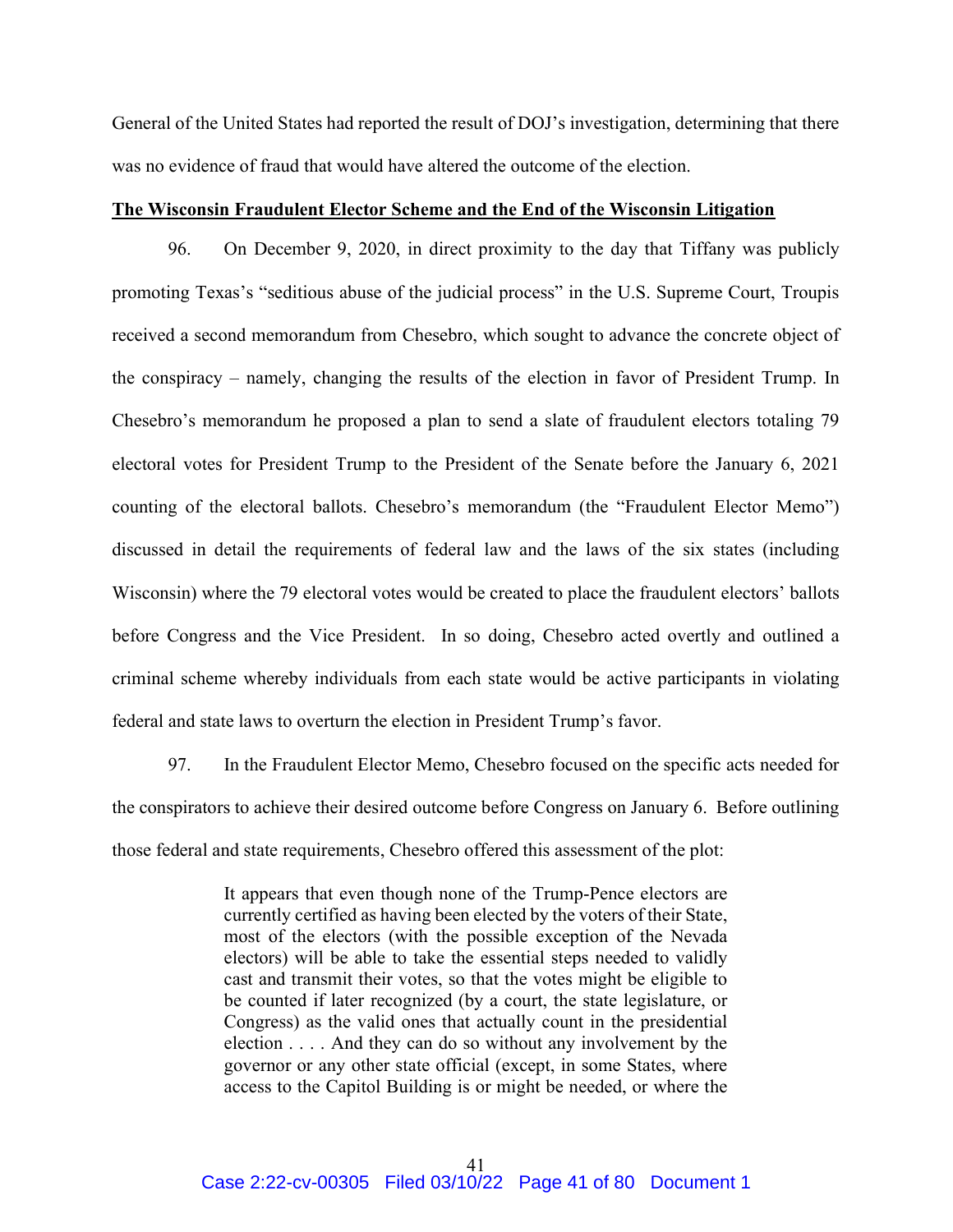Governor must approve a substitute elector or, in Nevada, where the Secretary of State is involved.

(12/9/20 Fraudulent Elector Memo, p. 1.)

98. In Chesebro's assessment, "voting by an alternate slate of electors is unproblematic in Arizona and Wisconsin; slightly problematic in Michigan (requiring access to the senate chamber); somewhat dicey in Georgia and Pennsylvania in the event that one or more electors don't attend (require gubernatorial ratification of alternates); and very problematic in Nevada (given the role accorded to the Secretary of State)." (12/9/20 Fraudulent Elector Memo, p. 5; emphasis added.) In outlining the scheme for Wisconsin's fraudulent electors, Chesebro identified the only two requirements he saw to enable the criminal conduct of the 10 fraudulent electors on December 14, 2020:

> Under Wisconsin law, the electors "shall meet at the state capitol," which presumably means the Capitol Building ("state capitol" being a term more specific than "seat of government"), at 12:00 noon." [Citation omitted.]

> Any absent elector may readily be replaced. [Citation omitted.] ("if there is a vacancy in the office of an elector due to death, refusal to act, failure to attend or other cause, the electors present shall immediately proceed to fill by ballot, by a plurality of votes, the electoral college vacancy.")

(12/9/20 Fraudulent Elector Memo, p. 5.) The Fraudulent Elector Memo (or a summary thereof) circulated among various members of the conspiracy, including, among others, Fitzgerald and, upon information and belief, Johnson, and Tiffany.

99. On the same day that Chesebro circulated the Fraudulent Elector Memo, Johnson

announced that he planned to hold a hearing the following week on election irregularities. As

reported by The Hill that day:

Sen. Ron Johnson (R-Wis.) on Wednesday did not rule out challenging the results of the Electoral College next month when Congress formally certifies the vote. Johnson, who is chairman of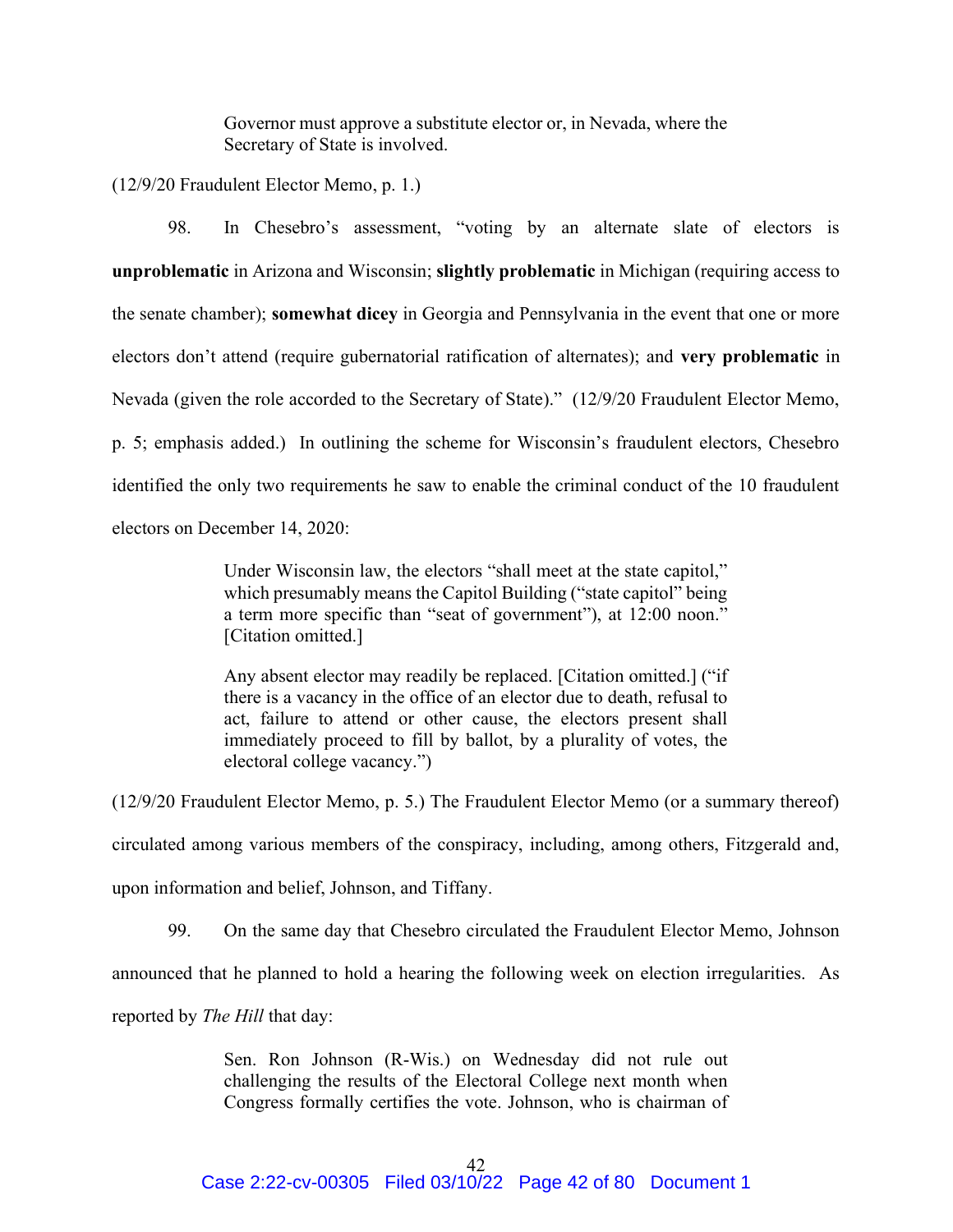the Senate Homeland Security and Governmental Affairs Committee, announced the same day that he would hold a hearing next week on the "irregularities" of the 2020 election. When asked if he plans to challenge the election results, Johnson told reporters: "I would say it depends on what we found out. I need more information. The American people need more information. I'm not ready to just close and slam the book on this thing and go 'OK, let's walk away from it."" . . . . Johnson's comments about the election results came as he announced that he had scheduled a committee hearing for next week to "examine irregularities" of the Nov. 3 election. Johnson, who has stuck closely to Trump, said the goal was "full transparency and awareness." . . . . "The fact remains that a large percentage of the American public does not view the 2020 election result as legitimate because of apparent irregularities that have not been fully examined," Johnson said in a statement. The hearing will come after the Electoral College convenes to formally vote on Monday.

## (See https://thehill.com/homenews/senate/529480-gop-senator-wont-rule-out-challenging-

electoral-college-results-in-congress, last accessed on March 6, 2022.)

100. On December 9, 2020, United States District Judge Pamela Pepper dismissed Feehan's lawsuit. In her decision, the judge questioned why Feehan asked a federal court to grant the relief sought given that "[f]ederal judges do not appoint the president in this country." 506 F. Supp. 3d 596, 600 (E.D. Wis. 2020). Concluding the district court had no jurisdiction to hear Feehan's baseless suit, Judge Pepper dismissed the case.

101. On December 10, 2020, less than 24 hours after Chesebro issued the Fraudulent Elector Memo to Troupis and consistent with what Chesebro said would be required to effectuate the scheme for the Trump-Pence electors to cast their ballots in Wisconsin, Fitzgerald, using his existing authority as the Majority Leader of the Wisconsin State Senate, reserved meeting space in the State Capitol on December 14, 2020 for the Republican Party of Wisconsin ("RPW"). Records recently received from an open records request directed to the office of the State Senate Sergeant at Arms establish that staff from Fitzgerald's state senate office reserved meeting space from 10:00 a.m. to 2:00 p.m. in the Senate Parlor and Room 201SE on behalf of the RPW.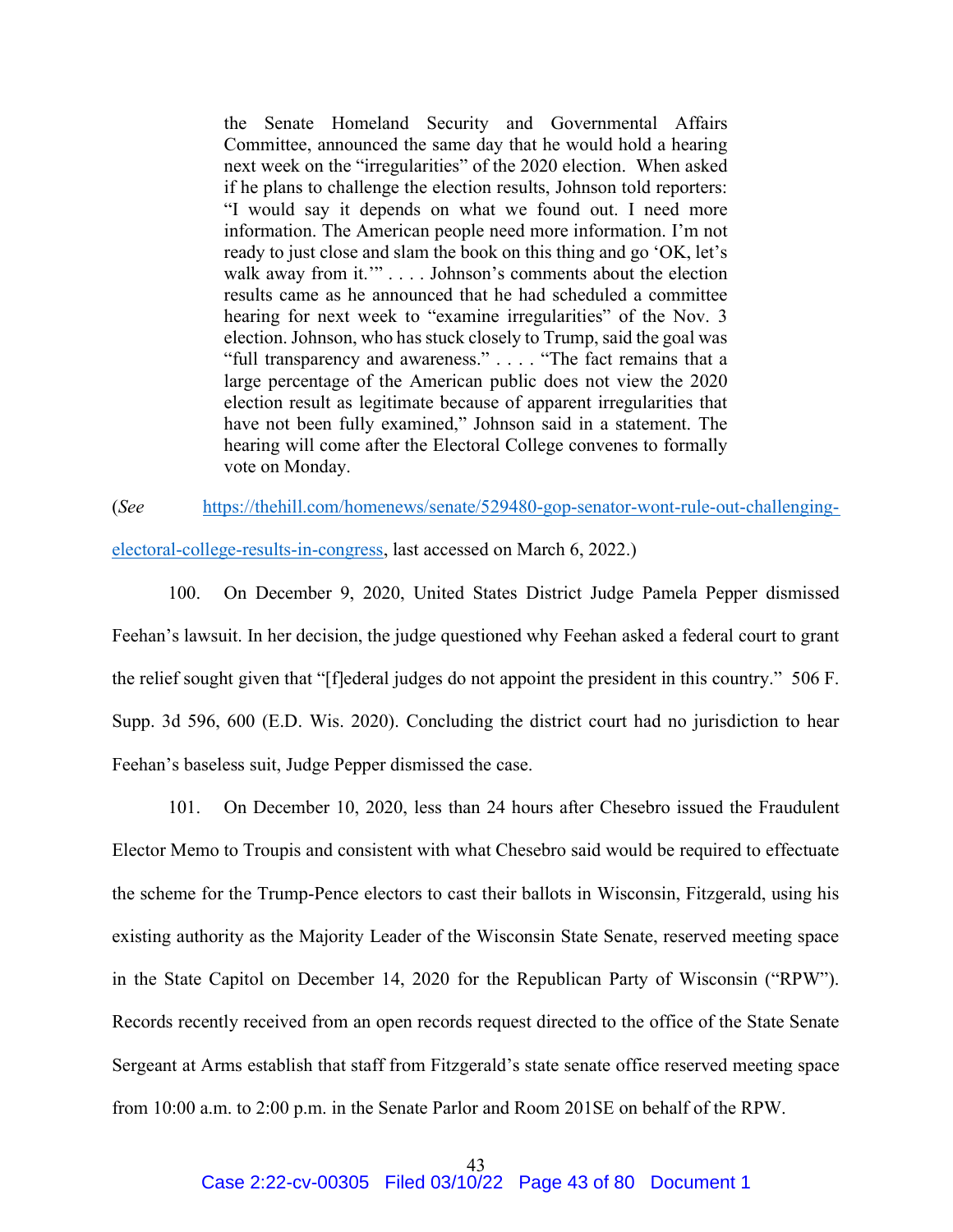102. Upon information and belief, Fitzgerald personally instructed his staff to reserve the space. At the time, the State Capitol in Madison was closed to the public to mitigate the spread of COVID-19. In yet another overt act in furtherance of the plot to present fraudulent electors to Congress and Vice President Pence, Fitzgerald planned to provide a room in the Capitol wherein the slate of ten Republicans illegally purporting to be the authorized presidential electors from Wisconsin could meet and sign certified documents falsely claiming that the 2020 Election in Wisconsin was won by President Trump.

103. On December 11, 2020, the U.S. Supreme Court declined to hear the original action filed by Texas. While the Court quickly shot down a lawsuit that would have invalidated millions of votes in the four states at issue, the lawsuit had its desired effect—the plan hatched between President Trump, the Defendants, and others. Indeed, just hours before the U.S. Supreme Court dismissed the case, Tiffany issued this tweet: "This is about the integrity of our system. Every legal vote must be counted, credible complaints of fraud and irregularities must be investigated, and legitimate legal challenges must be heard and addressed by our independent judiciary." Tiffany wanted his followers to believe that he had noble goals, but the opposite was true. The conspirators have still provided no viable evidence of evidence of fraud or irregularities.

104. For a second time on the same day, President Trump lost. After an expedited hearing in the Milwaukee County Circuit Court over Trump's recount challenge, Reserve Judge Stephen Simanek determined on December 11, 2020 that "there is no credible evidence of misconduct or wide-scale fraud." Trump v. Biden, Case No. 20-CV-007092 (Milwaukee County Circuit Court, State of Wisconsin). President Trump appealed Judge Simanek's decision, obtained the right to bypass the Court of Appeals, and on December 12, 2020, argued why Judge Simanek's decision should be reversed before the Wisconsin Supreme Court.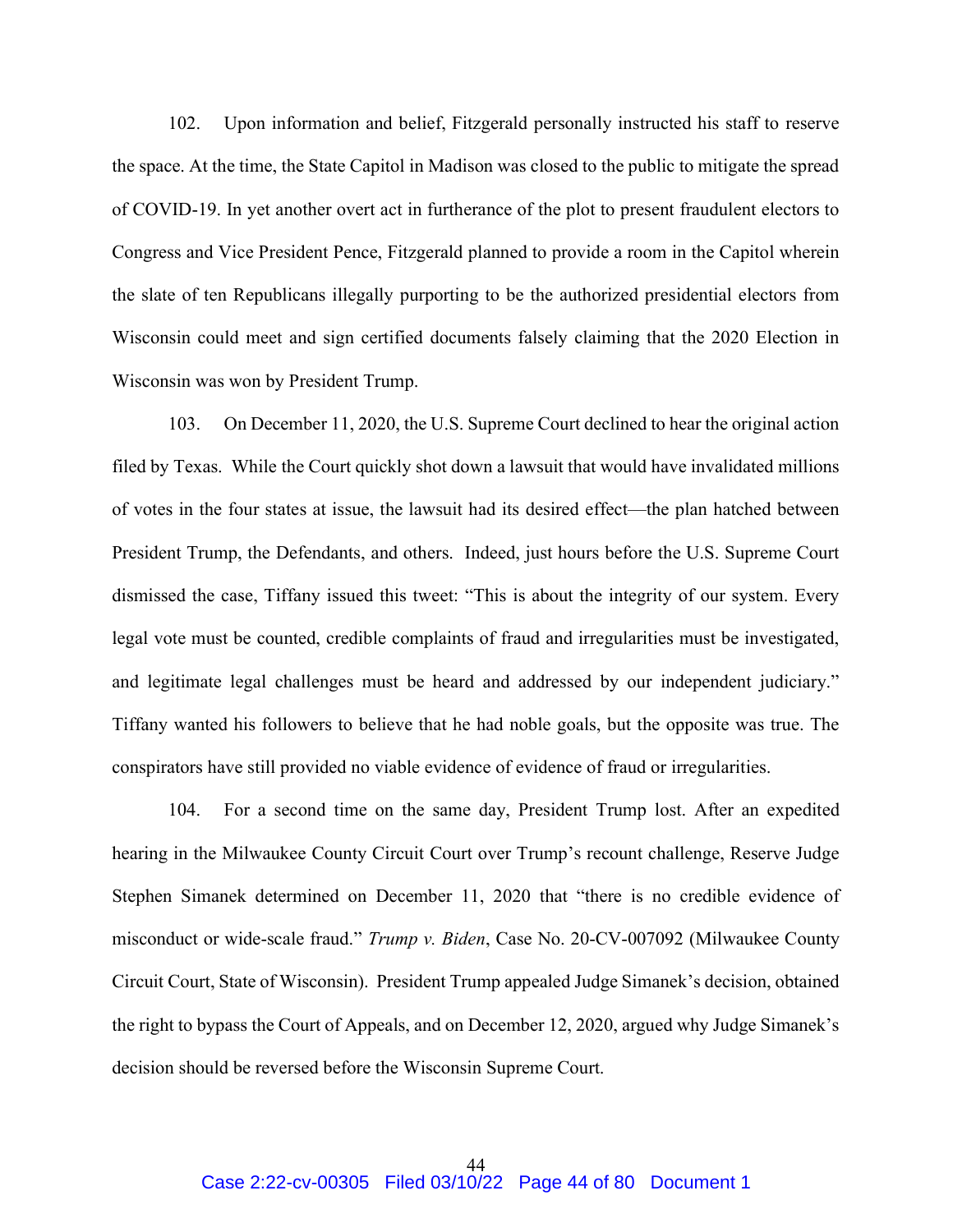105. The contrast between the false claims repeatedly asserted by President Trump, Johnson, Tiffany, Fitzgerald, and others about the election, and the findings of courts throughout the country repeatedly rejecting those claims could not be starker. Nevertheless, Defendants and the President (and others) continued to persist in their assertions that their claims had support in the facts and the law when neither was true.

106. On December 12, 2020, United States District Judge Brett Ludwig dismissed President Trump's lawsuit against the WEC and others that he had filed on December 2, 2020. In dismissing the case, the district court found: "This is an *extraordinary* case. A sitting president who did not prevail in his bid for reelection has asked for federal court help in setting aside the popular vote based on disputed issues of election administration, issues he plainly could have raised before the vote occurred. This Court has allowed the plaintiff the chance to make his case and he has lost on the merits." 506 F.Supp.3d 620, 639 (E.D. Wis. 2020). The President appealed this decision and the Seventh Circuit affirmed. He then sought review in the U.S. Supreme Court, which denied the President's request for expedited consideration on January 11, 2021 and dismissed the appeal altogether on March 8, 2021.

107. On December 13, 2020, the day before the presidential electors were to meet pursuant to state law to cast their ballots, President Trump sought to further the scheme involving the fraudulent electors, tweeting at 5:49 p.m.: "Swing States that have found massive VOTER FRAUD, which is all of them, CANNOT LEGALLY CERTIFY these votes as complete & correct without committing a severely punishable crime. Everybody knows that dead people, below age people, illegal immigrants, fake signatures, prisoners, and many others voted illegally. Also, machine 'glitches' (another word for FRAUD), ballot harvesting, non-resident voters, fake ballots, 'stuffing the ballot box', votes for pay, roughed up Republican Poll Watchers, and sometimes even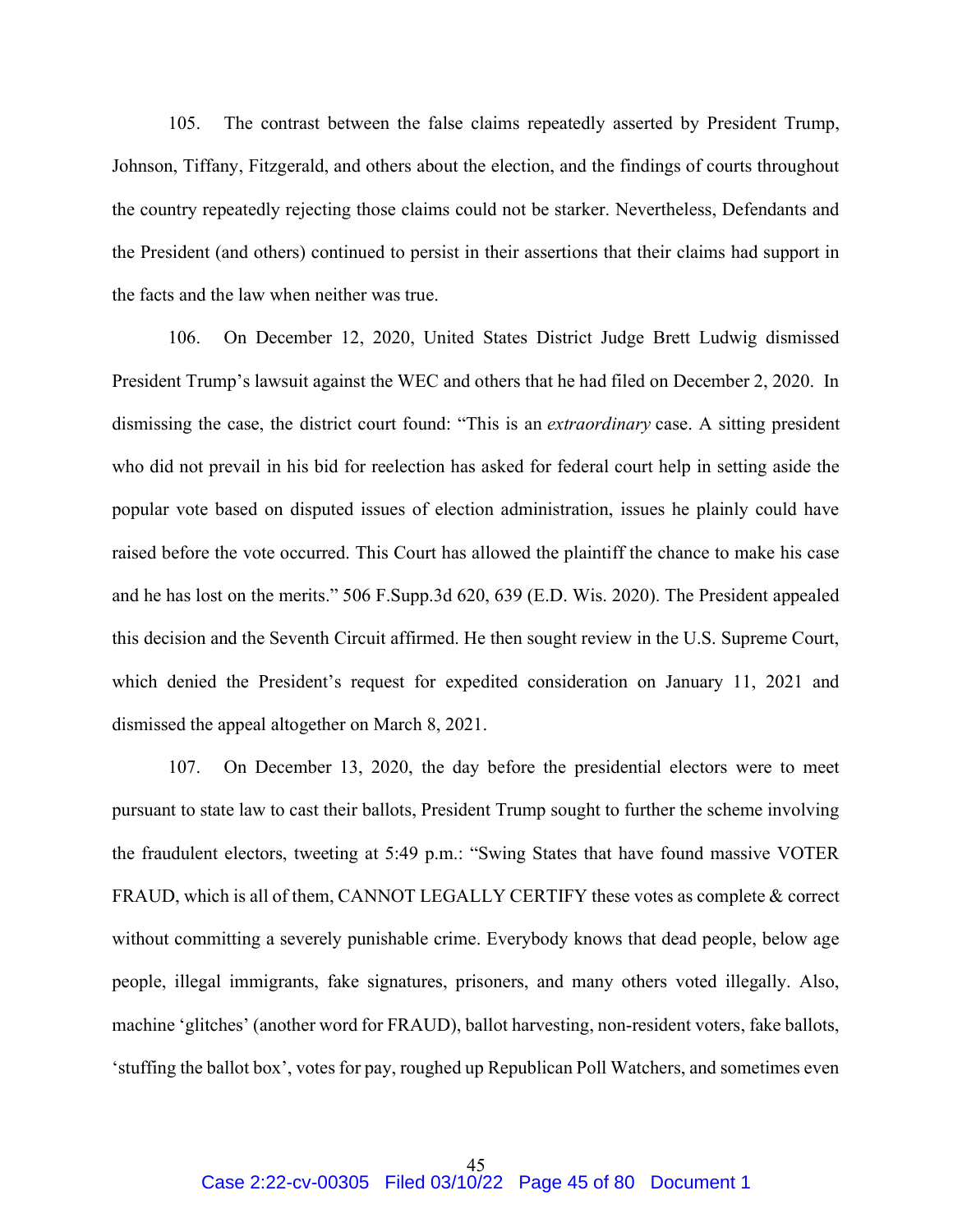more votes than people voting, took place in Detroit, Philadelphia, Milwaukee, Atlanta, Pittsburgh, and elsewhere. In all Swing State cases, there are far more votes than are necessary to win the State, and the Election itself. Therefore, VOTES CANNOT BE CERTIFIED. THIS ELECTION IS UNDER PROTEST!"

108. On December 14, 2020, at approximately 10:59 a.m., an hour before the Biden-Harris presidential electors were to meet in the Wisconsin Capitol, the Wisconsin Supreme Court issued its decision in President Trump's appeal challenging the results of the Milwaukee County and Dane County recounts, affirming Judge Simanek's conclusion that the Trump campaign had presented no evidence of voter misconduct or fraud: "In each category of ballot challenge, voters followed every procedure and policy communication to them, and election officials in Dane and Milwaukee Counties followed the advice of WEC where given." Trump v. Biden, 2020 WI at  $\P$  31. That loss, along with the one before Judge Ludwig two days earlier (and all the cases that had been dismissed in Wisconsin and elsewhere), meant that all court challenges to the Wisconsin election results had been resolved against President Trump, so there were no meaningful obstacles preventing the Biden-Harris electors from meeting in the Capitol at the designated time and casting their 10 electoral votes for President Biden and Vice President Harris.

109. The Biden-Harris presidential electors met as they were obligated to do, cast their electoral ballots, and signed the election certificates. They did so in an open meeting broadcast on Wisconsin Eye. From there, Governor Evers and Secretary of State Douglas LaFollette provided their certification, and the documentation of Wisconsin's electoral college balloting was forwarded to the President of the Senate, federal archivists in Washington, DC, and the Chief Judge of the Western District of Wisconsin consistent with state and federal law.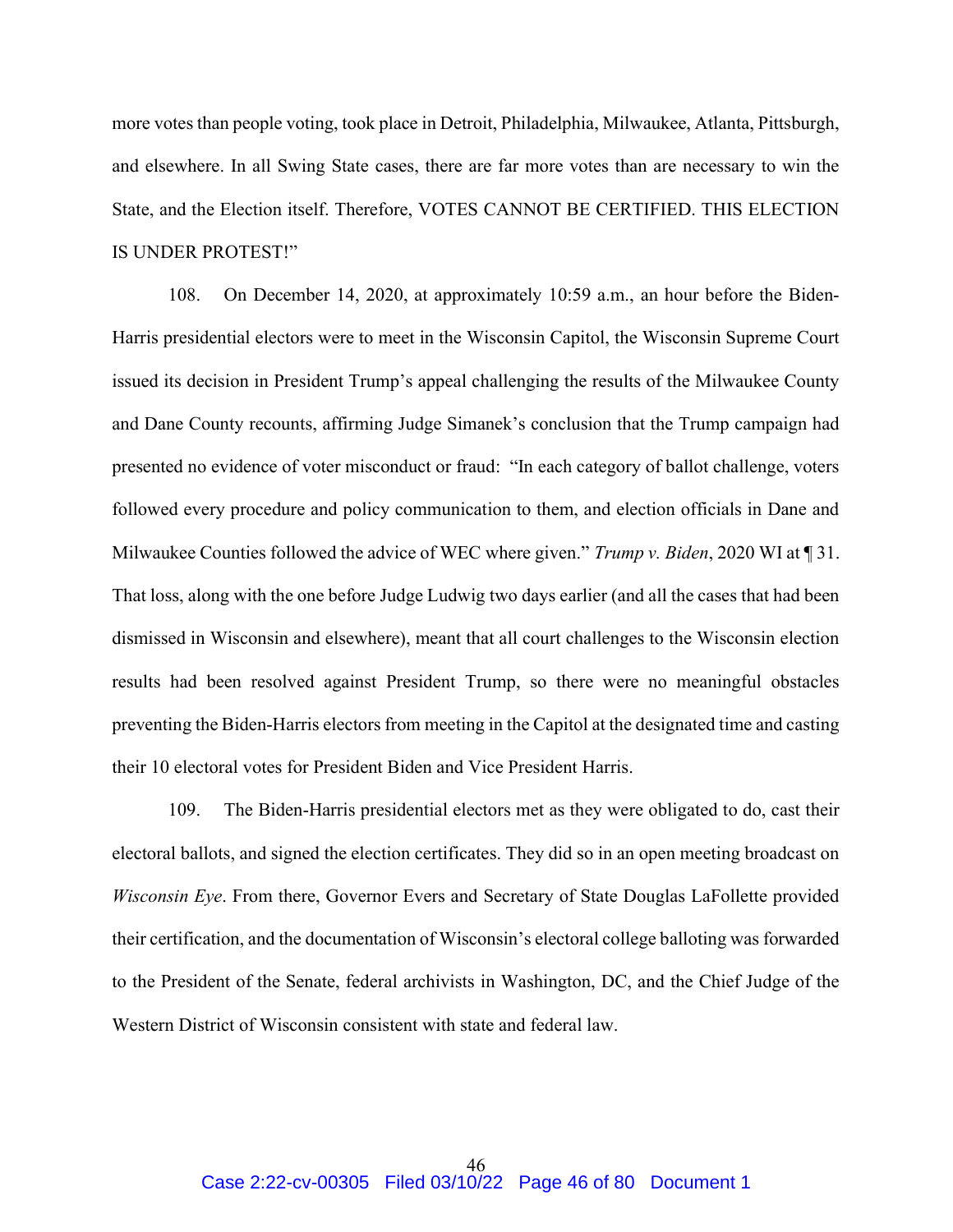110. Because Fitzgerald had facilitated their access to the Wisconsin Capitol four days earlier, the fraudulent electors constituting the Trump-Pence slate (Hitt, Feehan, Kelly Ruh, Carol Brunner, Edward Scott Grabins, Robert F. Spindell, Jr., Kathy Kiernan, Darryl Carlson, Pam Travis, and Mary Buestrin) were able to act in furtherance of the conspiracy alleged in this Complaint to create a competing slate of presidential electors in favor of President Trump, which would be opened by Vice President Pence before Congress on January 6, 2021. In a podcast broadcast long after the events of January 6, 2021, Feehan admitted that the fraudulent electors met on December 14, 2020 in the State Capitol (at the same time as the actual electors) with full knowledge that the Wisconsin Supreme Court had hours earlier dismissed President Trump's appeal challenging the ballot issues in Wisconsin and that Judge Ludwig had days earlier refused to set aside the results from the Wisconsin election. Feehan alludes in the podcast to preparing and coordinating with others in relation to the meeting that day and to the great "privilege" it was to participate in what he called an "historic moment." Few are so bold as to call their criminal conduct a "historic moment."

111. Notwithstanding the reality that not a single court in Wisconsin had found in favor of President Trump or his surrogates, the ten fraudulent electors used the access provided by Fitzgerald to meet in the Wisconsin Capitol at the same time as the Biden-Harris electors, executed a competing and fraudulent set of documents purporting to cast electoral ballots for President Trump and Vice President Pence, and thereafter (on December 16, 2020) transmitted the fraudulent papers through the U.S. Mail to the President of the U.S. Senate, the Wisconsin Secretary of State, the Archivist of the United States and the Chief Judge of the United States District Court for the Western District of Wisconsin – consistent with Chesebro's instructions to Troupis five days earlier.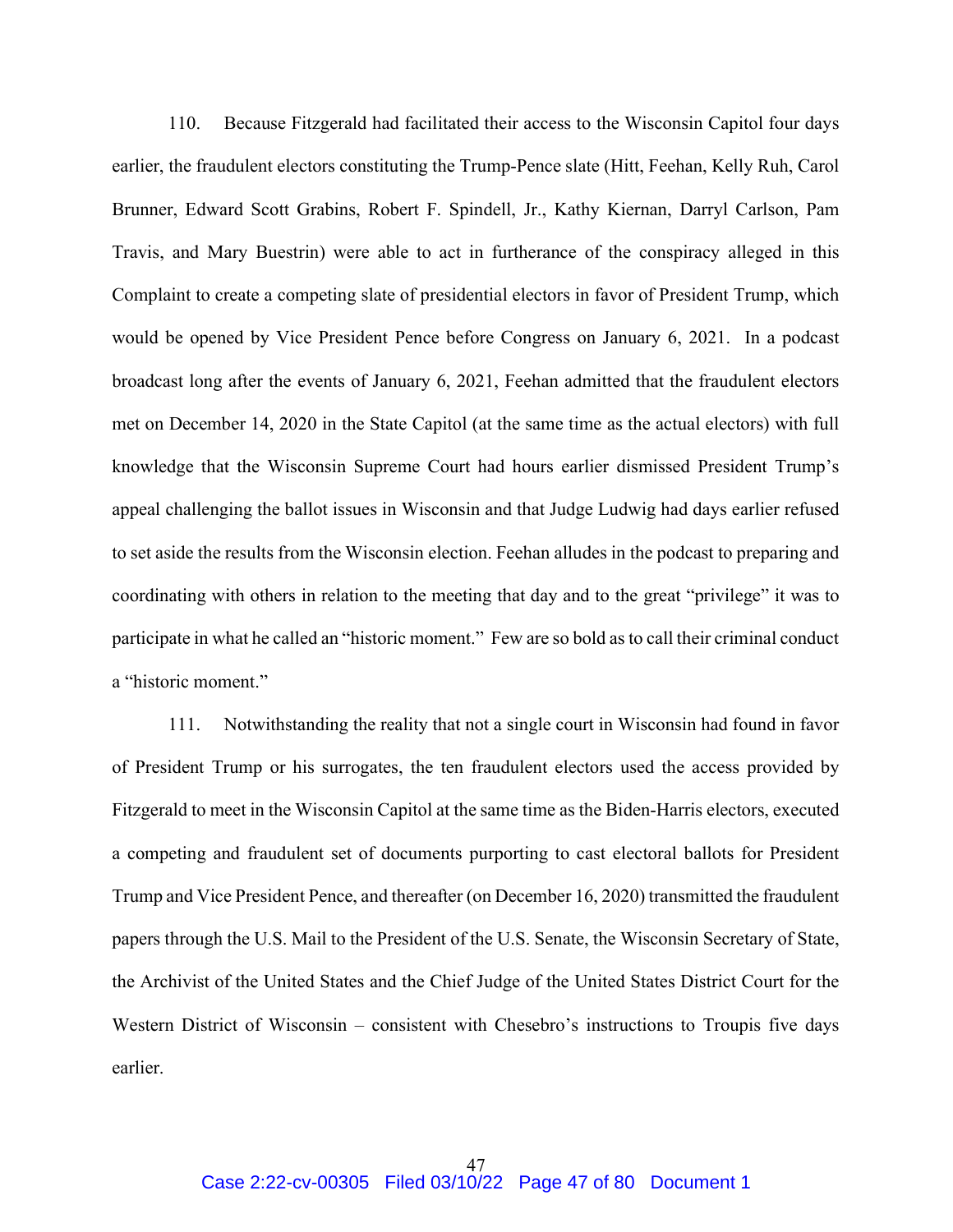112. Unlike the fraudulent electors from the other states instrumental to the scheme, who expressly stated in their fraudulent electoral ballots that their votes were conditioned on court or legislative decisions that overturned or negated the duly certified results in those states, the fraudulent electors in Wisconsin falsely certified without qualification that they were "duly elected and qualified electors" for Wisconsin and did not mention in the documents they prepared that their ballot (which did not have the accompanying Certificate of Ascertainment required by law) was to be considered only if specific conditions were met.

113. The fraudulent electors met with a purpose to subvert the rule of law and to place their own political will, as well as that of Defendants and other conspirators, known and unknown, ahead of the decision made by the people of Wisconsin who cast more votes for Biden than Trump. In stark contrast to the duly elected Biden-Harris electors, the fraudulent electors met without advance notice to the public, public access at the event, or media attention, but with a security detail that Fitzgerald, upon information and belief, had also facilitated on their behalf.

114. Among other crimes, the fraudulent electors appear to have violated multiple provisions of Wisconsin's criminal code, including (a) forgery (a Class H felony) in violation of Wis. Stat. § 943.38(1); (b) falsely assuming to act as a public officer (a Class I felony) in violation of Wis. Stat. § 946.69(2); (c) misconduct in public office (a Class I felony) in violation of Wis. Stat. § 946.12(4); (d) simulating legal process (a Class I felony) in violation of Wis. Stat. § 946.68; and (e) conspiracy to commit criminal acts (class dependent) in violation of Wis. Stat. § 939.31; (f) aiding and abetting or otherwise providing counsel as a party to a crime not committed directly (class dependent) in violation of Wis. Stat. § 939.05; and (g) attempts to commit a felony or other crime (class dependent) in violation of Wis. Stat. § 939.32.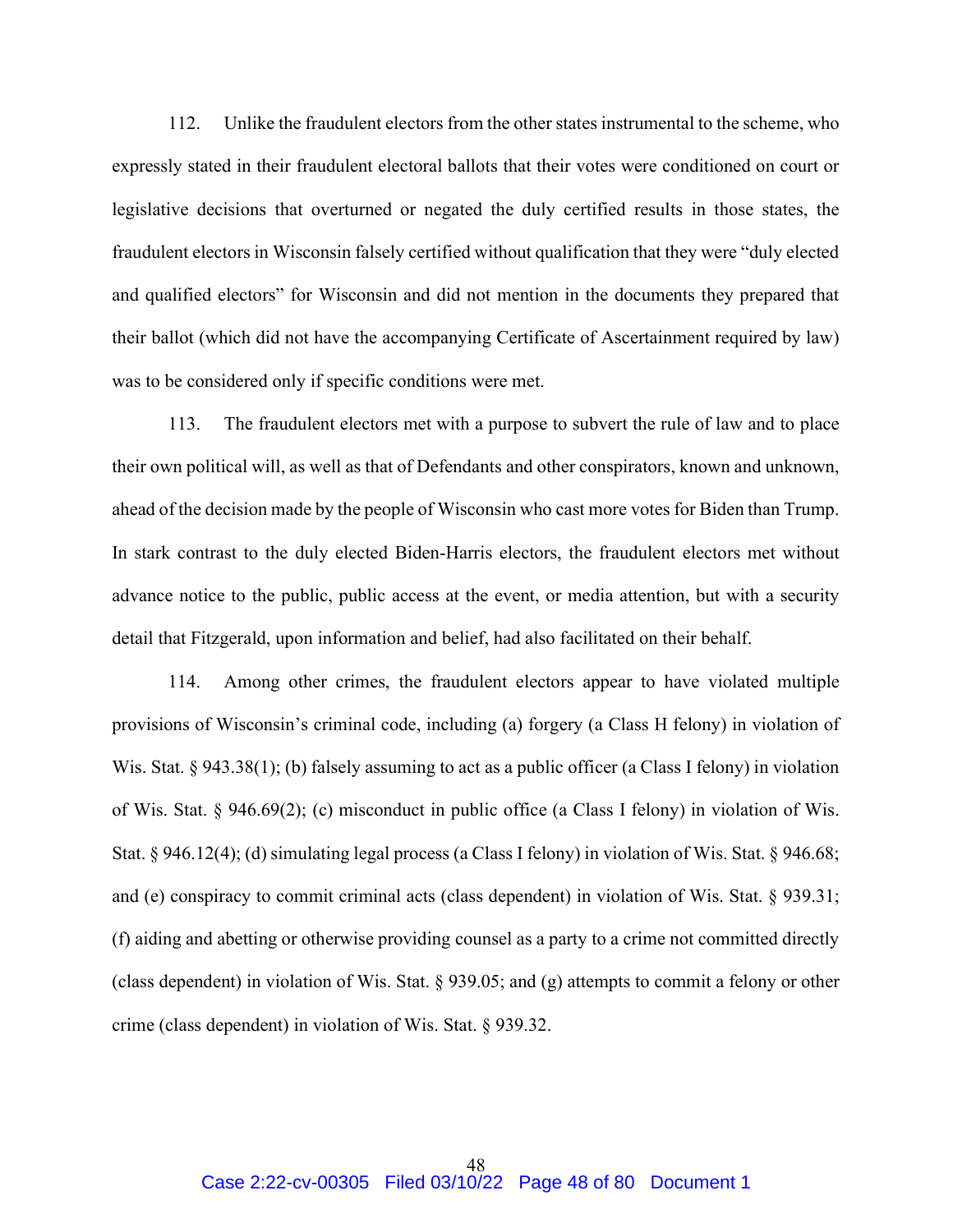115. Wisconsin Congressman Mark Pocan recently referred the conduct of the fraudulent electors to U.S. Attorney General Merrick B. Garland for prosecution based on violations of federal law. Shortly thereafter, the DOJ announced that it had launched an investigation into what Deputy Attorney General Lisa Monaco called the "fraudulent elector certifications." At least one individual (Paul Sickel, the Executive Director of SEIU's State Council) has made criminal referrals to the Milwaukee County District Attorney, the Dane County District Attorney, and the Wisconsin Department of Justice. Because Hitt is a licensed member of the Wisconsin State Bar, his conduct in participating as a fraudulent elector has also resulted in a complaint from SEIU to Wisconsin's Office of Lawyer Regulation.

116. As the fraudulent electors were preparing to meet at noon in Madison on December 14, 2020, Stephen Miller, a Senior Policy Advisor for President Trump, appeared on Fox News to boast that fraudulent electors were meeting and casting their illegal electoral votes in accordance with federal and state law in various contested states. In talking about the plan, Miller told the listeners: "We have more than enough time to right the wrong of this fraudulent election result and certify Donald Trump as president. As we speak, an alternate slate of electors in the contested states is going to vote and we are going to send those results up to Congress. This will ensure that all of our legal remedies remain open." (See Fox News clip, tweeted by @AndrewFeinberg on December  $14$ ,  $2020$ , https://twitter.com/AndrewFeinberg/status/1338482805299351552?ref\_src=twsrc%5Etfw%7Ctw camp%5Etweetembed%7Ctwterm%5E1338482805299351552%7Ctwgr%5E%7Ctwcon%5Es1\_ &ref\_url=https%3A%2F%2Fwww.msnbc.com%2Fopinion%2Ftrump-s-fake-elector-plan-was-

never-just-political-stunt-n1287955, last accessed on March 9, 2021; emphasis added.) This demonstrates that the conspiracy over the fraudulent electors went to the very top and wiggled its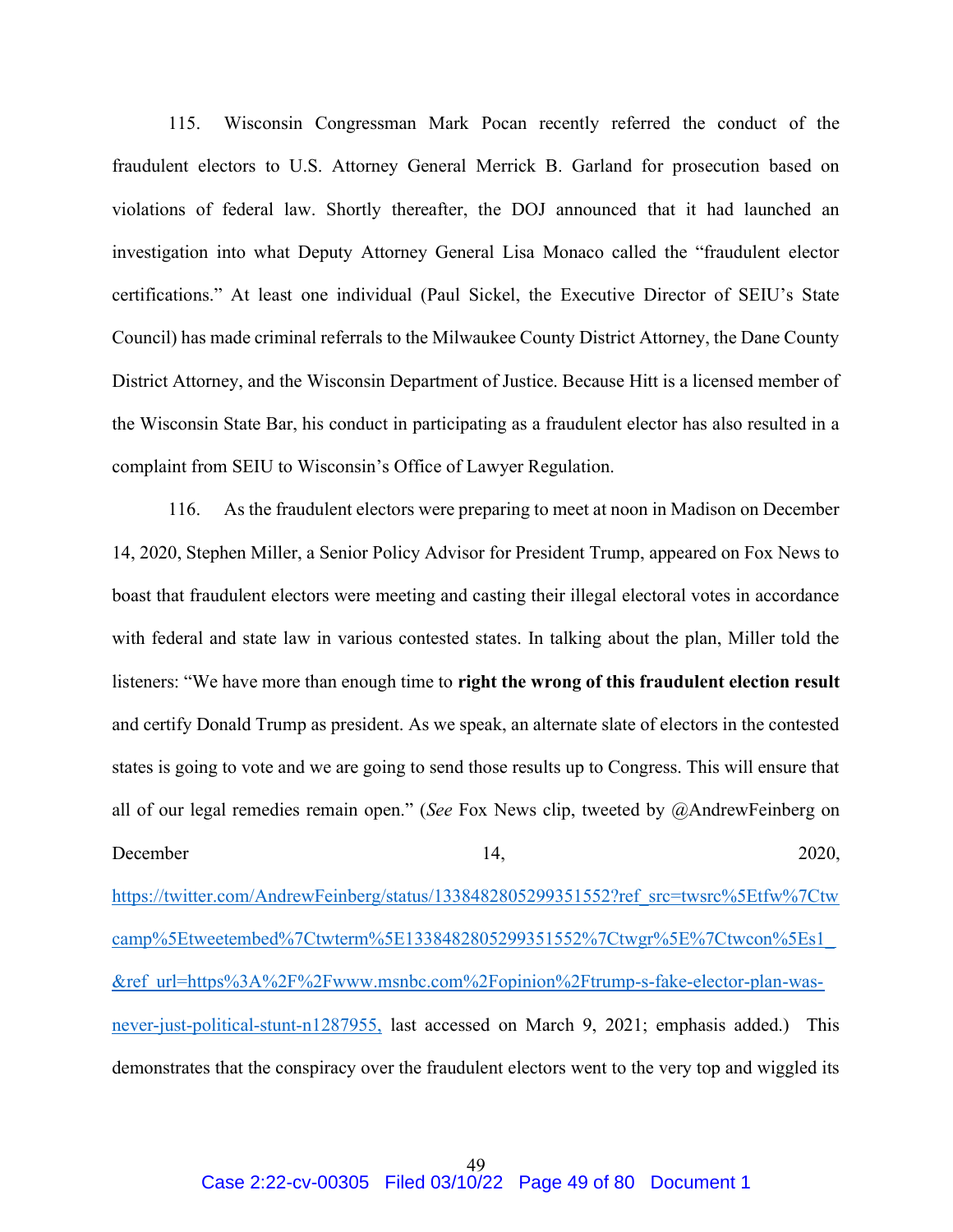way into each of the seven states who offered up the competing slates for use in the conspiratorial objectives laid out in this Complaint.

117. While the scheme to establish fraudulent elector ballots got underway, the White House announced on December 14, 2020 that Attorney General Barr resigned, which resignation would become effective the following week. News reports at the time suggested that President Trump sought to fire Barr the previous weekend and that insiders at the White House pushed the President to avoid doing so. The White House specifically denied asking Barr to submit his resignation. In the weeks leading up to the filing of this Complaint, the former Attorney General has been interviewed in relation to a memoir he recently published about his time in the Trump Administration. In the interview that aired on March 6, 2022 with NBC's Lester Holt, Barr admitted that he had told President Trump, that "all this stuff about election fraud was bullshit" and after truthfully answering a series of questions from the President about the contrived claims, Barr offered to tender his resignation. Barr recalls that President Trump pounded his desk loudly twice, each time saying that Barr's resignation was "accepted," before telling Barr to go home and not to return to his office.

118. Notwithstanding Barr's conclusions about the absence of election fraud and his apparent statement to President Trump that he and his surrogates were spewing "bullshit" to the American public, on the very evening of Barr's resignation Special Assistant to the President Molly Michaels emailed Deputy Attorney General Jeffrey Rosen (who assumed the position of Acting Attorney General at DOJ after Barr resigned) two documents she described as "from POTUS." Those two documents were (1) a set of talking points alleging voter fraud in Antrim County, Michigan; and (2) a purported "forensic report" by Allied Operations Group on Dominion Voting Systems' work in Antrim County.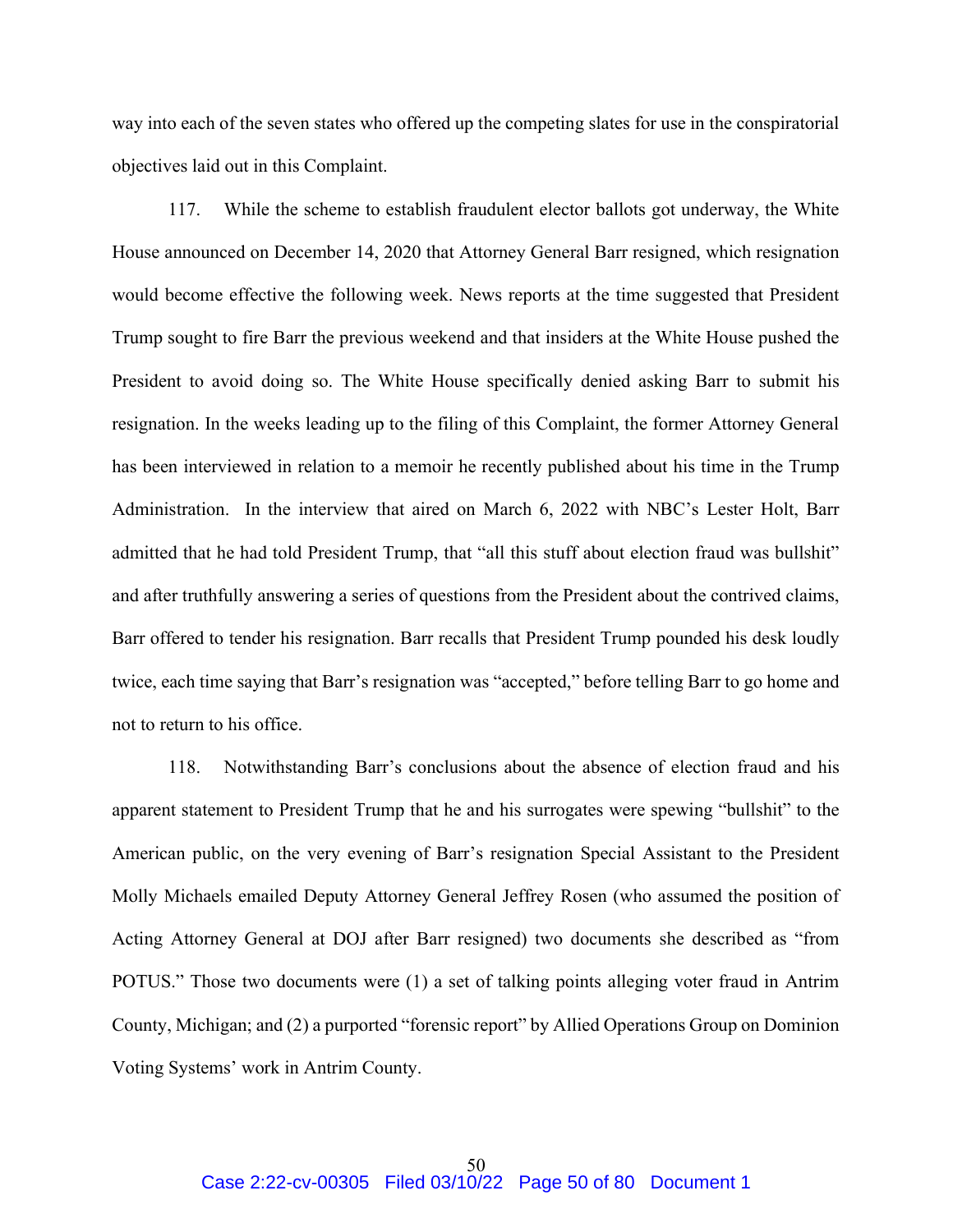119. The forensic report, which was used in a defamation case brought by Dominion Voting Systems' Director of Product Strategy and Security, was introduced during a deposition of the corporate representative for Donald J. Trump for President, Inc. on August 9, 2021. The document shows that the campaign was aware that the voting systems were working correctly, and no fraud was found, despite Trump, his campaign, and his surrogates saying otherwise at the time.

120. According to the January 6 Commission, on December 15, 2020, the day after the presidential electors cast their ballots in favor of the Biden-Harris ticket and the fraudulent electors in seven states had engaged in their criminal misconduct, President Trump summoned Jeffrey Rosen and Principal Associate Deputy Attorney General Richard Donoghue to the Oval Office to ask the Department of Justice why it was not "doing more to look at" the Antrim County allegations and the "bad things" President Trump claimed had occurred in Georgia and Pennsylvania.

121. At 5:27 p.m. that same evening, Johnson issued this tweet: "We are holding an oversight hearing tomorrow to examine the irregularities in the 2020 election. A large percentage of Americans simply don't think this was a legitimate election. That's an unsustainable state of affairs for our country."

122. Johnson held his hearing on "election irregularities" on December 16, 2020. Before commencing, in a tweet posted at 9:09 a.m., Johnson fomented more public unrest by broadcasting false claims about the November 3, 2020 election: "They called it dangerous. They want to sweep it under the rug. But when Americans don't have confidence in the legitimacy of the election, that's a problem we need to solve. #ElectionIntegrity https://hsgac.senate.gov/examining-irregularities-in-the-2020-election." Of course, missing from Johnson's text is an acknowledgment that he, along with Tiffany, Fitzgerald, President Trump, and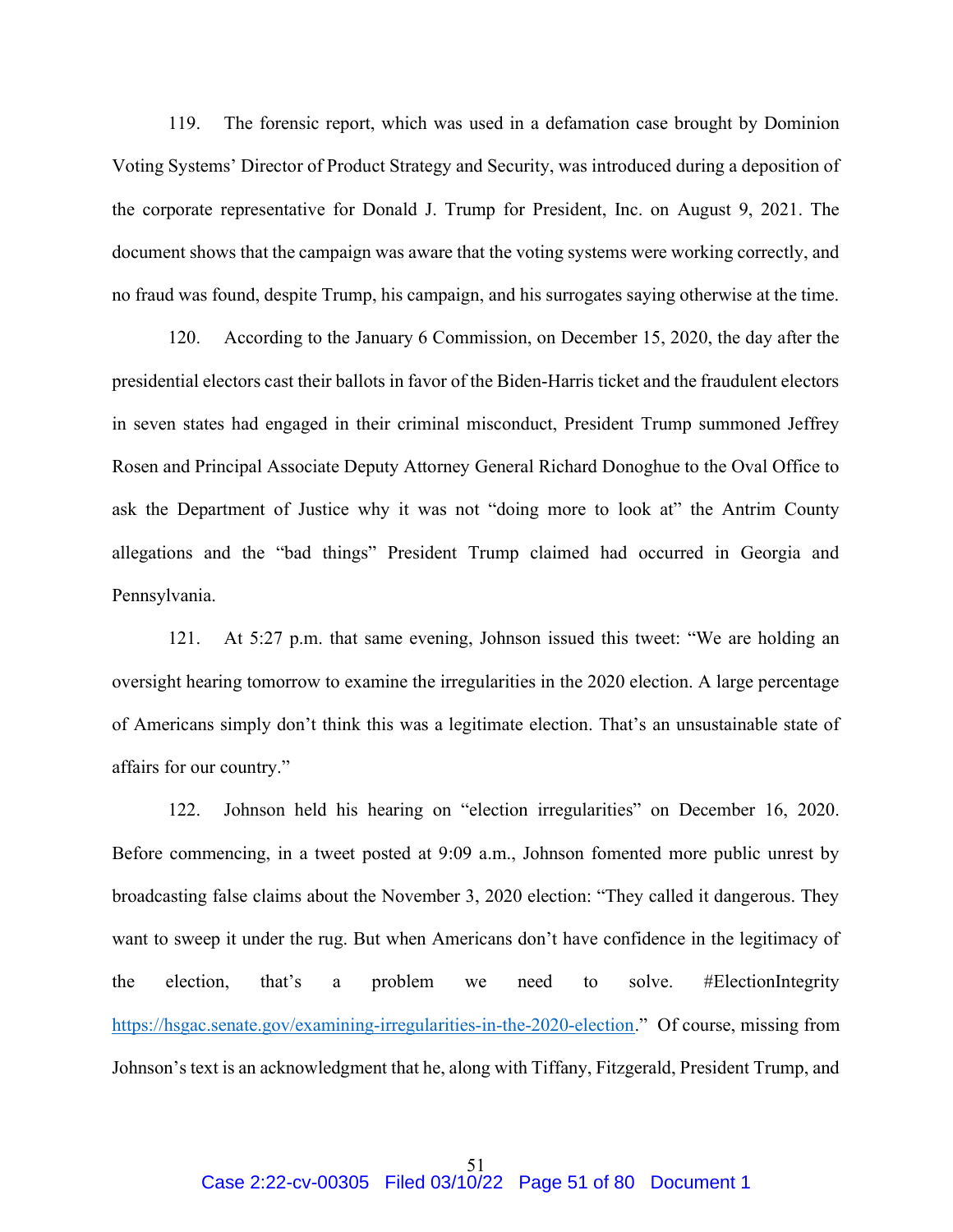a host of others were the sole reason that some voters believed that the results were illegitimate. To compound the false narrative, Johnson invited Troupis to testify at the hearing to continue to advocate the ballot problems in Wisconsin, even though the Wisconsin Supreme Court had rejected those claims two days earlier. Before the hearing, Johnson was briefed by retired Army colonel Phil Waldron, whose role in the conspiracy is described in more detail later in this Complaint.

123. As Johnson continued his charade about election integrity on December 16, 2020, President Trump and others known and unknown set about that day to draft an Executive Order titled, "Presidential Findings to Preserve Collect and Analyze National Security Information Regarding the 2020 General Election." Never executed, the Order is consistent with bogus claims advanced by Trump attorney Sidney Powell, who is now facing disciplinary action over her conduct as a lawyer during post-election litigation, about how Dominion Voting Systems machines were used in some of the contested states to perpetrate election fraud. On Dec. 18, 2020, Powell, former Trump national security adviser Michael Flynn, former Trump administration lawyer Emily Newman, and former Overstock.com CEO Patrick Byrne met with Trump in the Oval Office. In that meeting, Powell urged Trump to seize voting machines and to appoint her as a special counsel to investigate the election.

- 124. The draft Executive Order:
	- a. Empowered the defense secretary to "seize, collect, retain and analyze all machines, equipment, electronically stored information, and material records required for retention under" a U.S. law that relates to preservation of election records.
	- b. Gave the defense secretary 60 days to write an assessment of the 2020 election, suggesting it was a gambit to keep President Trump in power until at least mid-February of 2021.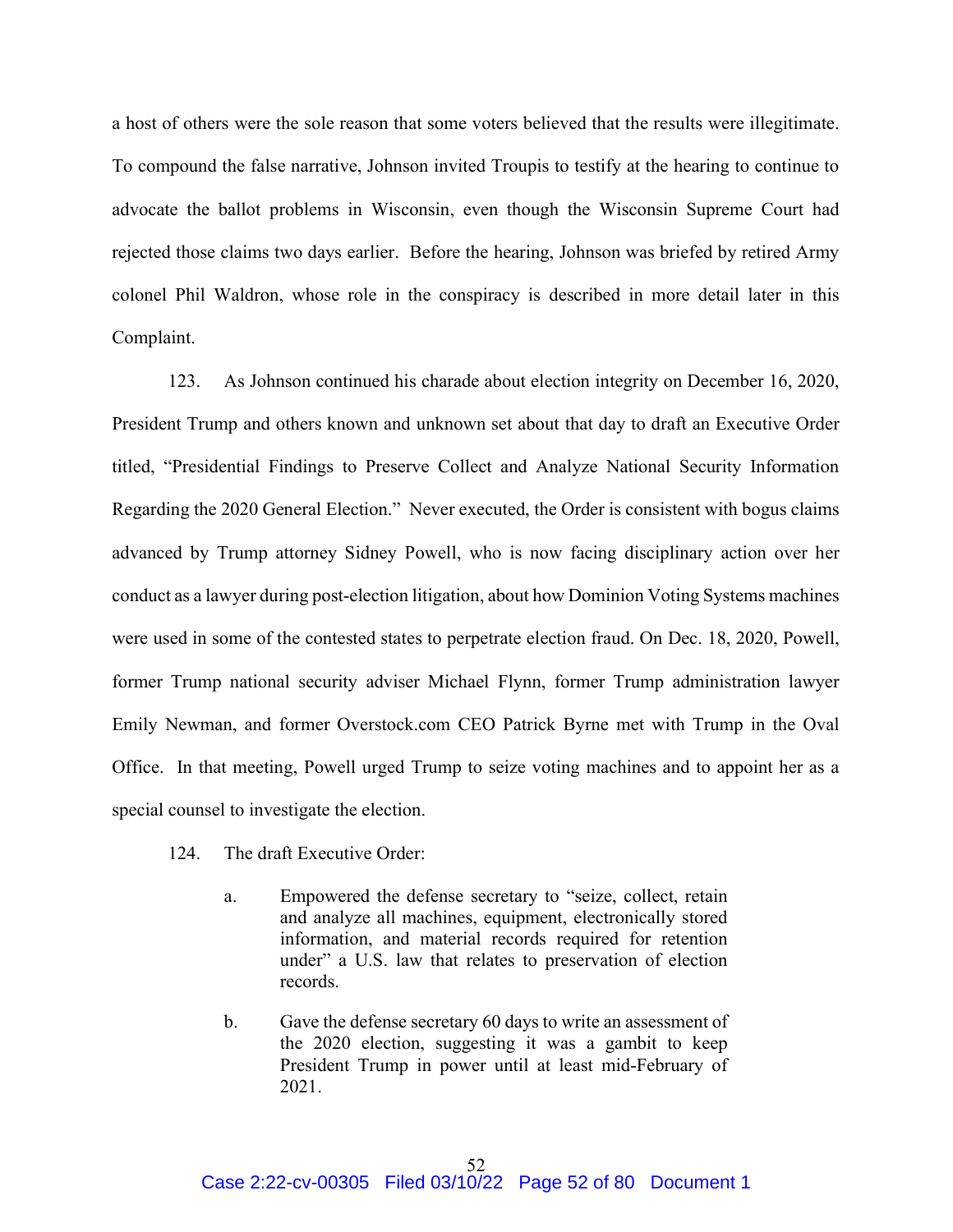- c. Cited a host of presidential authorities to permit the steps that President Trump would take, including the U.S. Constitution, Executive Order No. 12333, a well-known order governing the intelligence community, and two classified documents, National Security Presidential Memoranda Nos. 13 and 21, suggesting that whoever participated in the drafting had access to top secret information (because Memorandum No. 21 is not known to most White House staff).
- d. Enabled "the appointment of a Special Counsel to oversee this operation and institute all criminal and civil proceedings as appropriate based on the evidence collected and provided all resources necessary to carry out her duties consistent with federal laws and the Constitution."

(See https://www.politico.com/news/2022/01/21/read-the-never-issued-trump-order-that-wouldhave-seized-voting-machines-527572, last accessed on March 7, 2022.) To bolster support for the Executive Order, its author cited the Antrim County allegations that, by then, had already been disproven in court.

125. On December 17, 2020, President Trump tweeted: "We won Wisconsin big. They rigged the vote! https://t.co/TRBRmBiMtv". Troupis, whose work for the President should have ended with the loss in the Wisconsin Supreme Court, retweeted: "'Three million people properly voted in the state of Wisconsin. More than 200,000 identified during this recount did not. But those votes got counted. Our statute says they should not have been. That in our view is a taint on our election in Wisconsin.' -- Attorney James Troupis'"

126. On December 18, 2020, an unsigned memorandum titled "Counter-Election Fraud NSPM-13 Request" was, upon information and belief, distributed among certain participants in the conspiracy. The memorandum states that a "group of former DoD and IC analysts collected, analyzed, and organized into a work product substantial evidence suggesting foreign involvement in both the present 'Color Revolution' the U.S. is presently undergoing and specifically the 2020 Election fraud and their involvement in altering the vote counts in the 2020 Election." (Emphasis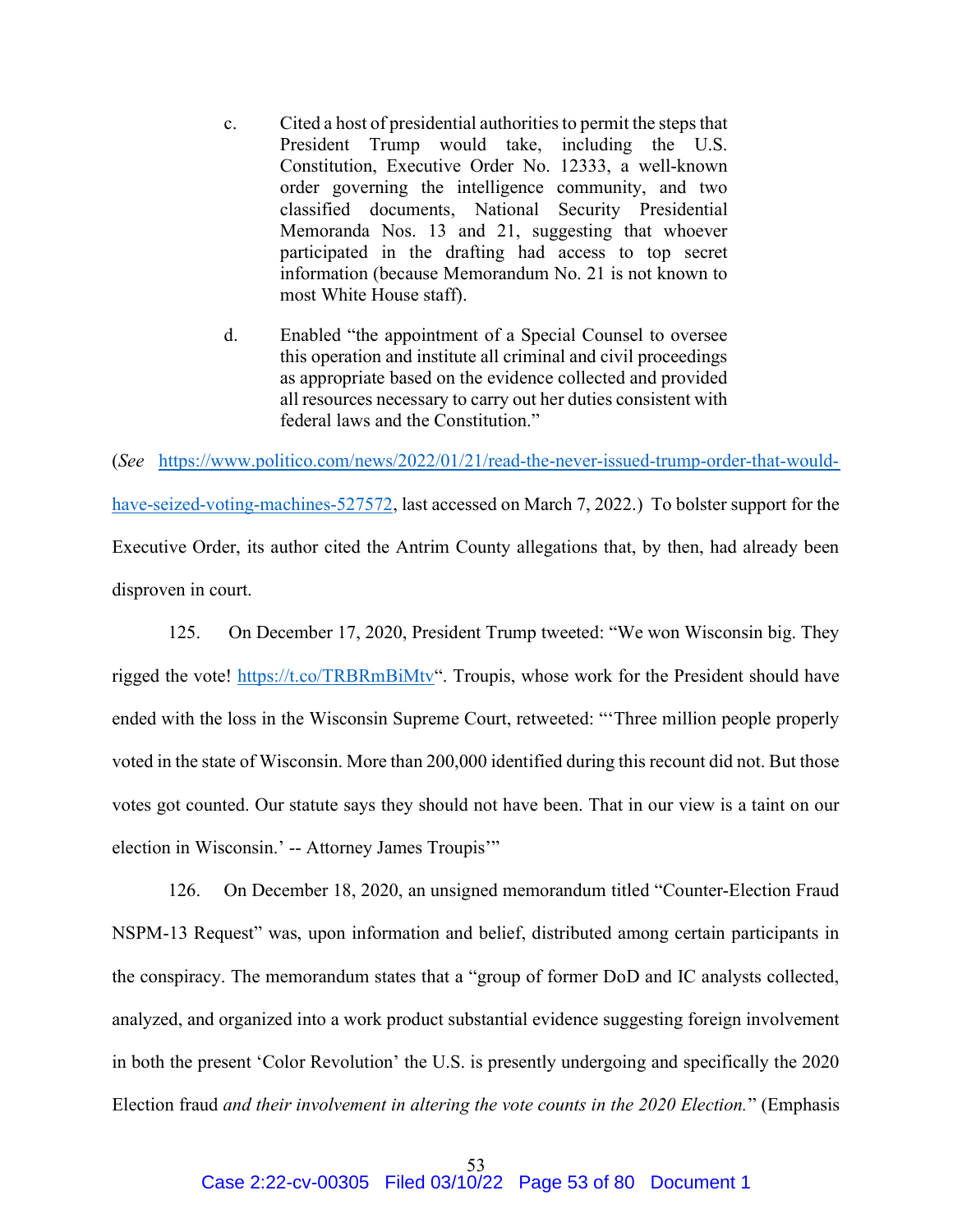in original). The memorandum called on President Trump to instruct Acting Secretary of Defense Christopher C. Miller to bring in a core advisory team of three cleared individuals to the White House regarding foreign interference and manipulation of vote totals in the 2020 presidential election. The memorandum, which circulated publicly and was used to further undermine the public's faith in the election, promoted the use of NSA data to overturn the election results. As the Trump Campaign continued to mount legal losses challenging the election, the schemes and buy-in from surrogates of the President became more and more outlandish.

127. On December 19, 2020 at 1:42 a.m. in the morning, President Trump tweeted: "Peter Navarro releases 36-page report alleging election fraud 'more than sufficient' to swing victory to Trump https://t.co/D8KrMHnFdK. A great report by Peter. Statistically impossible to have lost the 2020 Election. Big protest in D.C. on January 6th. Be there, will be wild!" (Emphasis added.) This is the first known reference to a protest on the day Vice President Pence was set to count the electoral ballots sent in by the states. Navarro, President Trump's Director of the Office of Trade and Manufacturing Policy who has no known knowledge or experience related to election law, purported to examine six issues that he claimed existed in varying forms in all six of the contested states: (a) outright voter fraud; (b) ballot mishandling; (c) contestable process fouls; (d) Equal Protection Clause violations; (e) voting machine irregularities; and (f) significant statistical anomalies. The purpose of the Navarro report, titled The Immaculate Deception: Six Key Dimensions of Election Irregularities, was to promote under the guise of legitimacy the fraudulent claims being asserted in Wisconsin and elsewhere.

128. A few days after Navarro's report was published, President Trump lambasted the results from his litigation before the Wisconsin Supreme Court. In a tweet at 4:48 p.m. on December 21, 2020, the President stated: "Two years ago, the great people of Wisconsin asked me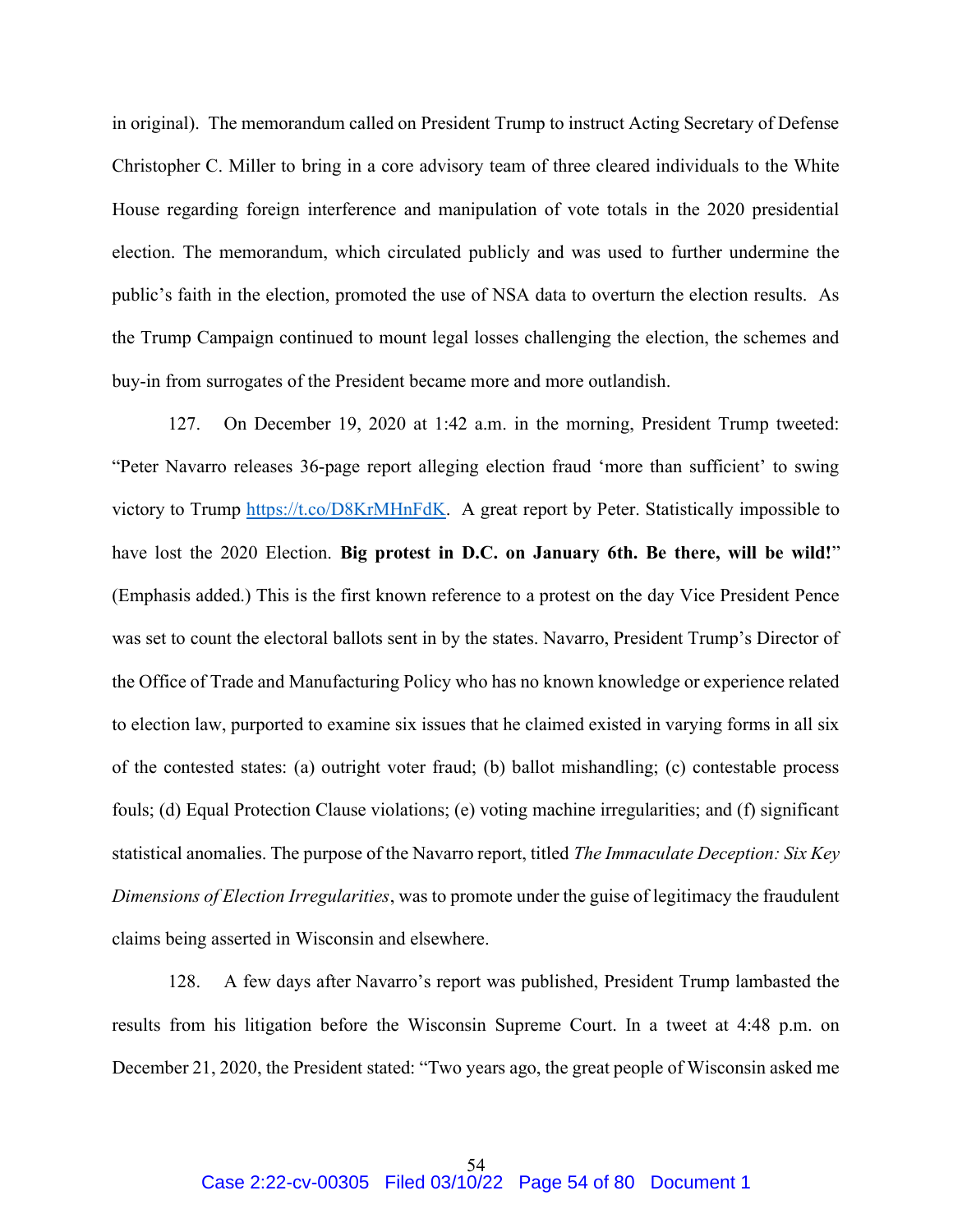to endorse a man named Brian Hagedorn for State Supreme Court Justice, when he was getting destroyed in the Polls against a tough Democrat Candidate who had no chance of losing. After my endorsement, Hagedorn easily won! WOW, he just voted against me in a Big Court Decision on voter fraud (of which there was much!), despite many pages of dissent from three highly respected Justices. One thing has nothing to do with another, but we ended up losing 4-3 in a really incorrect ruling! Great Republicans in Wisconsin should take these 3 strong decisions to their State Legislators and overturn this ridiculous State Election. We won in a LANDSLIDE!"

129. Johnson began to amplify the Big Lie less than three hours after Trump's tweet, mischaracterizing the hearing he had convened and tweeting: "There is a lot more to the story of Wisconsin's 2020 election and recount. 3 million people in our state voted properly. But @Judge Troupis testified that over 200,000 votes were not valid." Johnson's tweet reiterated – with no supporting evidence and in pursuit of the object of the conspiracy – conclusions that had been summarily rejected by the Wisconsin Supreme Court: namely, the substitution of the fraudulent electors' ballots for the lawful electoral votes to be cast in favor of the Biden-Harris ticket.

130. Johnson continued his Twitter storm the following day, on December 22, 2020, when he questioned why President Trump's attorney in Nevada had been denied access to review paper ballots and whether mailing a ballot to everyone in a state (even those who did not ask for one) provides an opportunity for fraud. At 9:09 p.m., Johnson tweeted: "As @JudgeTroupis powerfully said, "One of the reasons people are doubting the election is because the Biden campaign's primary defense is 'don't hear the evidence. The American people's Senate should never hesitate to hear the evidence."

131. The next day Johnson and President Trump went even farther in promoting their false claims, suggesting in a series of tweets that a Special Counsel should be appointed to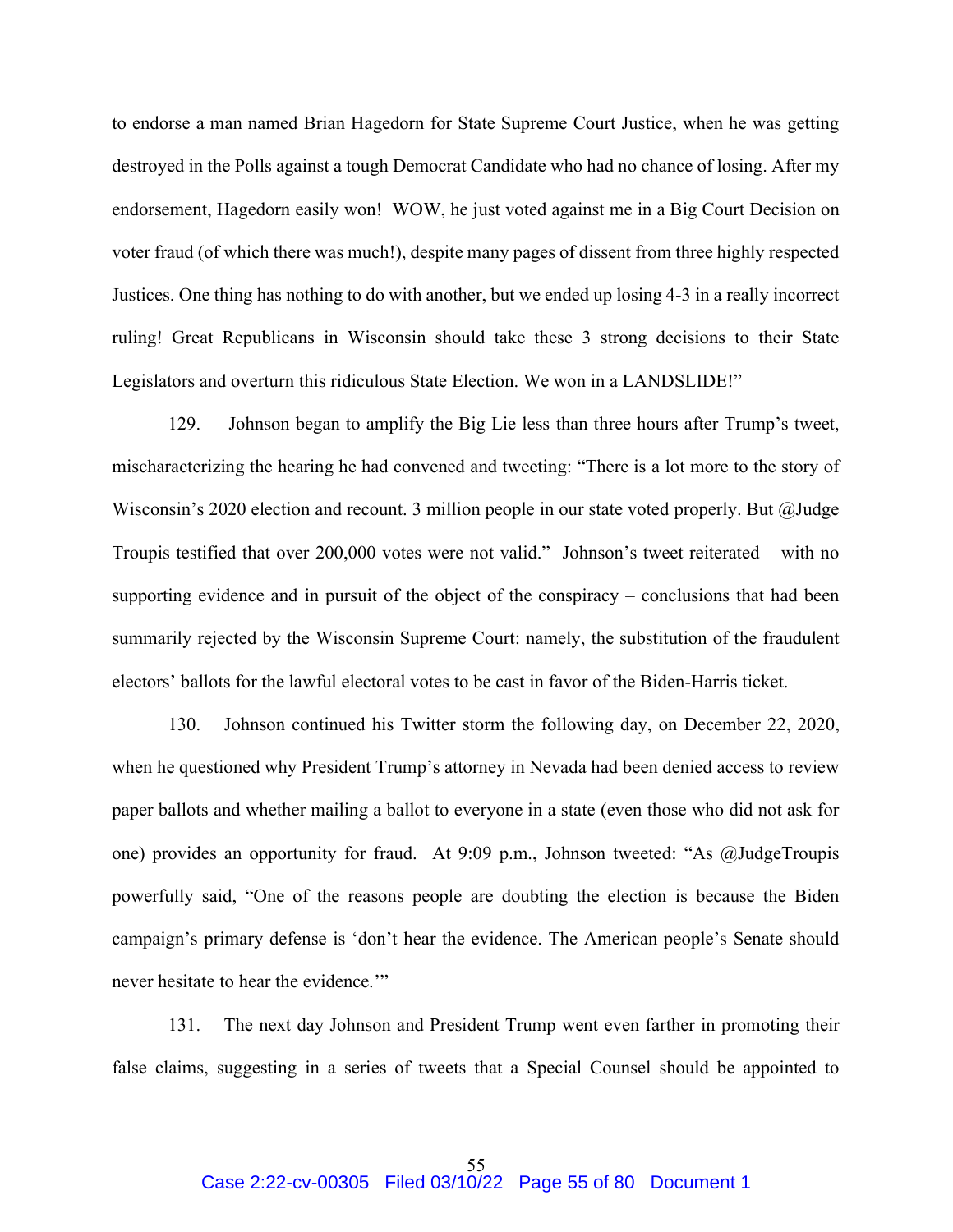investigate "the most corrupt election in the history of our Country" (Trump); that Senator Rick Scott from Florida rightly proposed a need for election reform to "increase confidence and reduce fraud in our elections" (Johnson); that President Trump was "prevented" from hiring lawyers at "large law firms" in an effort to contest election irregularities (Johnson); and the need for greater voter identification to ensure that "people who vote are who they purport to be" (Johnson). All these tweets were overt acts with no factual or legal basis in furtherance of the conspiracy to place massive public pressure on Congress and Vice President Pence to take deliberate action on January 6, 2021 to substitute the slates of fraudulent electors from the contested states for the Biden-Harris slates duly and properly prepared in accordance with the rule of law.

132. On Christmas Eve in 2020, Eastman, a principal architect of the plot to alter how January 6, 2021's Joint Session of Congress would proceed, wrote a two-page memorandum that was distributed to President Trump and others, including, upon information and belief, Johnson, Tiffany, and Fitzgerald. After summarizing his views on the nonexistent election irregularities in the six contested states (Arizona, Georgia, Michigan, Nevada, Pennsylvania, and Wisconsin), suggesting that illegal acts had occurred with state and federal election officials in those six states (and in New Mexico), and asserting that in some states even judicial officials acted illegally, Eastman justified the use of fraudulent elector slates having been sent to Washington D.C. in lieu of the certified slates done according to law.

133. In the December 24, 2020 memorandum, Eastman offered legal opinions about the situation over the contested states:

- a. Only Vice President Pence could act on January 6, 2021 pursuant to the Twelfth Amendment of the U.S. Constitution. All Congress could do in the Joint Session was watch.
- b. The Electoral Count Act of 1887 was "likely unconstitutional" because it contemplates the two chambers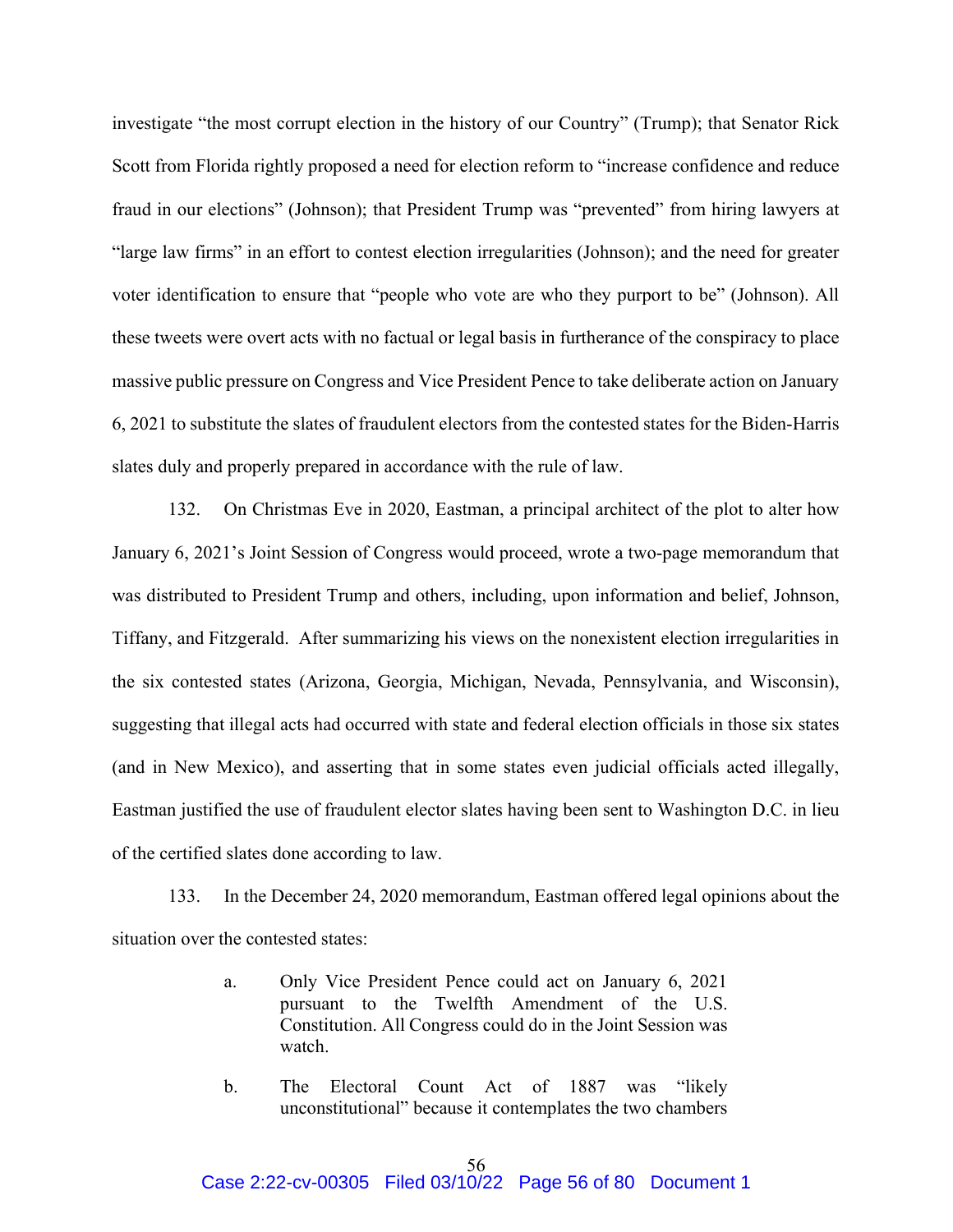of Congress "acting separately" to decide questions when the Twelfth Amendment provides only for activity in a Joint Session.

- c. Despite the fact that the 134-year-old federal statute had never been challenged in any prior presidential election, the statute was unconstitutional because its "safe harbor" provision, by which certifications from state executives would conclusively determine which slate of the state's electors were to be opened by the Vice President in the Joint Session, was in conflict with the Twelfth Amendment because it required the "safe harbor" slate to be accepted "regardless of the evidence that exists regarding the election, and regardless of whether there was ever a fair review of what happened in the election, by judges and/or state legislatures."
- 134. Eastman's memorandum then outlined the plan necessary to ensure President

Trump's re-election on January 6, 2021

- a. First, Vice President Pence would oversee the Joint Session of Congress (or Senate Pro Tempore Chuck Grassley would, if Pence recused himself) "starting with Alabama (without conceding that the procedure, specified by the Electoral Count Act, of going through the States alphabetically is required)."
- b. Second, when the Vice President got to Arizona (the first of the contested states alphabetically), he would "announce[] that he has multiple slates of electors, and so is going to defer decision on that until finishing the other States" – what Eastman concluded would be the "first break with the procedure set out in the Act."
- c. At the conclusion, after deferring on all seven of the contested states, Vice President Pence would declare "there are no electors that can be deemed validly appointed in those States." As such, the total number of "electors appointed" (the language of the Twelfth Amendment) would be 454 electoral votes such that a majority of electors would be 228. In this scenario, Eastman concluded that President Trump by then would have 232 elector votes to 222 for President Biden. He would then be instructed to gavel President Trump as re-elected.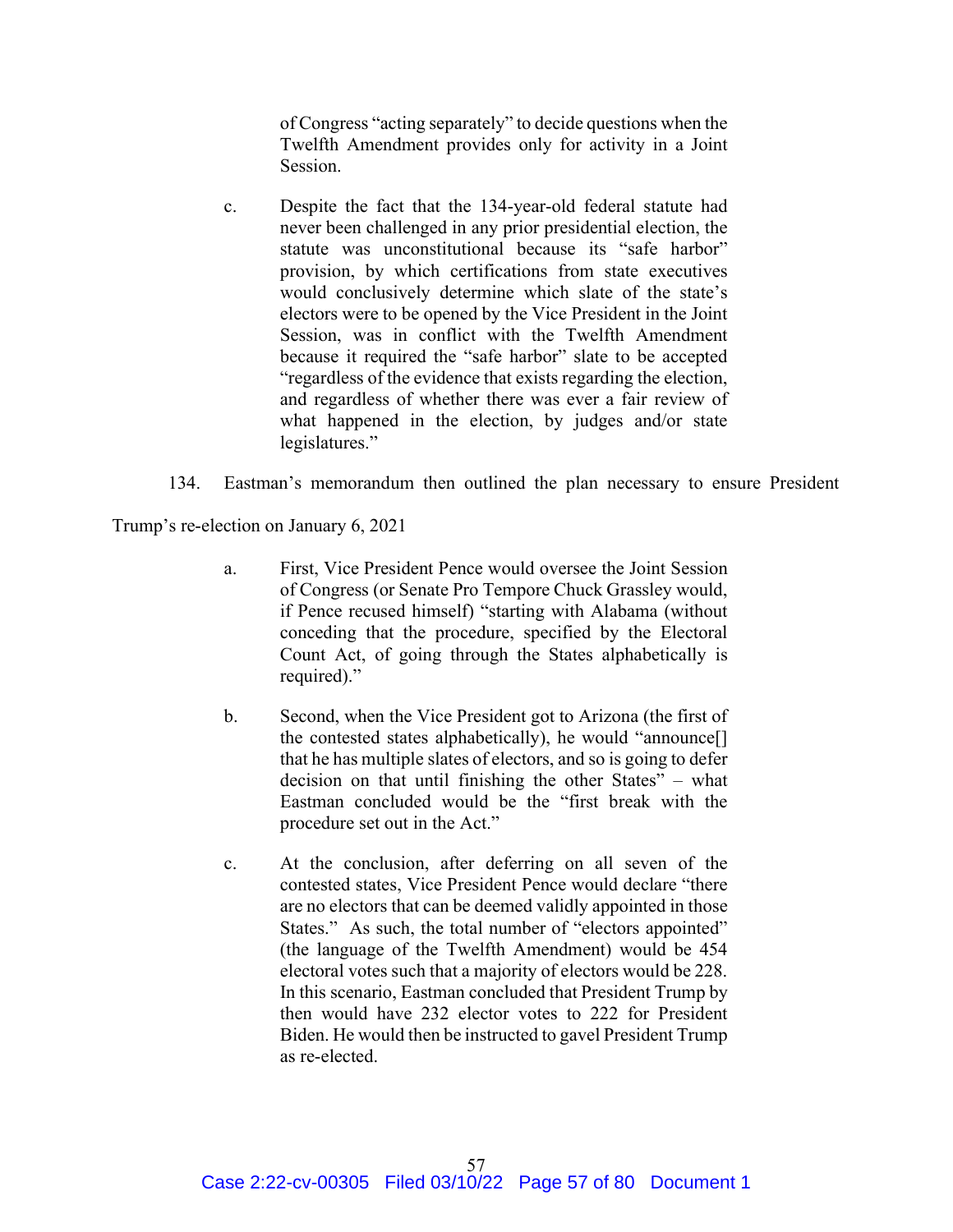- d. From there, Eastman acknowledged that Democrats in the Joint Session would object and insist that the 270 electoral vote-majority is required. Vice President Pence, according to Eastman, would then declare that, pursuant to the Twelfth Amendment, no candidate has achieved the necessary majority and the election would be sent to the House of Representatives where "the votes shall be taken by states, the representation from each state having one state." Eastman determined that Republicans currently control 26 of the state delegations and that vote would result in President Trump's re-election.
- e. Eastman had an alternative plan if Congress and Vice President Pence insisted on compliance with the Electoral Count Act of 1887. When the Joint Session got to Arizona, the rules on debate should be challenged and someone (Eastman suggests Ted Cruz or Rand Paul) should demand normal rules for debate (which, in Eastman's view were suspended by the Electoral Count Act) and then filibuster to create a stalemate to give the state legislatures time to weigh in and support the slates of fraudulent electors.

135. On December 26, 2020, President Trump renewed in earnest his contrived fraud theories over the election. In a tweet at 8:14 a.m., the President said: "'Justice' Department and the FBI have done nothing about the 2020 Presidential Election Voter Fraud, the biggest SCAM in our nation's history, despite overwhelming evidence. They should be ashamed. History will remember. Never give up. See everyone in D.C. on January 6th."

136. The following day, December 27, 2020, President Trump again invited people to the protest that he was planning for January 6, 2021, which itself was part of the high stakes public pressure campaign the conspirators pursued to achieve the results they sought. At 5:51 p.m. that day, he again reminded the public by tweet: "See you in Washington, DC, on January 6th. Don't miss it. Information to follow!" The President kept it up even though that day, according to the January 6 Committee, Acting Deputy Attorney General Richard Donoghue, via telephone, personally informed President Trump, much like Barr had done earlier in the month, that the allegations of voter fraud were not supported by the evidence.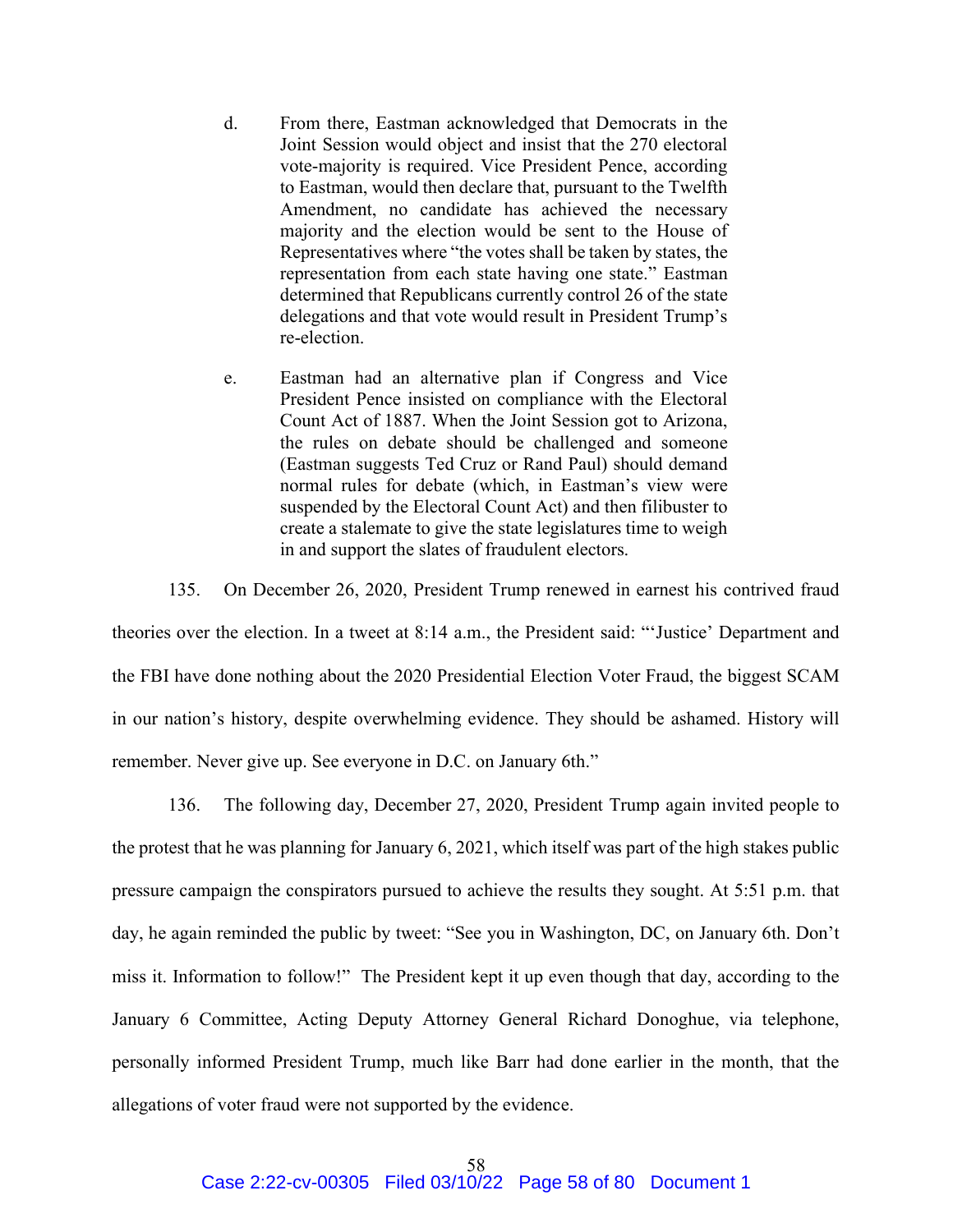137. On December 29, 2020, President Trump had Oval Office Coordinator Molly Michael email Rosen, Donoghue, and Acting Solicitor General Jeffrey Wall a draft complaint seeking to invoke the U.S. Supreme Court's original jurisdiction in a suit against Arizona, Georgia, Nevada, Michigan, Pennsylvania, and Wisconsin. Its stated purpose: to overturn the presidential election results. The complaint was never filed or pursued.

138. On December 30, 2020, President Trump again reminded people of the January 6 protest he was coordinating. At 2:06 p.m., he exclaims by tweet: "JANUARY SIXTH, SEE YOU IN DC!"

139. Johnson appeared on CNBC's Squawk Box on December 31, 2020. Undeterred by the fact that more than 60 courts had previously ruled against President Trump or otherwise refused to hear factually or legally ungrounded suits over the 2020 election, or the fact that all 50 states had by this point certified their election results in accordance with the U.S. Constitution and the Electoral Count Act, Johnson stated, "[t]here's this feeling that this election was stolen, that it's not fair, that there's all kind of fraud." Later in the interview, Johnson said: "It wasn't a totally clean election, let's be honest about this and not be afraid of gathering information." Much like President Trump, Johnson, and others like him understood the psychological concept of the illusion of truth: "repeat a lie often enough and it becomes the truth."

140. On January 1, 2021, five days from the required Joint Session of Congress where Vice President Pence would perform his largely ceremonial duty of counting the electoral ballots, President Trump, Johnson, Tiffany, Fitzgerald, Eastman, and others, began their final push to promote the object of the conspiracy. It started with a tweet from the President at 6:27 p.m. focused on Wisconsin:

> Before even discussing the massive corruption which took place in the 2020 Election, which gives us far more votes than is necessary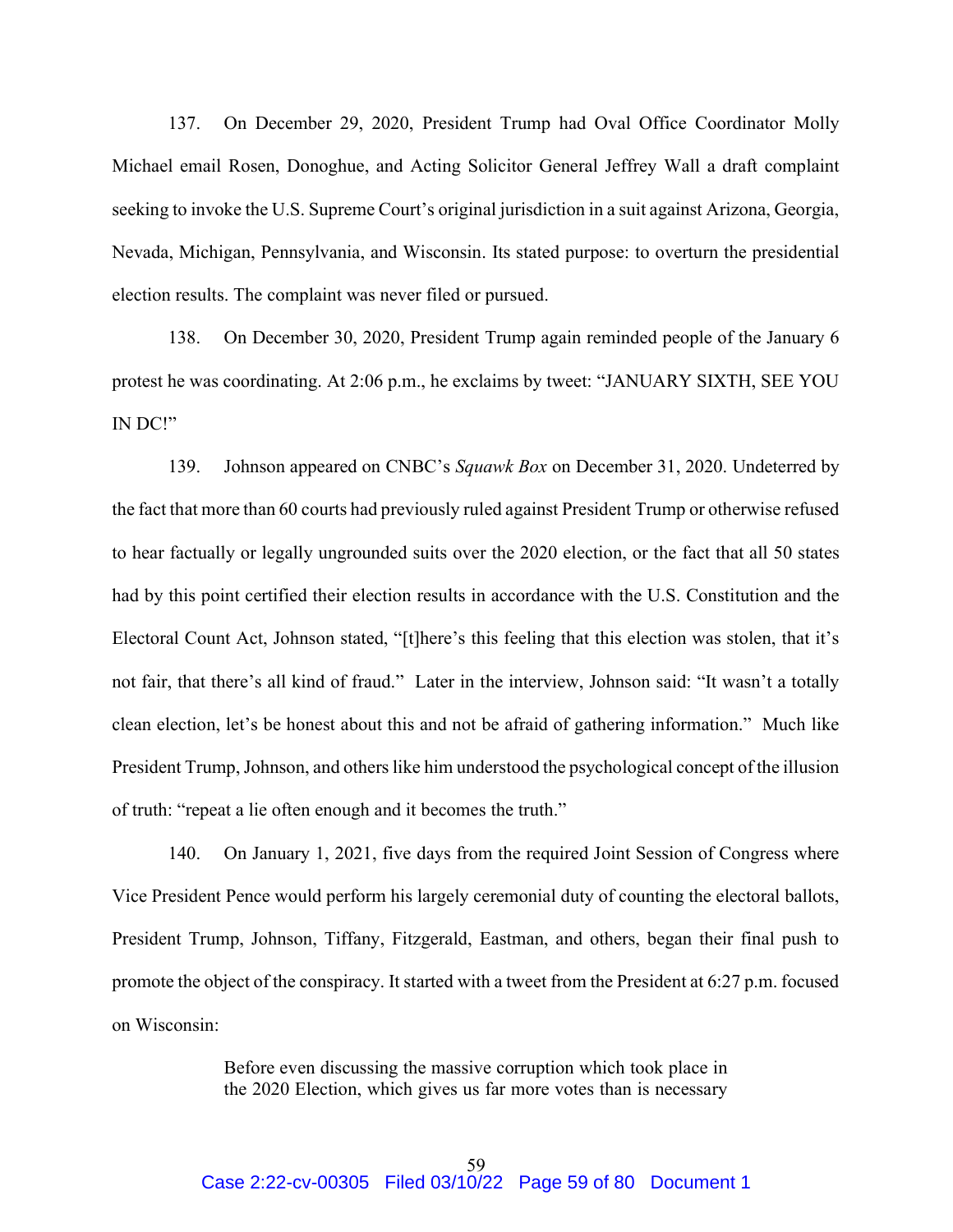to win all of the Swing States (only need three), it must be noted that the State Legislatures were not in any way responsible for the massive changes made to the voting process, rules and regulations, many made hastily before the election, and therefore the whole State Election is not legal or Constitutional. Additionally, the Georgia Consent Decree is Unconstitutional & the State 2020 Presidential Election is therefore both illegal and invalid, and that would include the two current Senatorial Elections. In Wisconsin, Voters not asking for applications invalidates the Election. All of this without even discussing the millions of fraudulent votes that were cast or altered!

None of these assertions about alleged defects or fraud were legally or factually accurate. Believing that public pressure on Congress and Vice President Pence was the path to victory, Trump then tweeted his now open invitation: "January 6th. See you in D.C."

141. On Saturday, January 2, 2021, Johnson, along with Senators Ted Cruz (R-Texas), James Lankford (R-Oklahoma), Steve Daines (R-Montana), John Kennedy (R-Louisiana), Marsha Blackburn (R-Tennessee), and Mike Braun (R-Indiana), and Senators-Elect Cynthia Lumis (R-Wyoming), Roger Marshall (R-Kansas), Bill Hagerty (R-Tennessee), and Tommy Tuberville (R-Alabama) issued a joint statement about the upcoming electoral vote count and called for an "Electoral Commission with full investigatory and fact-finding authority, to conduct an emergency 10-day audit of the election returns in the disputed states." In their statement, all 10 of them stated that they "intend to vote on January 6 to reject the electors from disputed states as not 'regularly given' and 'lawfully certified' (the statutory requisite) unless and until that emergency 10-day audit is completed."

142. The same day, approximately 300 state legislators from the contested states appeared on a Zoom video conference hosted by President Trump, his Chief of Staff Mark Meadows, Eastman, and others. It was organized by Phil Kline, the former Attorney General of Kansas, whose Amistad Project pursued the fraudulent elector strategy in Michigan. Kline was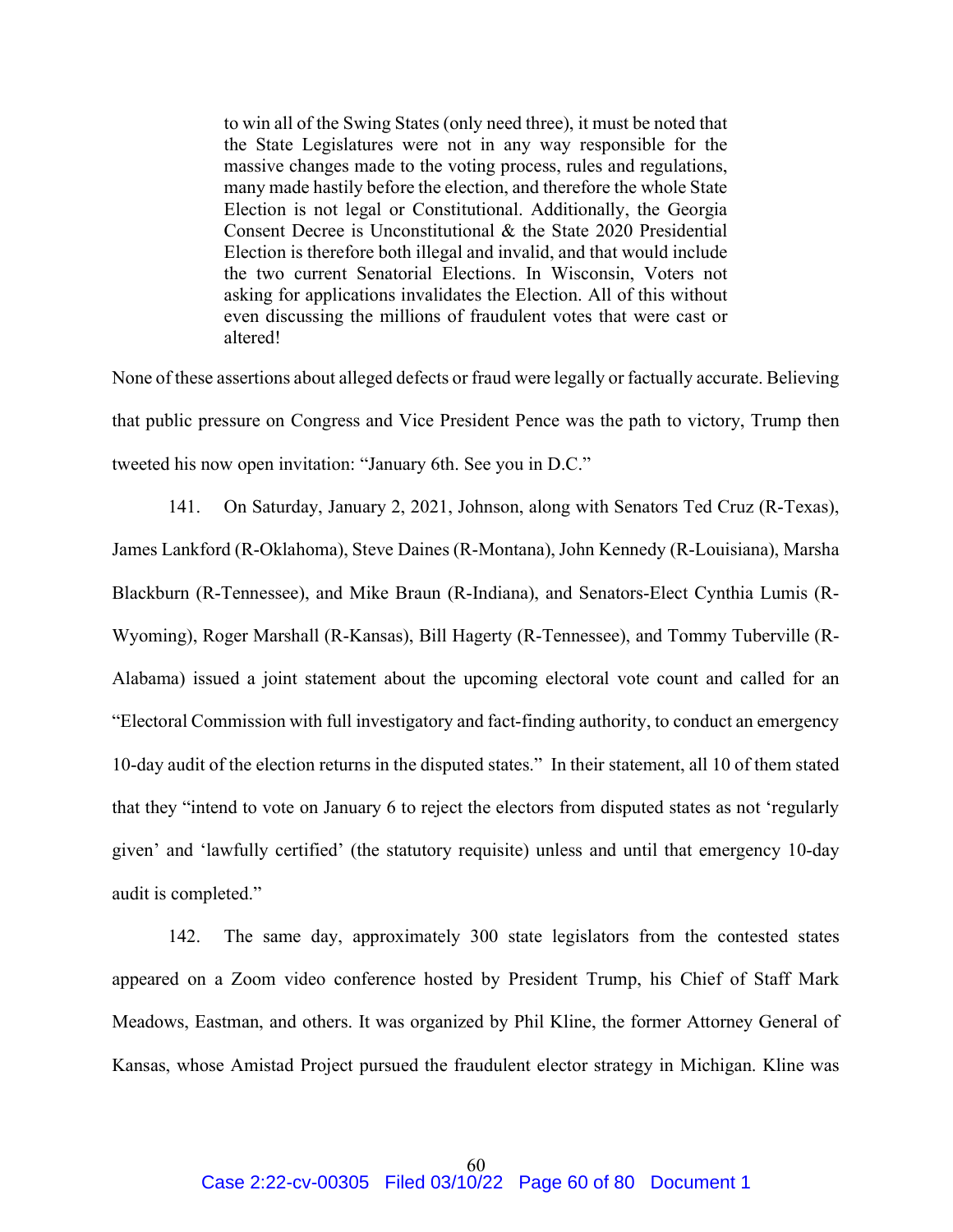recently issued a subpoena from the January 6 Commission, along with Chesebro and election lawyers Cleta Mitchell and Sidney Powell.

143. On January 3, 2020, Eastman released a longer memorandum, building upon what he had distributed on Christmas Eve, to President Trump and others, including, upon information and belief, Johnson, Tiffany, and Fitzgerald or their agents. Repeating his conclusions about the Vice President's sole power at the counting session and his views on the unconstitutionality of the Electoral Count Act, Eastman then laid out four "war game" alternatives where President Trump or President Biden could claim victory depending on how each chamber approached disputes over the seven slates of fraudulent electors and how Vice President Pence approached his duties on January 6.

144. Eastman's plot looks structurally like what Chesebro had earlier conveyed to Troupis on November 18, 2020 and December 9, 2020. This is not surprising, because just like Troupis, Eastman and Chesebro had worked together previously and had a relationship.

145. The strategy laid out in Eastman's January 3, 2021 memorandum required that Vice President Pence cooperate with the scheme, that Congress and the Vice President ignore the Electoral Count Act of 1887, and that each chamber take political action inconsistent with the will of the voters as expressed in the certified ballots. Eastman summed it up this way:

> The main thing here is that VP Pence should exercise his 12th Amendment authority without asking for permission – either from a vote of the joint session or from the Court. Let the other side challenge his actions in court, where Tribe (who in 2001 conceded the President of the Senate might be in charge of counting the votes) and others who would press a lawsuit would have their past position -- that these are nonjusticiable political questions – thrown back at them, to get the lawsuit dismissed. The fact is that the Constitution assigns this power to the Vice President as the ultimate arbiter. We should take all of our actions with that in mind.

> I have outlined the likely results of each of the above scenarios, but I should also point out that we are facing a constitutional crisis much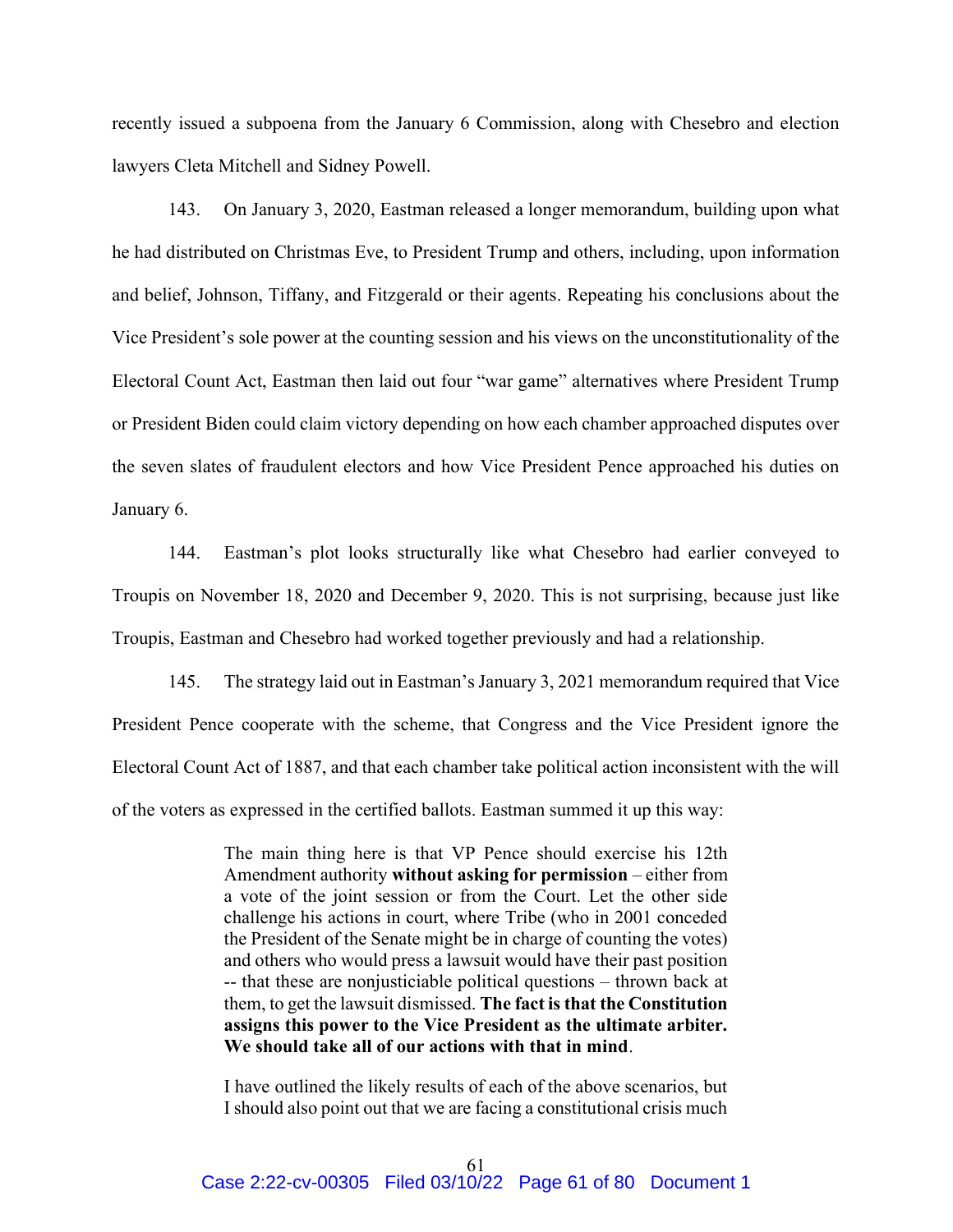bigger than the winner of this particular election. If the illegality and fraud that demonstrably occurred here is allowed to stand—and the Supreme Court has signaled unmistakably that it will not do anything about it—then the sovereign people no longer control the direction of their government, and we will have ceased to be a selfgoverning people. The stakes could not be higher.

(1/3/21 Eastman Memorandum, pp. 1-4; emphasis added.)

146. At 12:08 p.m. on January 3, 2021, the President tweeted about his video conference with state legislators the day before and linked an article titled, "President Trump Joins Call Urging State Legislators to Review Evidence and Consider Decertifying 'Unlawful' Election Results." (See https://www.breitbart.com/politics/2021/01/03/president-trump-joins-call-urging-statelegislators-to-review-evidence-and-consider-decertifying-unlawful-election-results/., last accessed on March 7, 2022.) Upon information and belief, by this point, Eastman's memoranda from December 24, 2020 and January 3, 2021 had been circulated among certain of the conspirators and their agents and the idea was to have the state legislators in the contested states de-certify their previously certified results if Vice President Pence chose not to act as they wanted on January 6. Upon information and belief, this was why Johnson and his nine colleagues in the Senate sought a 10-day adjournment of the count with their proposed "Electoral Commission", namely, to enable time for those state legislatures able to act consistent with the Eastman idea to do so.

147. As Eastman laid forth his scheme on behalf of the conspirators, the 117th Congress was sworn in on January 3, 2021, and Johnson, Tiffany, and Fitzgerald all became members of that body.

148. On January 4, 2021, President Trump, and Vice President Pence, along with various members of their staffs, met with Eastman in the Oval Office to discuss the Vice President's authority to certify and/or de-certify electoral college votes. In that meeting, Eastman outlined his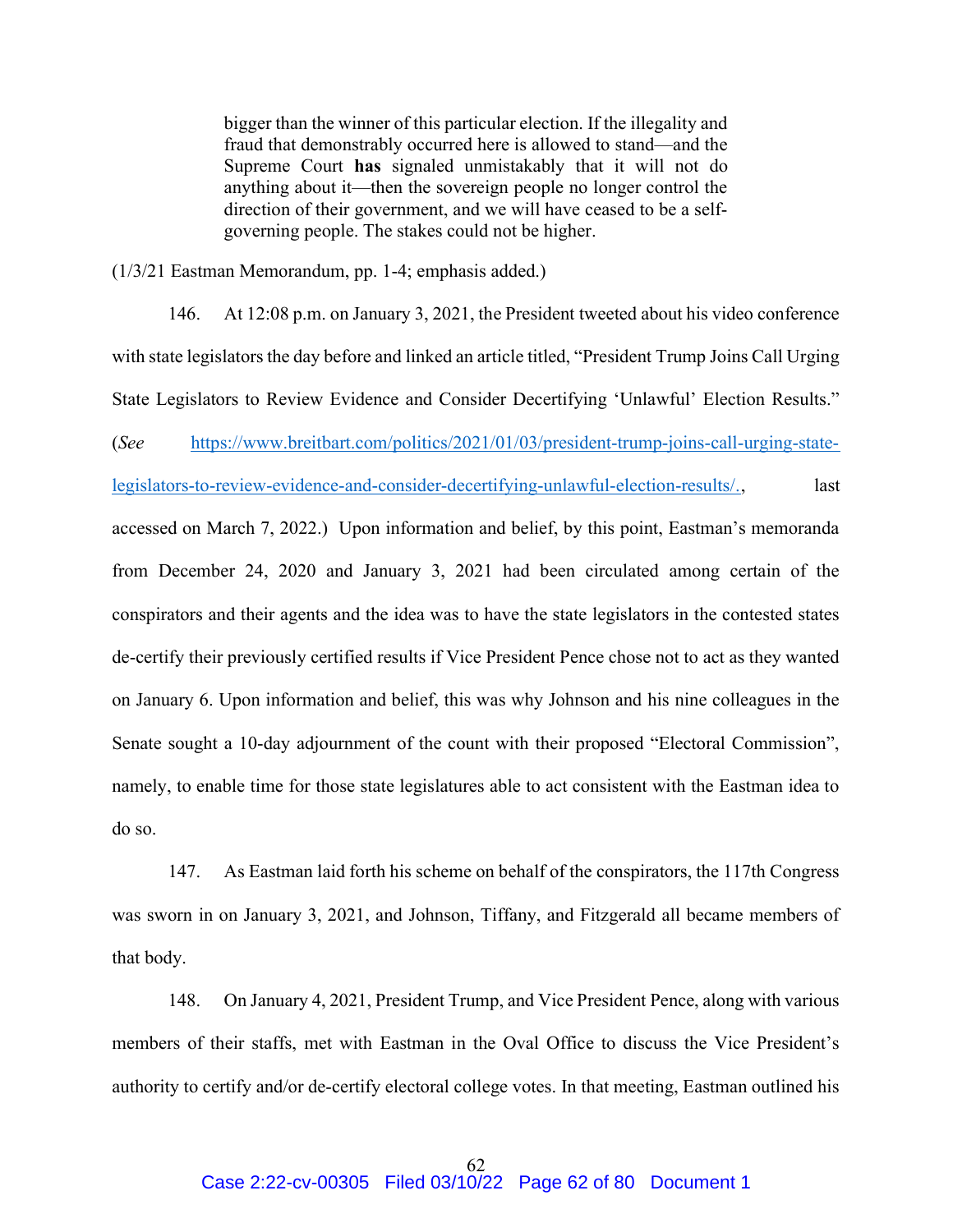views of how the January 6, 2021 Joint Session should work consistent with his memoranda from December 24, 2020 and January 3, 2021. At 10:07 a.m., President Trump tweeted: "How can you certify an election when the numbers being certified are verifiably WRONG. You will see the real numbers tonight during my speech, but especially on JANUARY 6th. @SenTomCotton Republicans have pluses & minuses, but one thing is sure, THEY NEVER FORGET!" Emboldened by Johnson's overt actions in furtherance of the conspiracy, the President re-tweeted Johnson: "We are not acting to thwart the Democratic process, we are acting to protect it.' @SenRonJohnson".

149. Johnson, for his part, had a busy January 4, tweeting and speaking to the media about election fraud:

- a. At 4:29 p.m., Johnson tweeted: "As I said to @VickiMcKenna today, the ONLY solution to this election mess is transparency. We need sunlight and information about the 2020 election" (includes YouTube link to his appearance on McKenna's show).
- b. At 7:47 p.m., Johnson tweeted: "We cannot dismiss the concerns of tens of millions of Americans who have suspicions about this election. We are in an unsustainable state of affairs in this country" (includes clip from Fox News segment upon which he appeared).
- c. At 9:23 p.m., Johnson tweeted: "Why will there be objections on #JAN6? Because election irregularities demand investigation. @newsmax @stinchfield1776" (includes clip of his Stinchfield appearance on Newsmax).
- d. At 9:45 p.m., Johnson tweeted: "I share the concern of my Republican colleagues that we don't want Congress coming in here and overturning the election or disenfranchising voters. I understand that. But we also can't just dismiss these legitimate concerns" (includes clip of his Fox News appearance).
- e. During a radio interview that day on Josh Dukelow's Fresh Take, Johnson exclaimed: "70 million people are pretty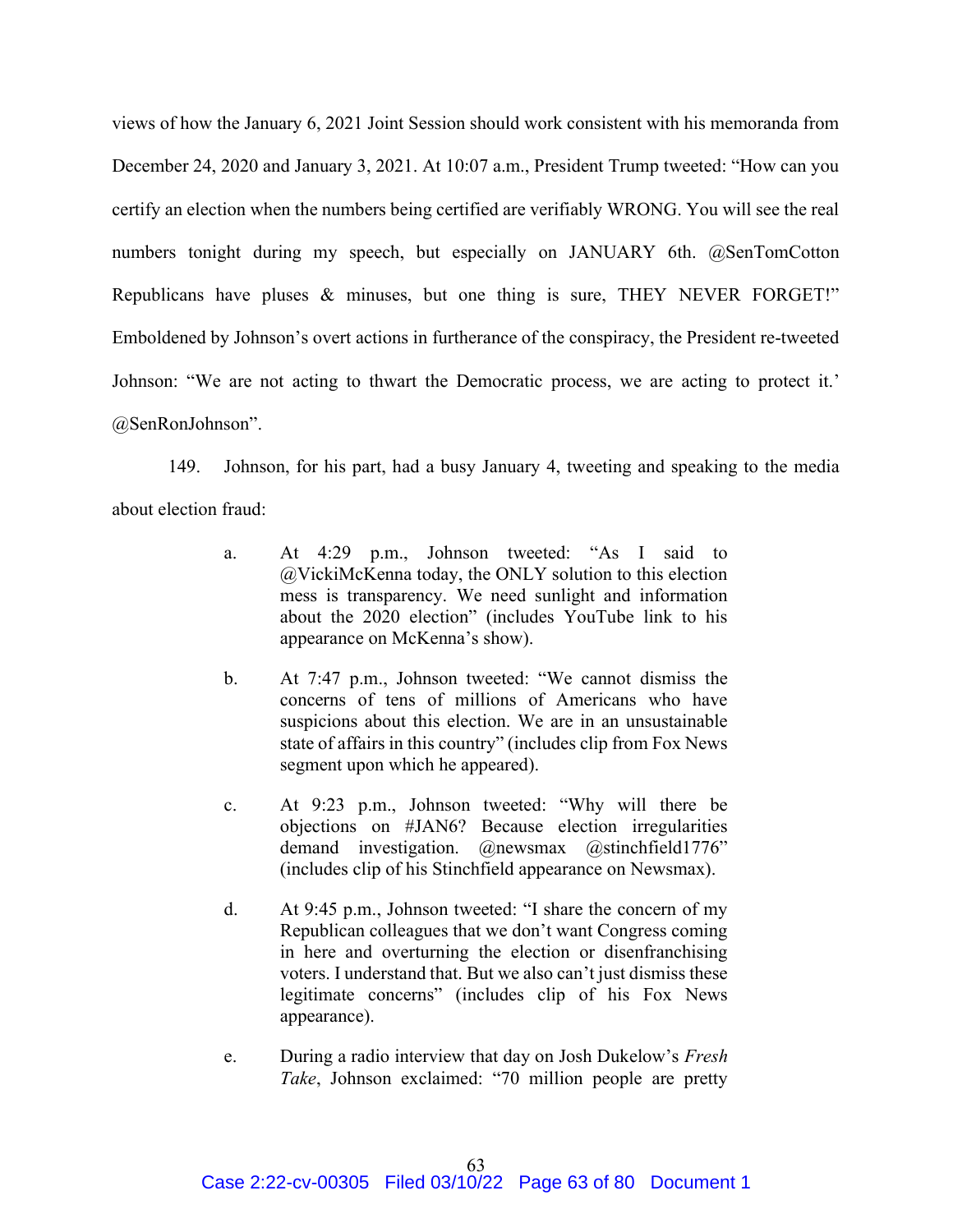ticked off, are frustrated, are concerned, and have real legitimate suspicions that this election was stolen."

150. Johnson's overt acts pushing the fraudulent election lies were not all that Johnson did on January 4, 2021. Also on this date, he, along with Senators Cynthia M. Lummis of Wyoming and Kevin Cramer of North Dakota, participated in a meeting at the Trump International Hotel in Washington, D.C. to discuss potentially delaying Biden's election certification. The meeting was arranged by President Trump's friend Mike Lindell (of My Pillow fame), an election conspiracy theorist. During the meeting, which Johnson appeared at virtually with Senators Lummis and Cramer appearing in person, roughly two dozen attendees saw presentations about unfounded claims of election fraud—including false claims of international interference.

151. Johnson in later statements to the press did not deny attending the meeting and said discussions focused on what "machines might have done" to alter the outcome of the election. As alleged above, the Trump Campaign knew the machines played no role in fraudulently affecting the outcome. In her recounting, Senator Cramer told the Washington Post, "they wanted to get the machines" and the attendees heard "a lot of theories but not a lot of evidence" about international interference in the election. Lindell, for his part, claims that he does not recall "talking about wanting access to voting machines." He claims to have called the meeting, a few people presented on what they had on "election fraud," and "that was it." Johnson's appearance at the January 4 meeting is consistent with the reported fact that he had also obtained (but allegedly not read) the NSA memorandum discussed in Paragraph 126 of this Complaint.

152. The agitation pursued by President Trump, Johnson, Tiffany, Fitzgerald, and others was building to its desired climax. On January 4, 2021 Tiffany issued a joint statement on "Election Integrity" with some of his Republican colleagues from Wisconsin in the House of Representatives, calling on a need to repair Wisconsin's election procedures whatever the outcome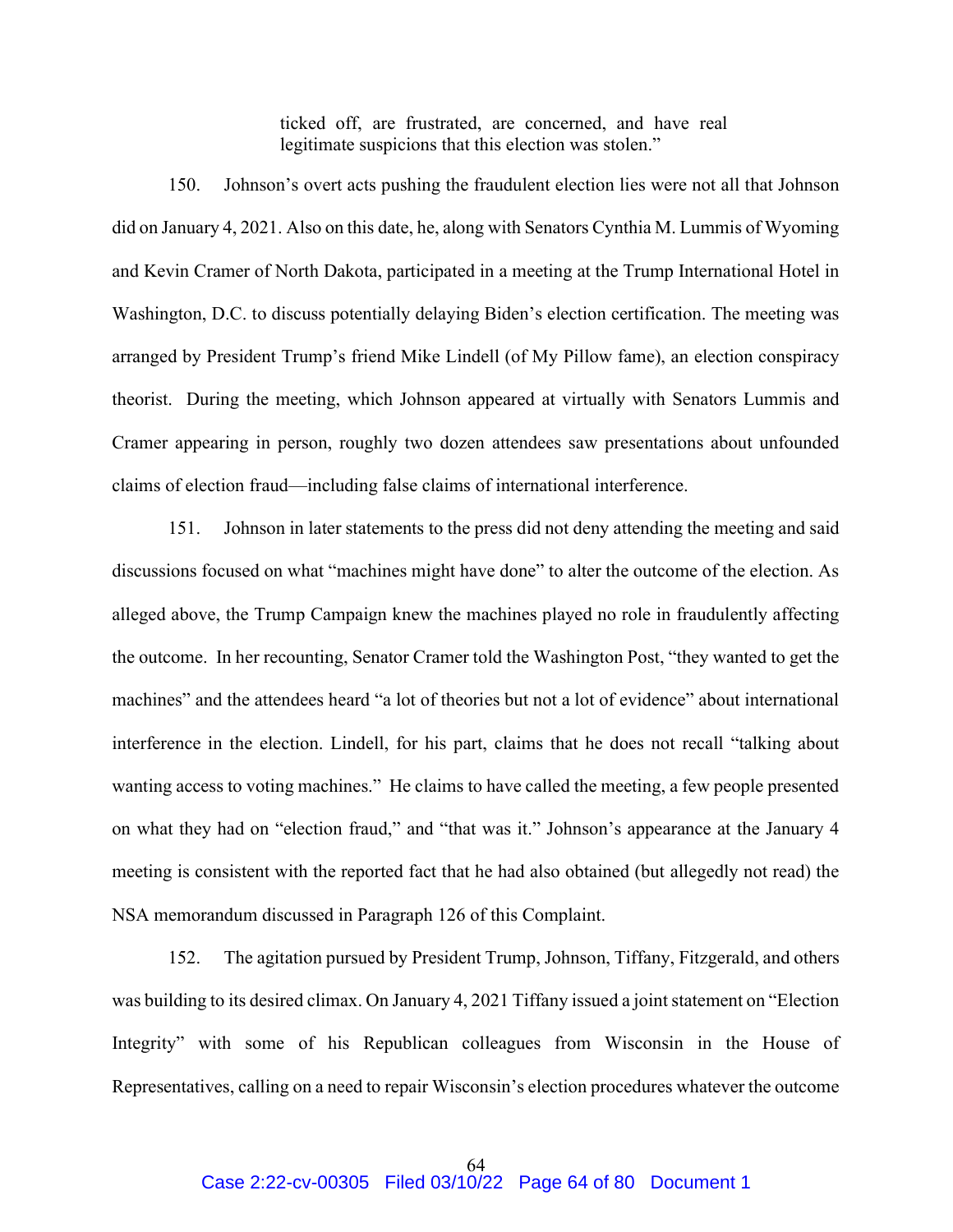of the 2020 election would be. In the statement, which reiterated as concerns many of the courtrejected ideas that had been litigated by the Trump Campaign and others throughout 2020, Tiffany and his colleagues sought to promote unrest over the election and place an asterisk on President Biden's victory.

153. On January 5, 2021, Tiffany announced he would object to the certification of electoral college votes when Congress was gaveled into the Joint Session. Because it demonstrates how well President Trump, Eastman, Chesebro, Troupis, and others were pushing an overthrow of the constitutional order to members of Congress, Plaintiffs recite the entirety of Tiffany's public statement on his objection:

> Ballots cast in violation of the procedures set forth in state statute "may not be included in the certified result of any election." That is the law, and that is why I must support tomorrow's objection. And while I take no pleasure in casting this vote, this is the last option that remains to protect the rights of millions of Wisconsin voters who cast legal ballots.

> Wisconsin's legislature did their job by enacting common-sense laws to safeguard the integrity of our elections system which I supported as a State Senator. Unfortunately, our state supreme court failed in their responsibility to uphold them, and a handful of county clerks chose to subvert them.

> While most Wisconsin clerks complied with the law and administered free and fair elections in November, officials in Dane County and Milwaukee County took active steps to undermine and circumvent those laws. By allowing hundreds of thousands of illegal votes to be cast and counted, these unscrupulous officials have disenfranchised the great majority of Wisconsin voters who followed the law.

> Milwaukee and Dane officials openly defied the state ban on ballot harvesting, and intentionally misinterpreted a law designed to allow voting by those under 'indefinite confinement' – reserved for the severely disabled and elderly nursing home residents – in order to sidestep voter ID requirements. These clerks also illegally altered absentee voting forms on a massive scale by 'curing' incomplete or incorrectly filed mail-in applications and envelopes – a practice not permitted under state statute.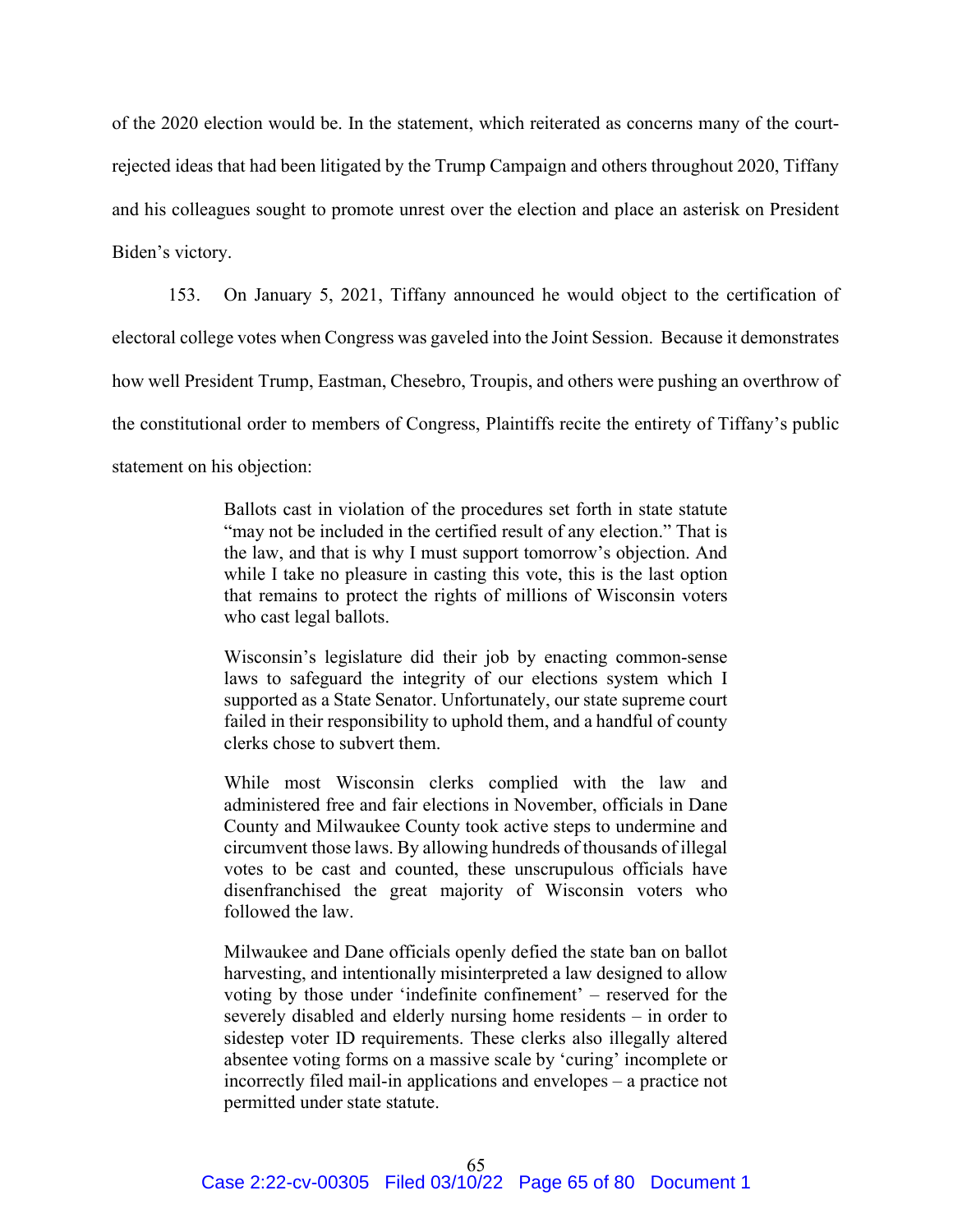Taken together, these violations alone affected some 200,000 ballots in Wisconsin – nearly 10 times the 20,000-vote margin that now separates President Trump and Joe Biden in the state. As a result, Wisconsin voters will never truly know who actually won our state in November.

Tomorrow's objection is not an effort to nullify or undermine our democracy, quite the contrary, this process is rooted in the constitution and recent precedent. In fact, it is the same process used by Democrat lawmakers after the 2000 and 2004 elections seeking to, in the words of Speaker Nancy Pelosi, "speak up for their aggrieved constituents."

By failing to act to address these irregularities and violations, we risk further degrading public trust in our democratic institutions and subverting our cherished system of representative government – and that is something no one in American can afford to let happen.

(1/5/21 Tiffany Statement on Objection.)

154. Tiffany also summarized his statement in a Facebook Post that has since been

deleted but that was captured by Congresswoman Zoe Lofgren in "Social Media Review: Members

of the U.S. House of Representatives Who Voted to Overturn the 2020 Presidential Election",

https://lofgren.house.gov/sites/lofgren.house.gov/files/Wisconsin2.pdf:

Ballots cast that violate procedures set forth in state statute "may not be included in the certified result of any election." That is the law and why I will support tomorrow's objection. This is the last option to protect the rights of Wisconsin voters who cast legal Ballots. Tomorrow's objection is not an effort to nullify or undermine our democracy. This process is rooted in the constitution and recent precedent. It is the same process used by Democrat lawmakers after the 2000 and 2004 elections. Failing to address these irregularities and violations, we risk further degrading public trust in our democratic institutions – and that is something no one in American can afford to let happen. Read my full statement here: link.

155. Tiffany also reiterated these views propagating Eastman's unlawful legal theory in

a tweet thread at 3:42 p.m. on January 5, 2021, all in an ongoing attempt to sow discord and put

pressure on Vice President Pence and Congress to ignore the U.S. Constitution and the Electoral

Count Act of 1887 when they gathered the following day: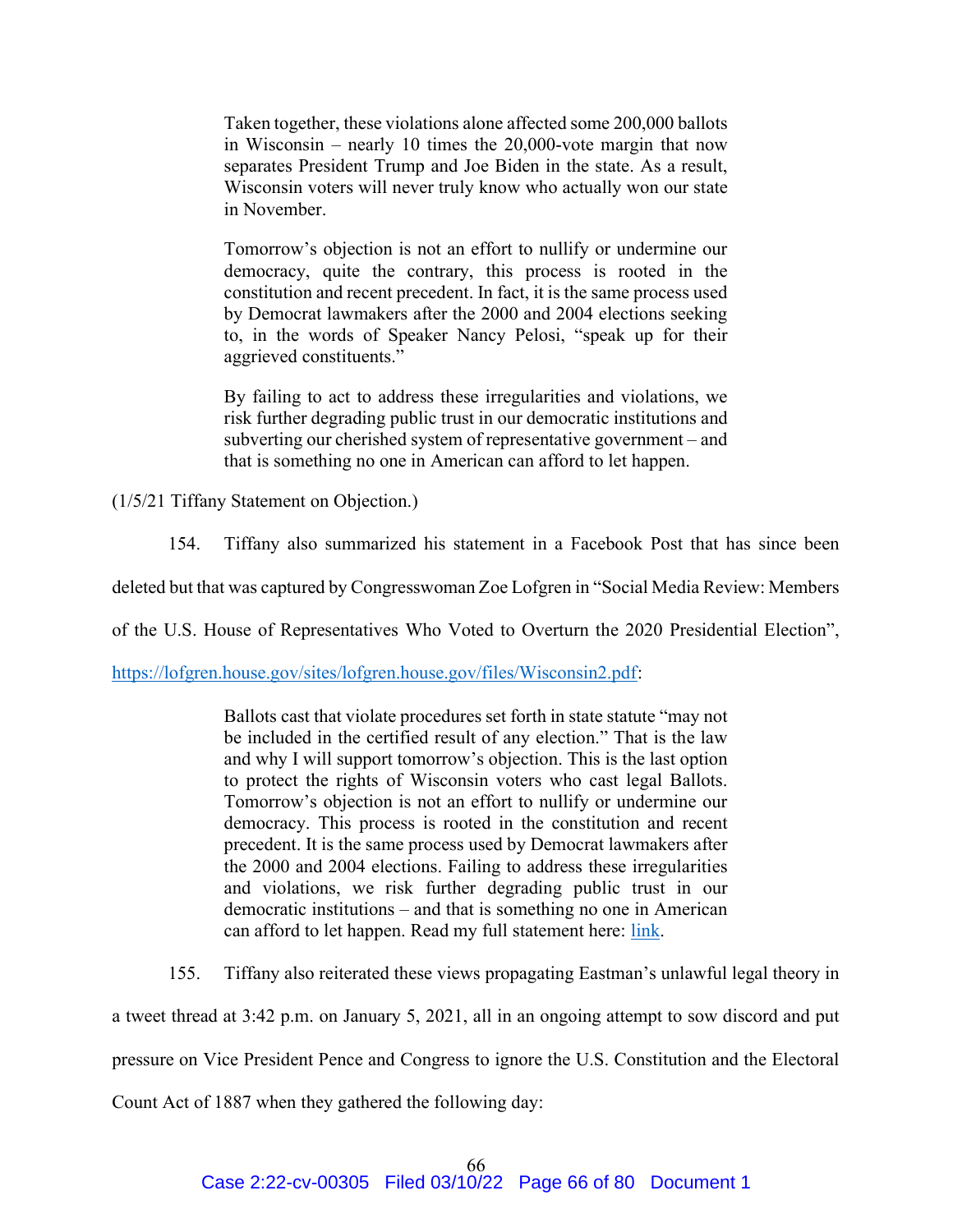Ballots cast that violate procedures set forth in state statute "may not be included in the certified result of any election." That is the law and why I will support tomorrow's objection. This is the last option to protect the rights of Wisconsin voters who cast legal ballots."  $[1/3]$ 

Tomorrow's objection is not an effort to nullify or undermine our democracy. This process is rooted in the constitution and recent precedent. It is the same process used by Democrat lawmakers after the 2000 and 2004 elections. [2/3]

Failing to address these irregularities and violations, we risk further degrading public trust in our democratic institutions – and that is something no one in American can afford to let happen. Read my full statement here: [included link to Tiffany's official statement]. [3/3]

156. Also, a day before the insurrection, on January 5, 2021, Retired Army Colonel Philip Waldron distributed a PowerPoint, titled "Election Fraud, Foreign Interference & Options for 6 JAN." The PowerPoint, much like the other factually and legally groundless schemes worked out in backrooms by people like Eastman and Chesebro and then implemented by Trump and the Defendants, summarized options for how to overturn the 2020 election. Waldron has stated that he briefed lawmakers in Congress before January 6, 2021 on the content of the PowerPoint and met with President Trump's Chief of Staff Mark Meadows several times in relation to it. Significantly, Waldron claims he briefed Johnson and Senator Lindsey Graham on its contents before the January 6, 2021 uprising.

157. The January 6 Committee has asserted, based on records it has obtained, that briefing related to Waldron's PowerPoint was to be provided "on the hill," which conclusion was reached by the committee after Meadows provided documents pursuant to a subpoena. Waldron's memorandum, among other things, asserted:

> a. The Chinese systematically gained control over our election system constituting a national security emergency.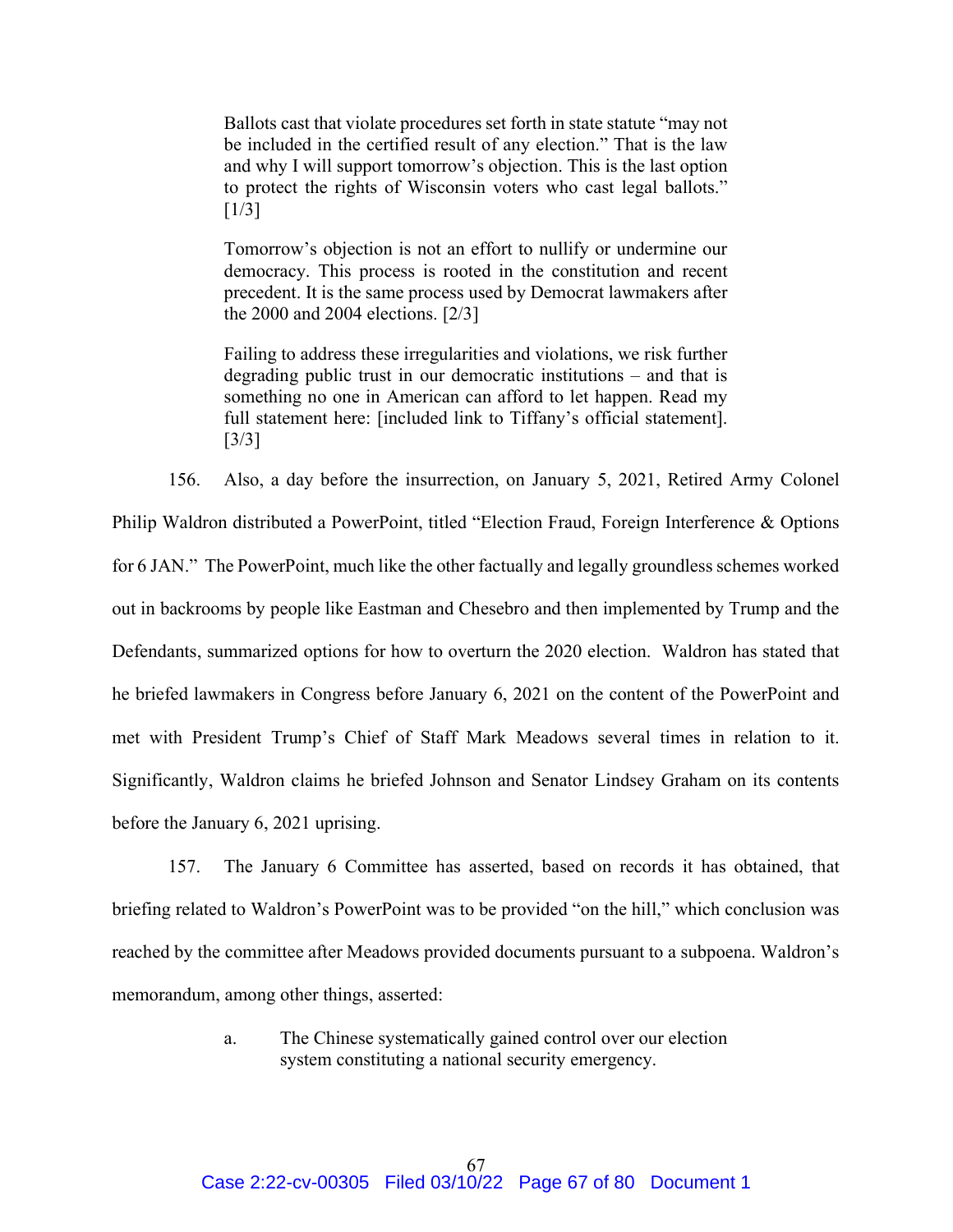- b. Vice President Pence could either reject electors from "states where fraud occurred" or replace them entirely with Republican electors who would support President Trump.
- c. There was a need to declare a "national security emergency" due to alleged "foreign influence and control of electronic voting systems" by China, the purpose of which would be to delay the certification of President Biden's victory.
- d. That "electronic voting in all states" should be deemed "invalid" because the machines were "compromised and cannot be trusted to provide an accurate vote count."
- e. The only way to trust the outcome would be for a review of the paper ballots.

There was and is no factual basis for any of the assertions in Waldron's presentation.

158. While Waldron's PowerPoint circulated through Congress, President Trump and his allies were meeting on January 5, 2021 as a "War Council" at the Trump International Hotel in Washington D.C. The 23-member council who met that day included members of the President's family, legal team, campaign staff, advisory corps, donor class, circle of friends, allies in Congress, and presidential administration. Upon information and belief, those who met at the hotel to discuss how to approach the Joint Session of Congress and the planned protest for the following day included Donald Trump Jr., Eric Trump, Kimberly Guilfoyle, Corey Lewandowski, David Bossie, Michael Flynn, Peter Navarro, Adam Piper, Tuberville, Nebraska GOP gubernatorial candidate Charles Herbster, Rudy Giuliani, Lindell, Eduardo Bolsonaro, Doyle Beck, Daniel Beck, Layne Bangerter, two additional unnamed U.S. senators, one of whom is believed to have been Ted Cruz, Ali Alexander (via phone), Alex Jones, Sidney Powell, Patrick Byrne, and Waldron, who billed himself as Giuliani's cybersecurity expert.

159. A second group met at The Willard Hotel, a short distance from President Trump's hotel, on January 5, 2021, to discuss the next day's events. Upon information and belief, attendees included Roger Stone, Steve Bannon, Eastman, Robert Hyde, Russell Ramsland Jr., Jim Penrose,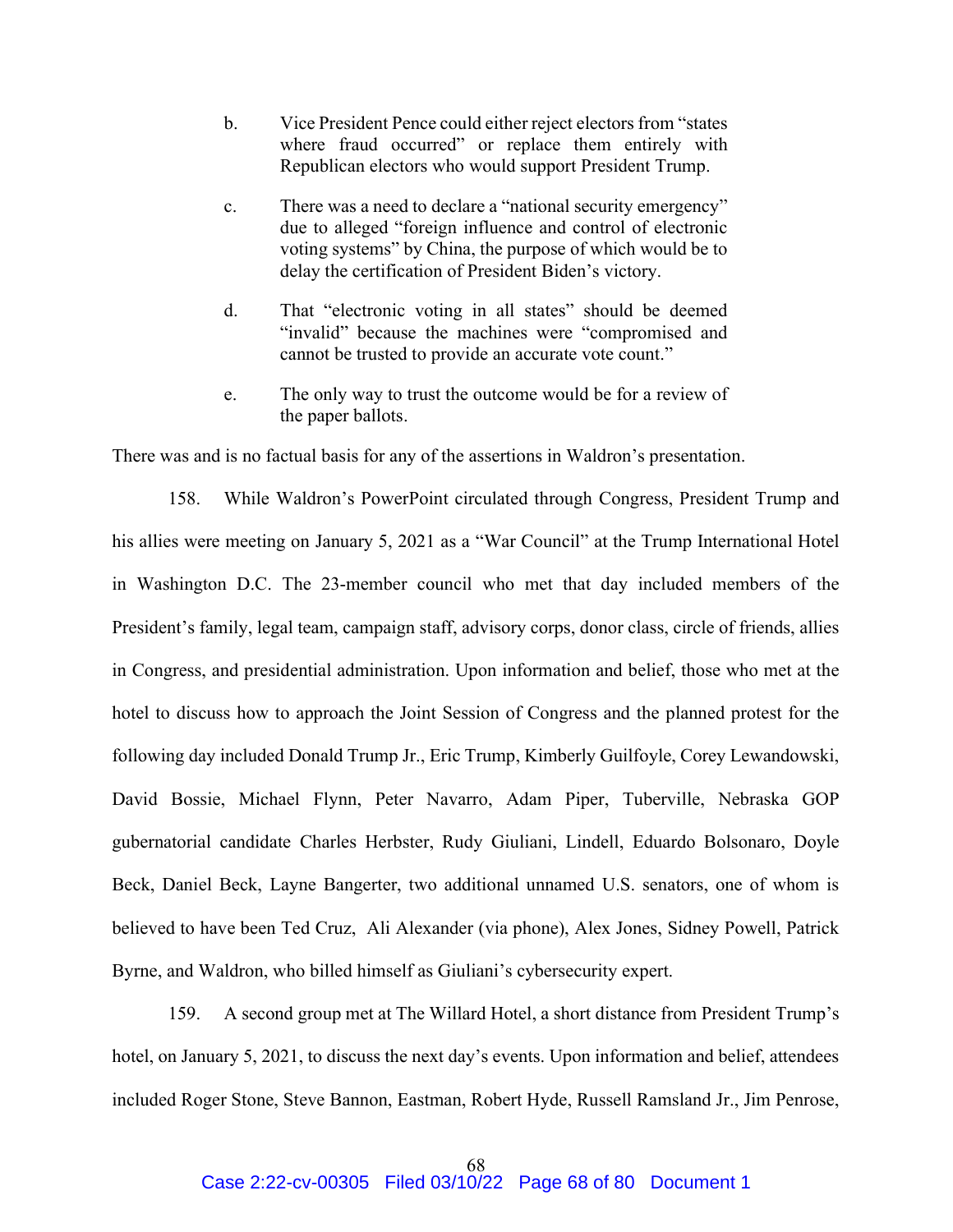Sal Greco, Jennifer Lynn Lawrence, Dustin Stockton, and Victoria Toensing.

160. For his part, President Trump tweeted throughout the day things like: "The Vice President has the power to reject fraudulently chosen electors." He did so at 11:06 a.m. and throughout the day thereafter. Bannon, on his podcast that day, issued an ominous warning: " . . . all hell is going to break loose tomorrow. Just understand this. All hell is going to break loose tomorrow. It's gonna be moving. It's going to be quick." At 1:00 a.m. on January 6, President Trump tweeted: "If Vice President @Mike\_Pence comes through for us, we will win the Presidency . . . Mike can send it back." This is the best expression of what the Trump Campaign, the President, Johnson, Tiffany, and Fitzgerald, and others, known and unknown, sought to do when they started to falsely assert on November 8, 2020 that the election that resulted in President Biden winning had been tainted by fraud: use public pressure to ensure that the Vice President and Congress would act to overthrow the duly certified election results.

161. The stage for the events of January 6, 2021 had been set with months of loaded rhetoric, repeated contrived claims of voter fraud and election irregularities, and a plan to obstruct the counting of the certified electoral ballots and replace them with illegal, fraudulent electoral votes. Now it was time for the conspirators to implement what they sought to accomplish.

162. At 8:17 a.m. on the morning the electoral votes were to be counted at the U.S. Capitol, President Trump tweeted: "States want to correct their votes . . . All Mike Pence has to do is send them back to the States, AND WE WIN. DO it Mike, this is a time for courage." Later in the morning, the President called Vice President Pence. In the call, witnessed by General Keith Kellogg and others in the room, President Trump pressured the Vice President to take actions during the Joint Session that would result in de-certification of the certified results.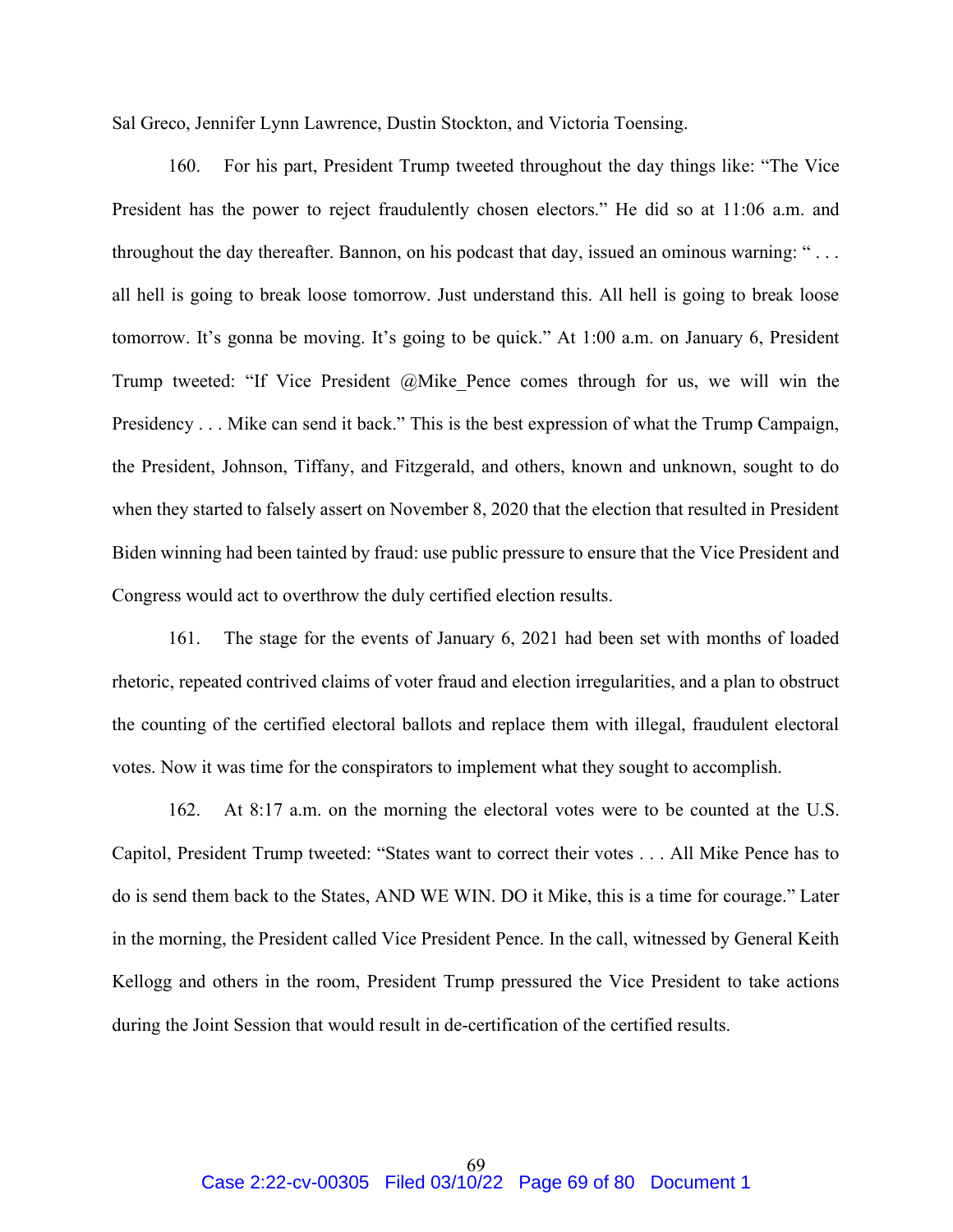163. At Noon, President Trump began speaking to his supporters at the planned event at The Ellipse near the White House. He told the crowd, "We will never give up . . . we will never concede." In the speech, the President called on Vice President Pence to reject President Biden's win and send the electoral votes back to the states: "Mike Pence, I hope you're going to stand up for the good of our Constitution and for the good of our country. And if you're not, I'm going to be very disappointed in you." Others spoke at The Ellipse that day, including Eastman, one of the primary architects of the scheme of the President pushing Vice President Pence to enforce Congress later that day. Rudy Giuliani joined them on stage, grinning from ear to ear.

164. As insurrectionists began to congregate around the U.S. Capitol, the Vice President released a letter speaking to the alleged election irregularities, the process that was about to unfold allowing for objections, calling his role in the certification process "largely ceremonial," and disposing of the idea that he would act as President Trump and those promoting the specious theory of the Vice President's significant power had been insisting:

> Our Founders created the Electoral College in 1787, and it first convened in 1789. With the advent of political parties, the Electoral College was amended in 1804 to provide that Electors vote separately for President and Vice President. Following a contentious election in 1876, with widespread allegations of fraud and malfeasance, Congress spent a decade establishing rules and procedures to govern the counting of electoral votes and the resolution of any objections.

> During the 130 years since the Electoral Count Act was passed, Congress has, without exception, used these formal procedures to count the electoral votes every four years.

> > \* \* \*

Our Founders were deeply skeptical of concentrations of power and created a Republic based on separation of powers and checks and balances under the Constitution of the United States. Vesting the Vice President with unilateral authority to decide presidential contests would be entirely antithetical to that design. As a student of history who loves the Constitution and reveres its Framers, I do not believe that the Founders of our country intended to invest the Vice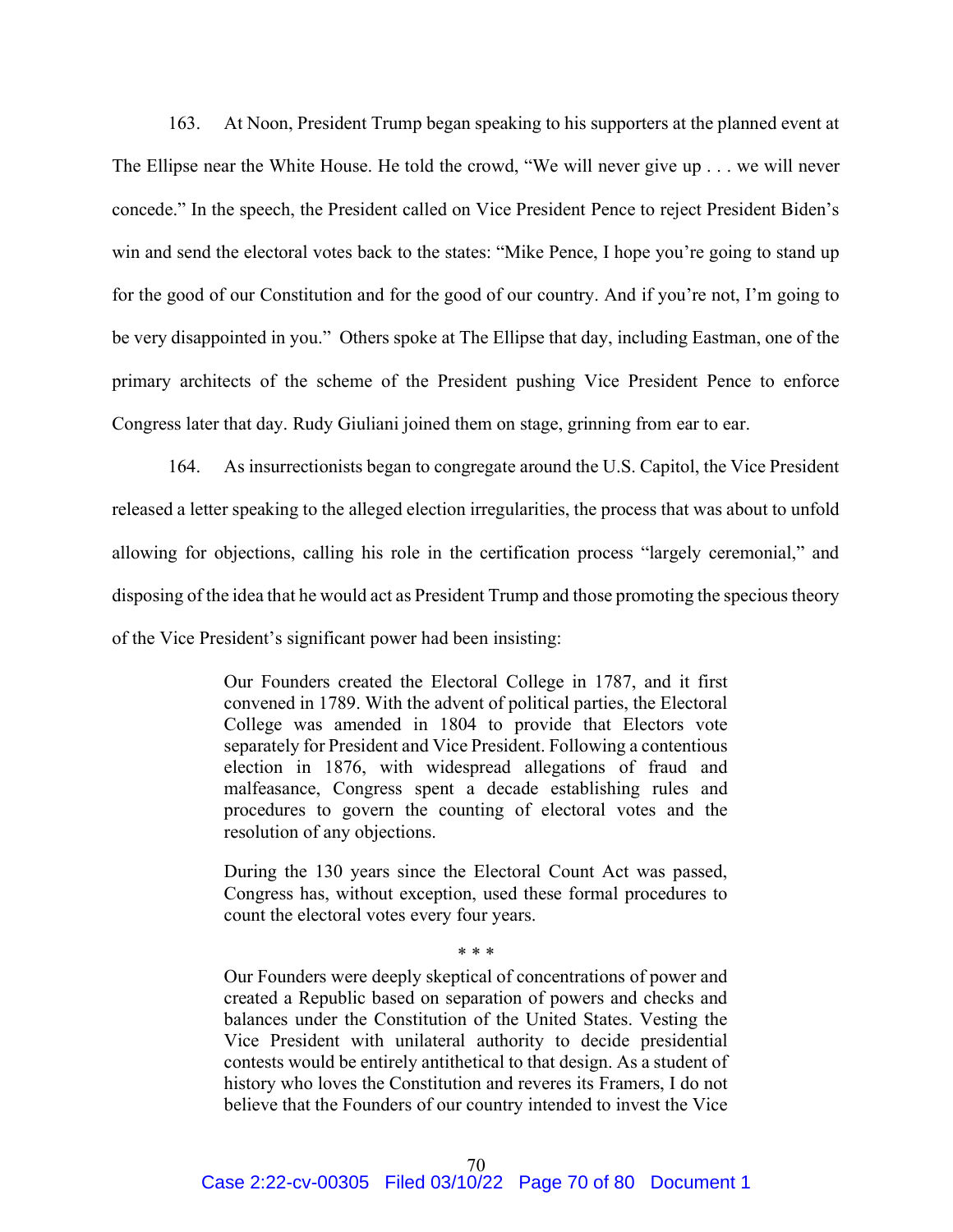President with unilateral authority to decide which electoral votes should be counted during the Joint Session Congress, and no Vice President in American history has ever asserted such authority. Instead, Vice Presidents presiding over Joint Sessions have uniformly followed the Electoral Count Act, conducting the proceedings in an orderly manner even where the count resulted in the defeat of their party or their own candidacy.

As Supreme Court Justice Joseph Bradley wrote following the contentious election of 1876, "the powers of the President of the Senate are merely ministerial . . . . He is not invested with any authority for making any investigation outside of the Joint Meeting of the two Houses . . . [I]f any examination at all is to be gone into, or any judgment exercised in relation to the votes received, it must be performed and exercised by the two Houses." More recently, as the former U.S. Court of Appeals Judge J. Michael Luttig observed, "[t]he only responsibility and power of the Vice President under the Constitution is to faithfully count the Electoral College votes as they have been cast," adding "[t]he Constitution does not empower the Vice President to alter in any way the votes that have been cast, either by rejecting certain votes or otherwise."

It is my considered judgment that my oath to support and defend the Constitution constrains me from claiming unilateral authority to determine which electoral votes should be counted and which should not.

(1/6/21 Pence Letter, pp. 1-2.)

165. Speaker of the House Nancy Pelosi called the Joint Session of Congress to order at 1:05 p.m. on January 6, 2021. At approximately 1:30 p.m., insurrectionists outside the U.S. Capitol broke through police barricades. At 2 p.m., some insurrectionists broke windows at the Capitol and climbed into the building; they then proceeded to open the doors for others to follow. By 2:20 p.m., with the insurrection under way, Vice President Pence and Speaker of the House Nancy Pelosi had been ushered to safe locations and both the Senate and House were called into recess. At 2:24 p.m., President Trump tweeted: "Mike Pence didn't have the courage to do what should have been done to protect our Country and our Constitution, giving States a chance to certify a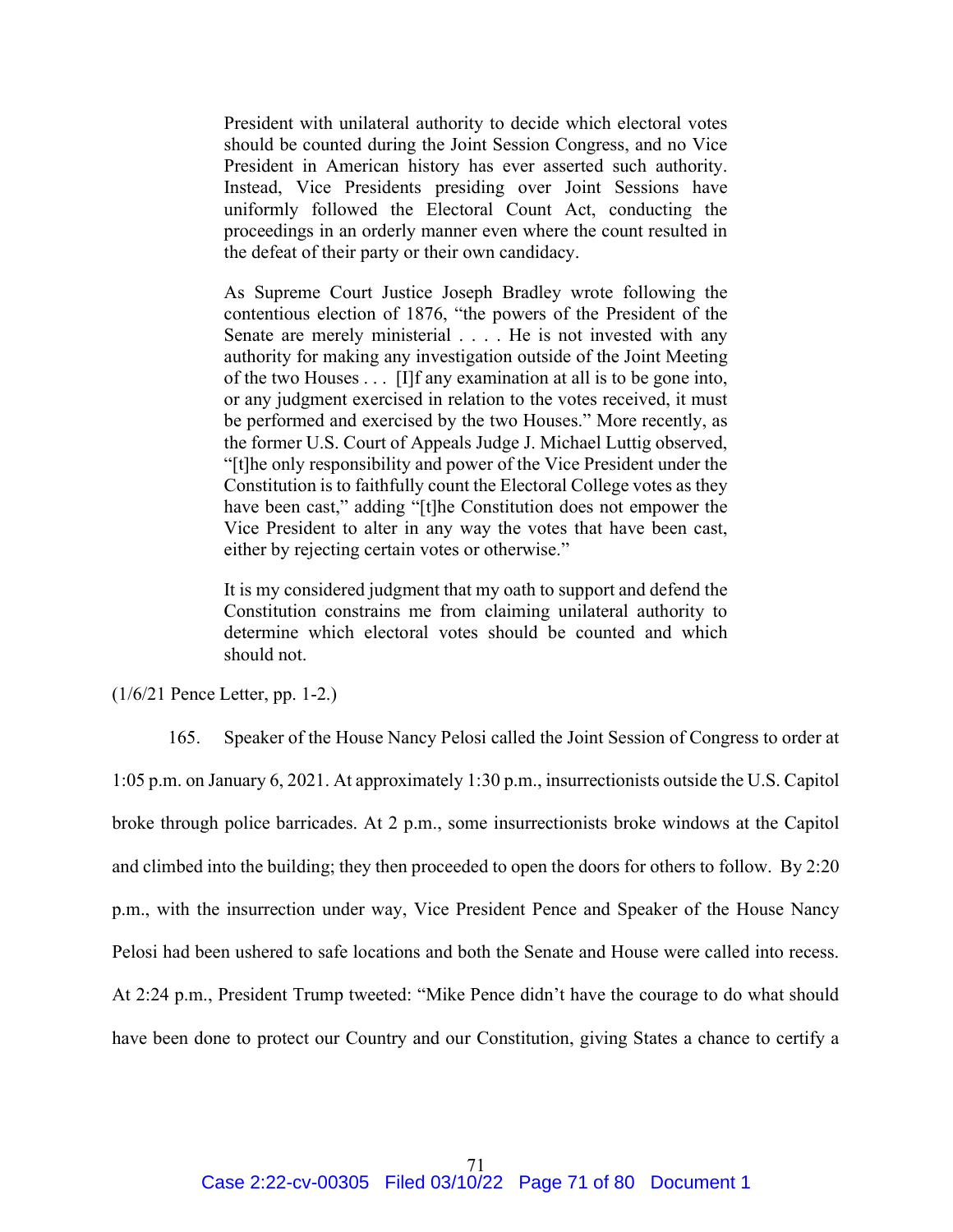corrected set of facts, not the fraudulent or inaccurate ones which they were asked to previously certify. USA demands the truth!"

166. While the President continued to incite the insurrectionists, Eastman was engaged in an extensive email exchange with Greg Jacob, the Vice President's Chief Counsel. Eastman and Jacob had been communicating before January 6, 2021 as Jacob sought to understand Eastman's theory on the unconstitutional nature of the Electoral Count Act of 1887 and why his client (Vice President Pence) should simply set it aside as Eastman was pushing him to do.

167. Once the insurrectionists had breached the U.S. Capitol, Jacob, who clearly had a hand in the Vice President's just-released letter, emailed Eastman as he and the Vice President were shuttled out of the Capitol to avoid becoming victims of the uprising, telling him:

> John, very respectfully, I just don't in the end believe that there is a single justice on the United States Supreme Court, or a single judge on any of our Courts of Appeals, who is as "broad minded" as you when it comes to the irrelevance of statutes enacted by the United States Congress, and followed without exception for more than 130 years. They cannot be set aside except when in direct conflict with the Constitution that our revered Framers handed us. And very respectfully, I don't think a single one of those Framers would agree with your position either. Certainly, Judge Luttig has made clear he does not. And there is no reasonable argument that the Constitution directs or empowers the Vice President to set [aside] a procedure followed for 130 years before it has even been resorted to.

> Lincoln suspended the writ when the body entrusted with that authority was out of session, and submitted it to them as soon as it returned. I understand your argument that several state legislatures were out of session. But the role for state legislatures has for our entire history ended at the time that electoral certificates are submitted to Congress. Congress has debated submissions, including competing submissions. It has never once referred them out to state legislatures to decide.

> I respect your heart here. I share your concerns about what Democrats will do once in power. I want election integrity fixed. But I have run down every legal trail placed before me to its conclusion, and I respectfully conclude that as a legal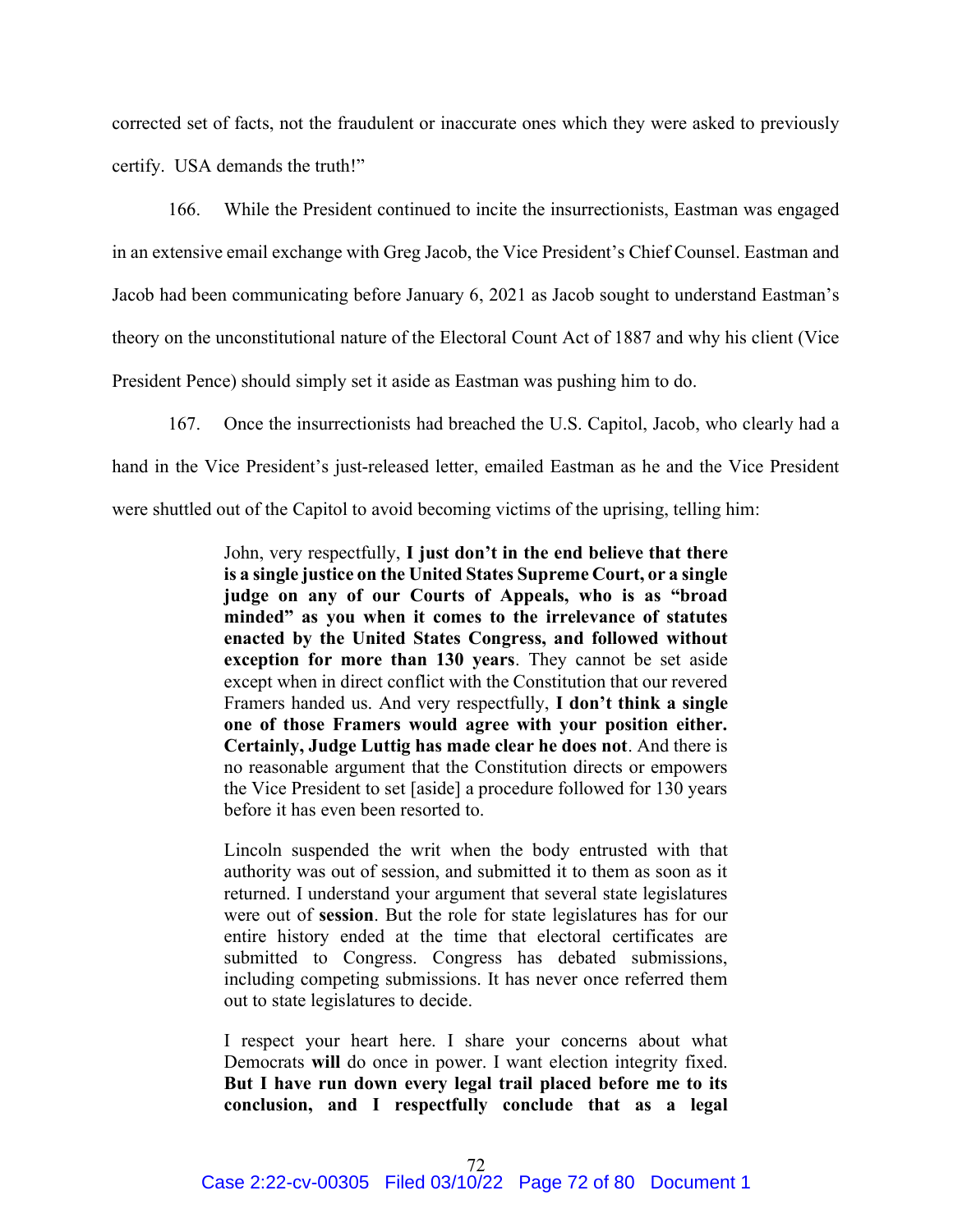## framework, it is a results oriented position that you would never support if attempted by the opposition, and essentially entirely made up.

## And thanks to your bullshit, we are now under siege.

(1/6/21 Jacob Email, p. 1; emphasis added.)

168. Eastman responded to Jacob immediately that afternoon: "My 'bullshit' – seriously? You think you can't adjourn the session because the [Electoral Count Act] says no adjournment, while the compelling evidence that the election was stolen continues to build and is already overwhelming. The 'siege' is because YOU and your boss did not do what was necessary to allow this to be aired in a public way so the American people can see for themselves what happened."

169. After apologizing for "that particular language" which he characterized as "unbecoming of me," Jacob went on: "But the advice provided has, whether intended or not, functioned as a serpent in the ear of the President of the United States, the most powerful office in the world . . . Respectfully, it was gravely, gravely irresponsible for you to entice the President with an academic theory that had no legal viability, and that you well know we would lose before any judge who heard or decided the case . . . And if the courts declined to hear it, I suppose it could only be decided in the streets. The knowing amplification of that theory through numerous surrogates, whipping large numbers of people into a frenzy over something with no chance of ever attaining legal force through actual process of law, has led us to where we are. I do not begrudge academics debating the most far-flung theories. I love doing it myself, and I view the ferment of ideas as a good and helpful thing. But advising the President of the United States, in an incredibly constitutionally fraught moment, requires a seriousness of purpose, an understanding of the difference between abstract theory and legal reality, and an appreciation of both the office and the bully pulpit that, in my judgment, was entirely absent here."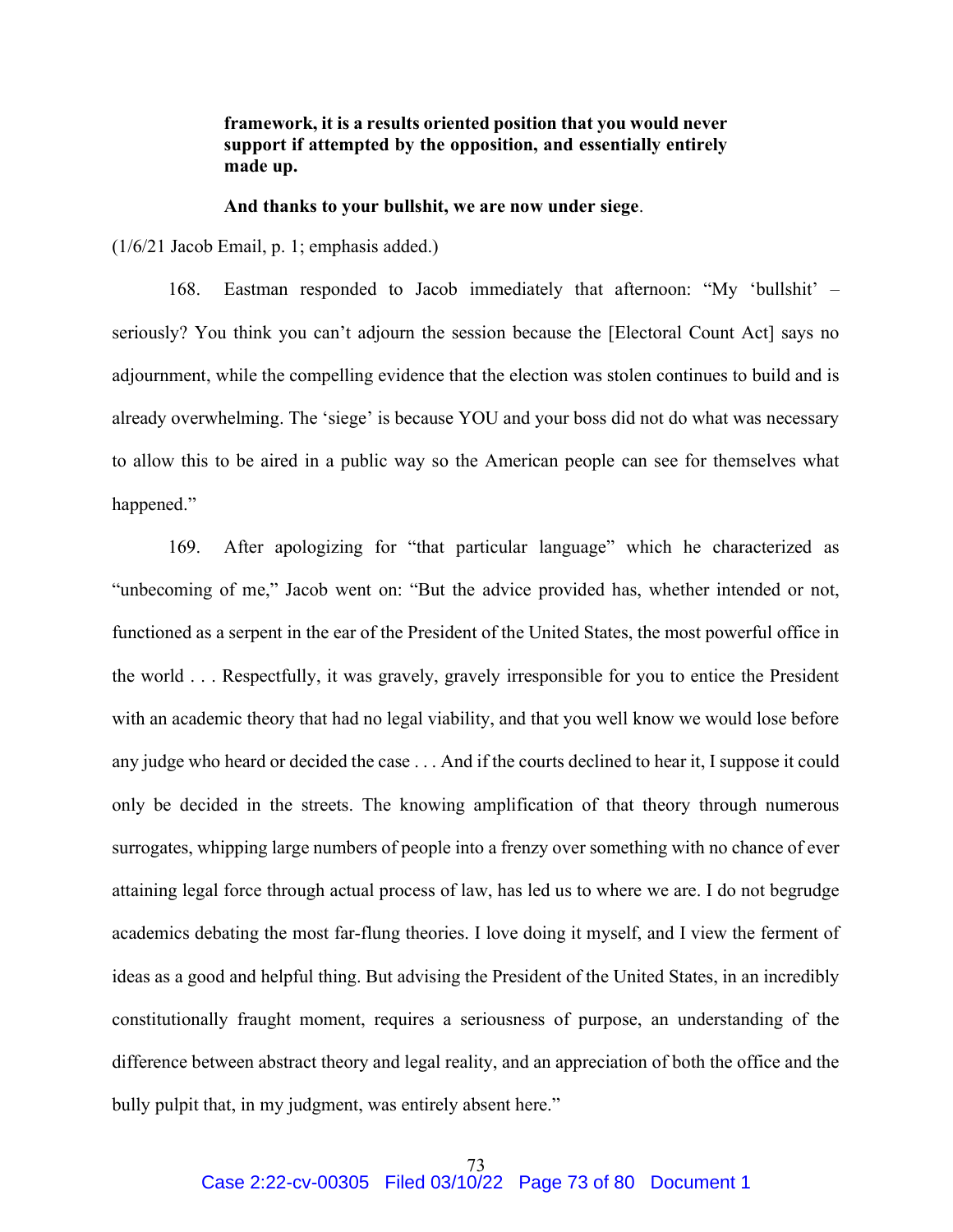170. Late in the evening on January 6, 2021, with the violence at the Capitol having subsided, Eastman took advantage of Jacob's apology and urged him to consider "one more relatively minor violation" of the Electoral Count Act: a ten-day adjournment "to allow state legislatures to continue their work," calling it "the most prudent course" while at the same time acknowledging that he was asking Vice President Pence to violate federal law.

171. Since January 6, 2021, Eastman has attempted to deny that he ever wanted (or that he and others ever promoted) Vice President Pence to unilaterally select the electors. But in their email exchange, Jacob specifically asked: "Did you advise the President that in your professional judgment the Vice President DOES NOT have the power to decide things unilaterally? Because that was pushed publicly, repeatedly, by the President and by his surrogates this week. And without apparent legal correction" Indeed, President Trump was talking about the Vice President's power to unilaterally choose electors late into the evening of January 5, 2021. Eastman answered that President Trump had "been so advised" but offered an excuse: "But you know him – once he gets something in his head, it is hard to get him to change course."

172. Eastman now claims (when he may have criminal exposure for his conduct) that the more extreme position outlined in his memorandum of Christmas Eve did not accurately reflect his views, which are better summarized in his January 3, 2021 memorandum. What is more likely the case is that Eastman realized on January 6, 2021 that words matter, that the President of the United States and his surrogates (including Johnson, Tiffany, and Fitzgerald) saw a path to alter the election results through unilateral choices of the Vice President, and only now, after the insurrection and violence, Eastman suggests that he was only kidding.

173. And despite his protests to the contrary, Eastman is still working together with Trump's allies to undermine the 2020 Presidential Election. For example, on December 30, 2021,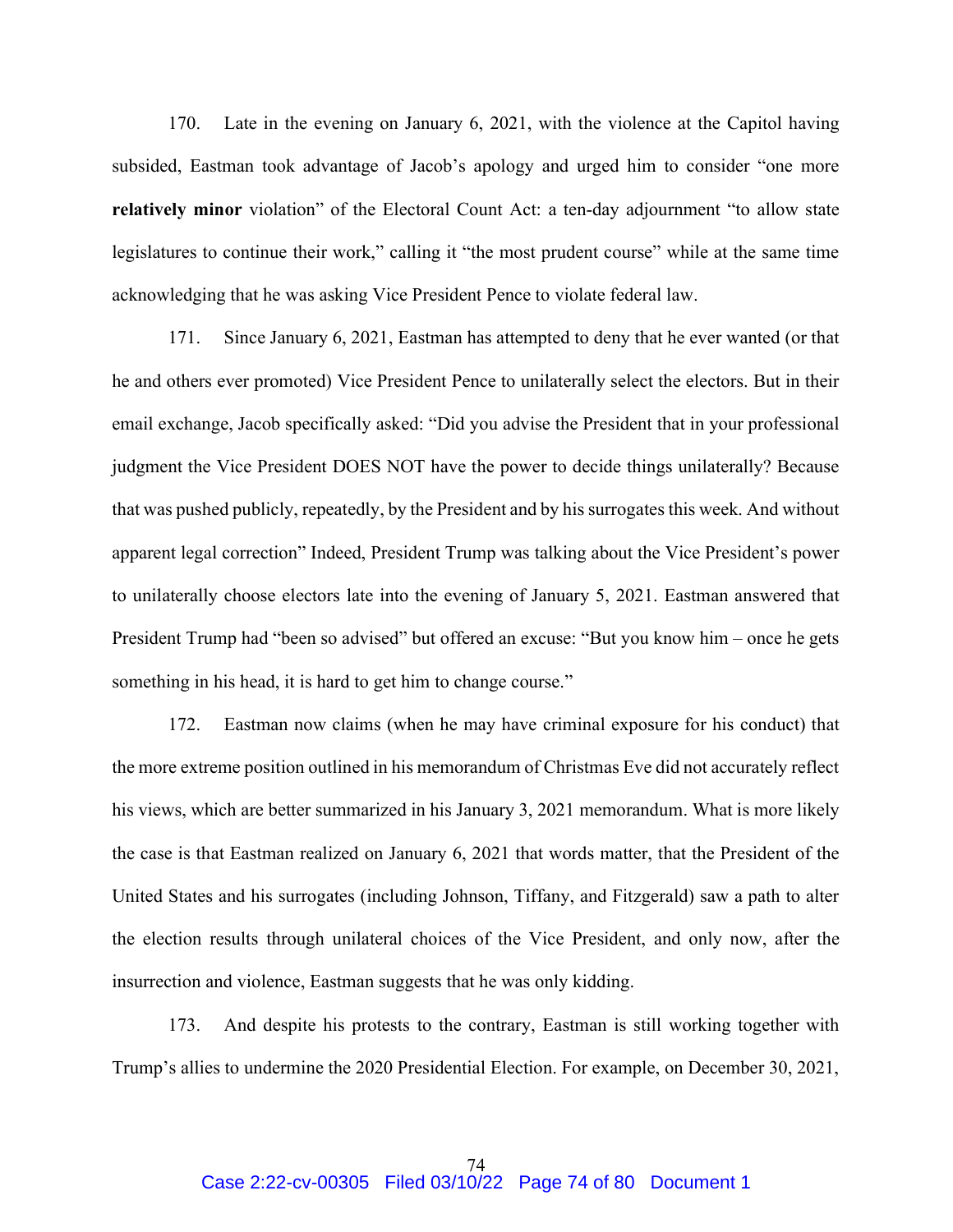Eastman provided a legal opinion to Wisconsin Assembly Representative and current Wisconsin gubernatorial candidate Timothy Ramthun on "whether a state legislature has the constitutional authority to decertify previously certified electoral votes for a candidate for the office of President of the United States upon a definitive showing of illegality and/or fraud sufficient to have altered the election." Answering the question affirmatively, Eastman provided Ramthun with the following opinions:

- a. It is not "*legally* necessary for the Wisconsin Legislature to re-assume its plenary authority over the appointment of presidential electors, . . . it is politically necessary, or at least strongly advised as a matter of prudent statesmanship." (Emphasis in original.)
- b. State legislatures like the one in Wisconsin "which exercise plenary power under Article II of the U.S. Constitution" do have the authority "to de-certify the election . . . upon a definitive showing of illegality and/or fraud sufficient to have altered the election."
- c. The U.S. Supreme Court (most recently in Bush v. Gore) determined that it would be illegal for a legislature to pick its own slate of electors after the result of a legal and fair election which had been conducted pursuant to the legislature's existing statutory procedures on the grounds that the legislature would have preferred a different outcome.
- d. But this concern is set aside when the existing election laws, the "manner" chosen by the legislature, are altered, or ignored.
- e. In any state that fails to make a choice by the time set in the Electoral Count Act of 1887, "the electors may be appointed on a subsequent day in such a manner as the legislature of such State may direct."
- f. "The intermingling of illegal with legal ballots in significant numbers that the election cannot be validly certified, means the State 'has failed to make a choice on election day, and the appointment devolves back on the Legislature of the State, which has the plenary power to decide whether to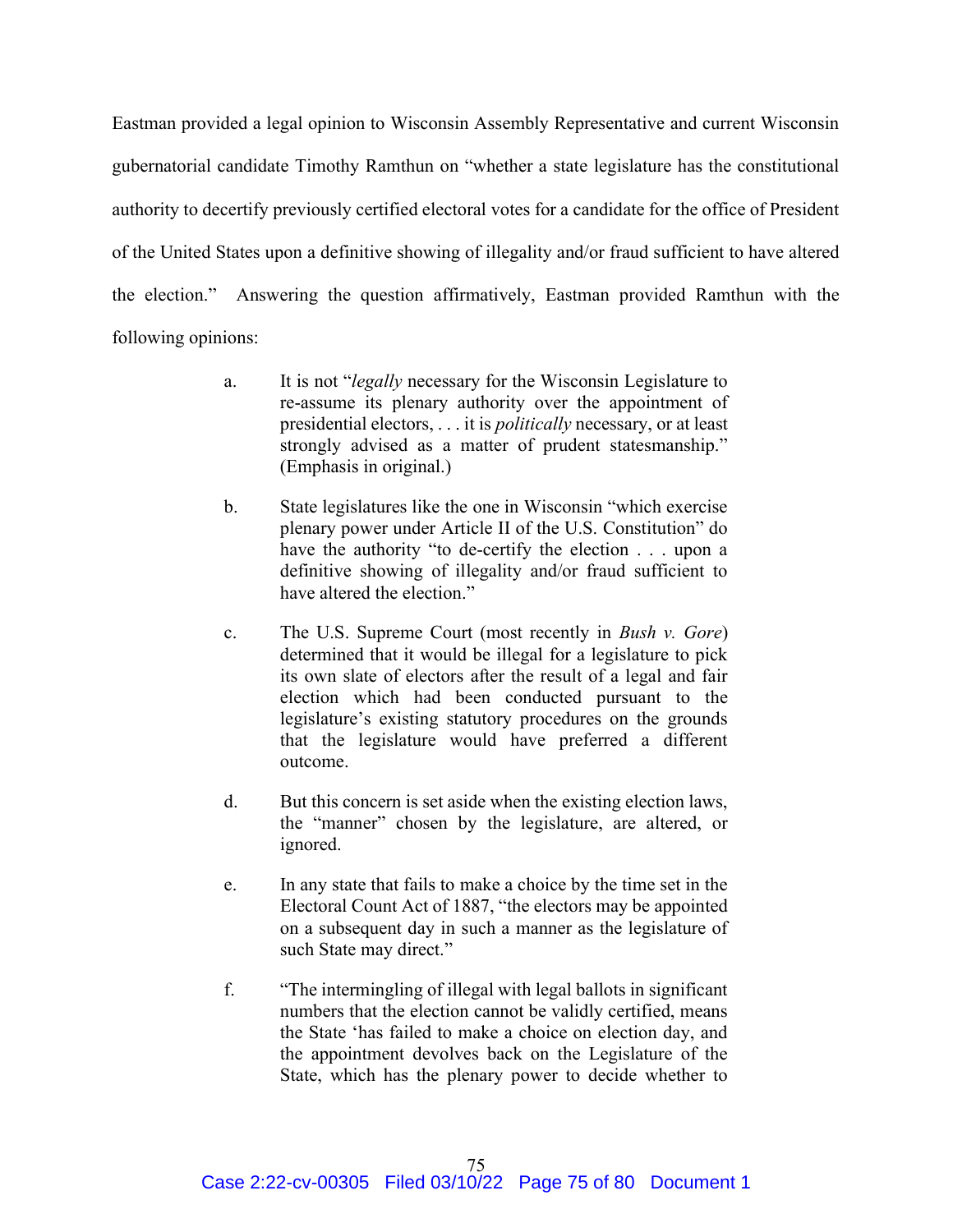exercise that appointment power itself, or to craft some other mechanism for appointing the State's slate of electors."

- g. Multiple violations of Wisconsin's election laws occurred during the November 3, 2020 election, those violations were material to the outcome, and the legislature is well within its power (whenever it chooses) to take back its plenary power to determine the manner of choosing electors, even adopting its own slate.
- h. "[A]cknowledged illegality in the conduct<sup>[]</sup> of the election invalidates a certification[]" and "Article II's plenary grant of power to the legislature is therefore revived in such circumstances, to be exercised as a majority of the legislature determines."

174. At 3:11 p.m. on January 6, 2021, as protestors looted, defecated on, and destroyed property in the U.S. Capitol, Wisconsin Congressman Mike Gallagher tweeted a video while sheltering in his office, stating "this is the cost of telling people they could overturn the election." He then called on President Trump to act: "The election is over. Call it off."

175. Despite the pleas of Congressman Gallagher, President Biden, and a host of others during the siege, President Trump muddled his messaging to the insurrectionists and continued to promote his election fraud theories. At 7:02 p.m., Twitter removed the President's tweets from January 6, 2021 and shut down his account for 12 hours. Thereafter, he was banned permanently from Twitter because of his misuse of the platform.

176. Just after 8:00 p.m., Vice President Pence reopened the Senate, and it resumed the process begun earlier in the day of counting the certified votes of the electors. Speaker Pelosi brought the House of Representatives back into session an hour later. Before the insurrectionists had interrupted the affair, objections had been raised in the Senate (by Johnson and others) over the results in Arizona and Pennsylvania; Tiffany and Fitzgerald voted in favor of those objections when they arrived in the House of Representatives.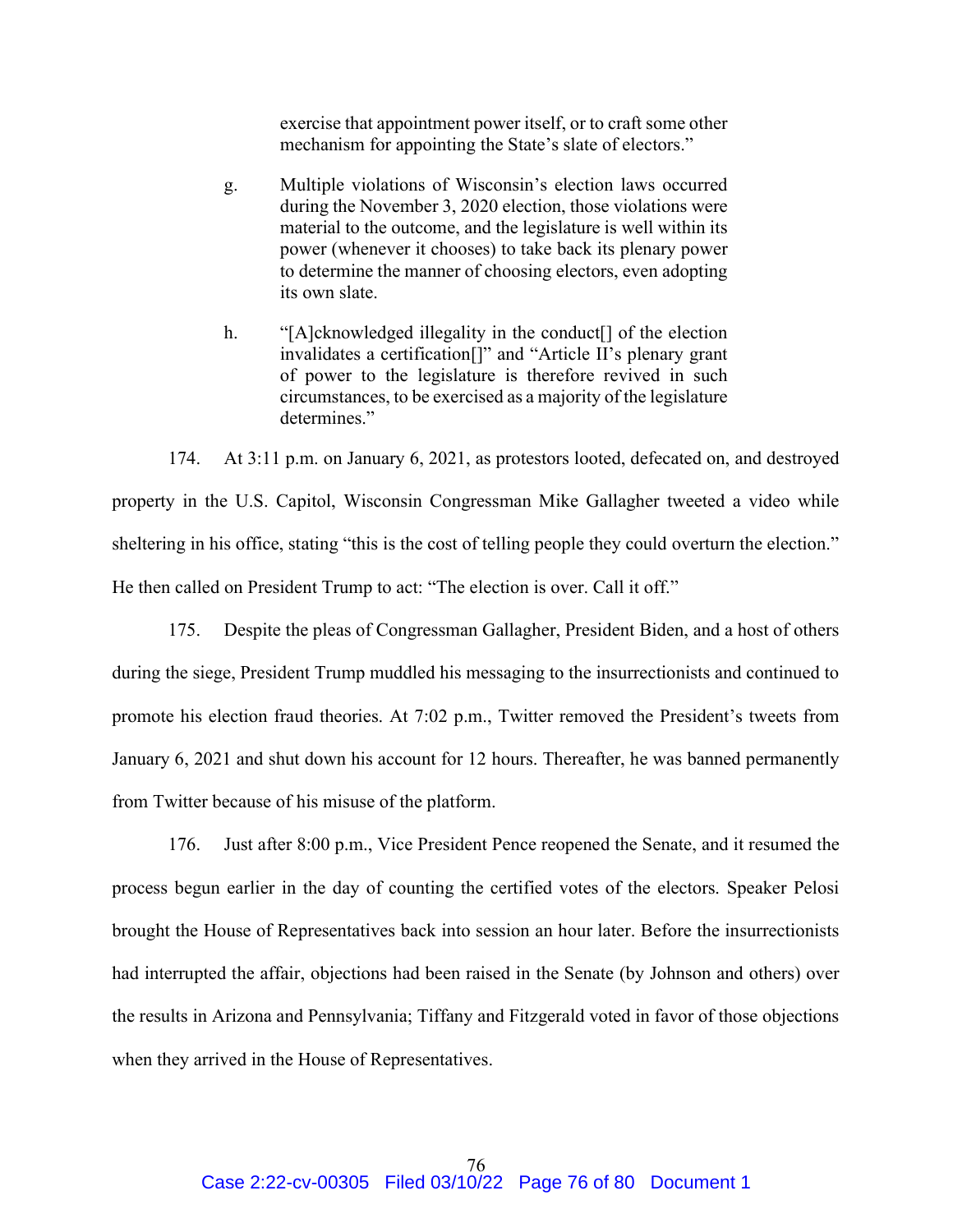177. At 11:32 p.m., the Joint Session resumed, as did the counting of the electoral ballots. Johnson, who only days earlier had committed to objecting to the results in the contested states, backtracked and made no further objections beyond the ones for Arizona and Pennsylvania made earlier in the day. On January 7, 2021, at 3:42 a.m., Congress determined a majority of the Electoral College votes had been cast for President Biden, and the election was over.

178. While the violence of that day clearly caused many members of Congress (including Defendants) to temporarily reconsider their positions because, Plaintiffs suspect, they were shocked by the violence that their words had caused, it did not take long for Johnson, Tiffany, and Fitzgerald to resume their false and fraudulent assertions about the election results in Wisconsin. When asked by NBC News if he, his colleagues in the Senate, or President Trump bore any responsibility for what happened, Johnson said "No, no, absolutely not . . . None." Indeed, despite all this, Tiffany, and Fitzgerald, for their part, relayed on January 7, 2021 that, had someone in the U.S. Senate objected to the Wisconsin results, they would have rejected the certification sent after the December 14, 2020 meeting of the Biden-Harris electors.

179. As President Biden prepared for his inauguration, Johnson pivoted to a new position, publicly downplaying the January 6 insurrection. On January 14, 2021, he asserted on Fox News that some of the electors were chosen and certified over the objection of their own state legislatures. Then, on January 17, 2021, in a WTMJ radio interview with Jay Weber and multiple times since, Johnson altogether downplayed the violence of the insurrection, suggesting, despite video evidence of the insurrectionists erecting gallows, deploying pepper spray, carrying zip ties to bind members of Congress, hurling a fire extinguisher, using baseball bats to smash windows, and throwing flags like spears at police officers, that events of January 6, 2021 "didn't seem like an armed insurrection to me." In a very Trumpian moment, on or about February 23,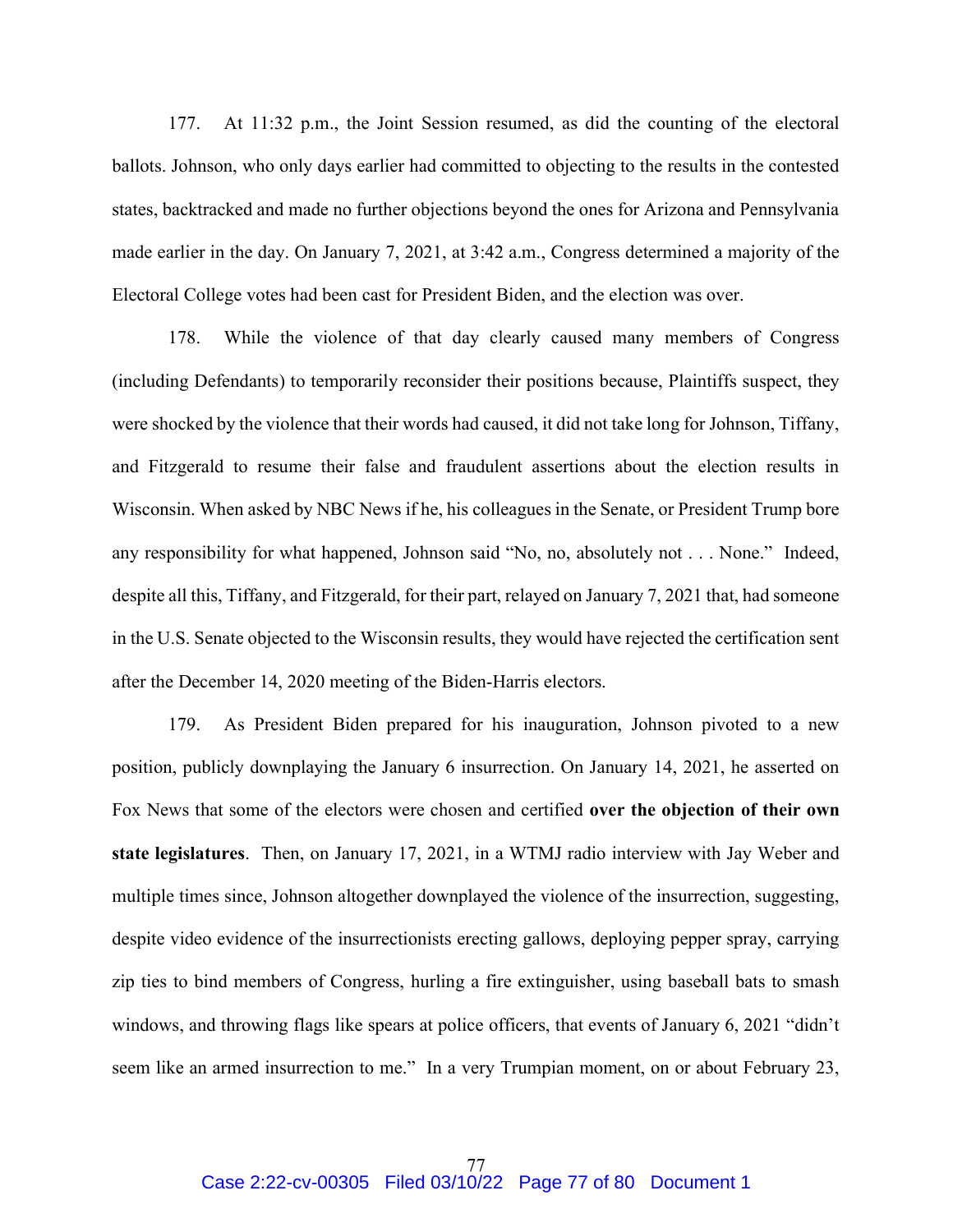2021, Johnson stated that the insurrectionists – who he conceded were indeed insurrectionists – who committed the horrific acts that day were actually not supporters of President Trump but "leftwing agitators who were impersonating Trump supporters" even though by that point more than 250 people had been indicted for their conduct, and many of the insurrectionists had made statements that they believed they were simply following President Trump's orders.

180. In a further homage to the former president, Johnson suggested in a radio interview with Joe Pagliarulo on March 13, 2021, that those who breached the Capitol on January 6, 2021 were "people who love this country, that truly respect law enforcement, who would never do anything to break the law" such that he "wasn't concerned." Never one to not use speech to stir unrest, Johnson then said he "might have been a little concerned" had "President Trump won the election and tens of thousands of Black Lives Matter and antifa" stormed the capitol.

181. For his part, Tiffany is also unrepentant of his role in bringing about the events of January 6, which events (the day of and before) stand in stark contrast to the view of John Adams that we are a government of law, not of men. Indeed, within days of the uprising at the U.S. Capitol, Tiffany participated in a closed-door rally in Wausau, Wisconsin that, upon information and belief, featured inflammatory speeches from right-wing radio host Vicki McKenna and other Republicans. Building on a Congressional newsletter he released on January 8, 2021, Tiffany also continued to spread false and baseless assertions about Wisconsin's election integrity. Parts of the Wausau rally were livestreamed on Facebook by the Marathon County Republican Party. One of the Rally's spokesmen, Kevin Hermening, said: "What the Congressman had to say really resonated with the people who were there. He told us that so long as he was our member of Congress that he was going to fight to uphold the constitution and to defend the interests of election integrity." Since the insurrection, Tiffany has condemned the violence of January 6, while at the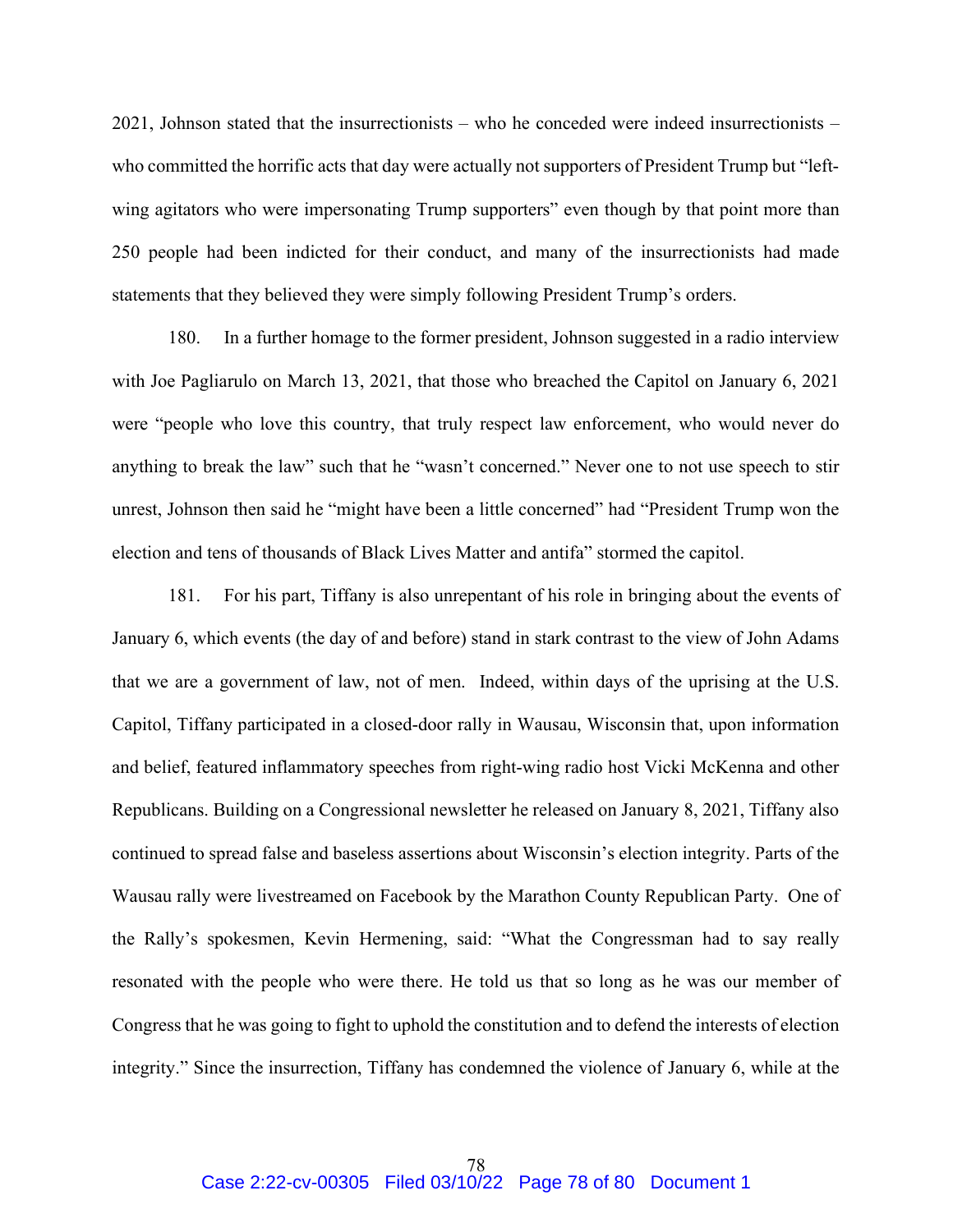same time standing beside right-wing provocateurs from talk radio and local parties in an event to fuel the fraud that he assisted in spreading after the November 3, 2020 election had been called for President Biden.

182. Fitzgerald has been no different since the insurrection. He stands by the objection he made to the Arizona and Pennsylvania results and insists it would have been proper for him to object to the certified elector votes for Wisconsin had the matter been presented to them through objections in the Senate. As Fitzgerald said in a WISN interview on January 9, 2021, his suspicions about voting fraud and irregularities make him stand by his objections to the electoral votes.

183. These overt acts after the fact, designed to legitimize and justify criminal behavior, are simply further evidence of Fitzgerald's lack of qualifications to sit in Congress.

## CLAIM FOR RELIEF Declaratory Judgment Pursuant to 28 U.S.C. § 2201(a)

184. Plaintiffs repeat and reallege the allegations in Paragraphs 1-183 of this Complaint as if fully set forth herein.

185. This action seeks declaratory relief pursuant to 28 U.S.C. § 2201(a). That statute provides: "Any court of the United States, upon the filing of an appropriate pleading, may declare the rights and other legal relations of any interested party seeking such declaration, whether or not further relief is or could be sought. Any such declaration shall have the force and effect of a final judgment or decree and shall be reviewable as such."

186. Plaintiffs allege that the events alleged in this Complaint leading up to, and pursued on, January 6, 2021 constitute an "insurrection or rebellion against the United States" as that phrase is used in Section 3 of the Fourteenth Amendment of the U.S. Constitution. They further assert that the conduct attributed to the Defendants in this Complaint (and that which will be learned in